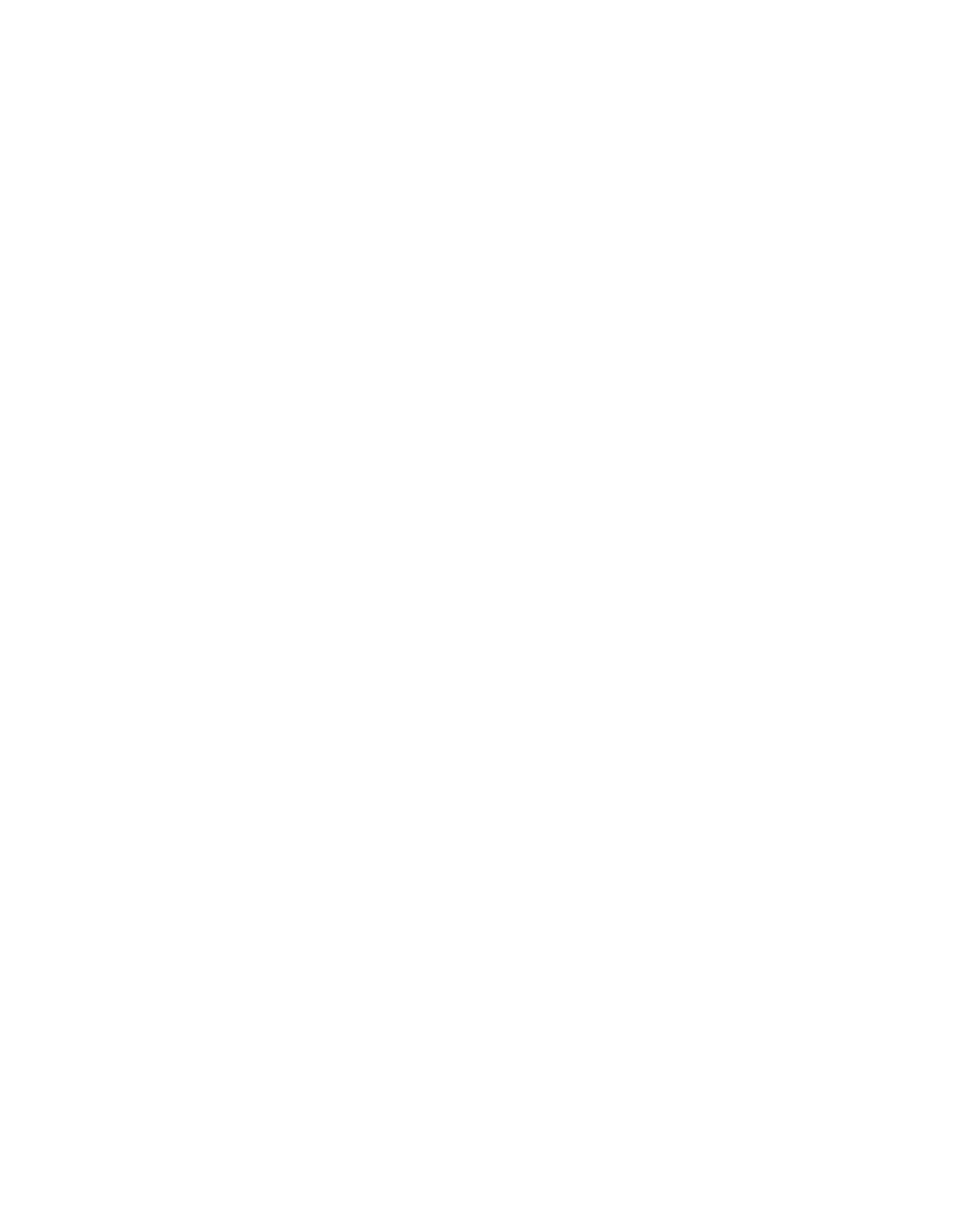# **TABLE OF CONTENTS**

| ADDITIONAL INFORMATION ABOUT INVESTMENT OBJECTIVE,  |  |
|-----------------------------------------------------|--|
| PRINCIPAL INVESTMENT STRATEGIES AND RELATED RISKS13 |  |
|                                                     |  |
|                                                     |  |
|                                                     |  |
|                                                     |  |
|                                                     |  |
|                                                     |  |
|                                                     |  |
|                                                     |  |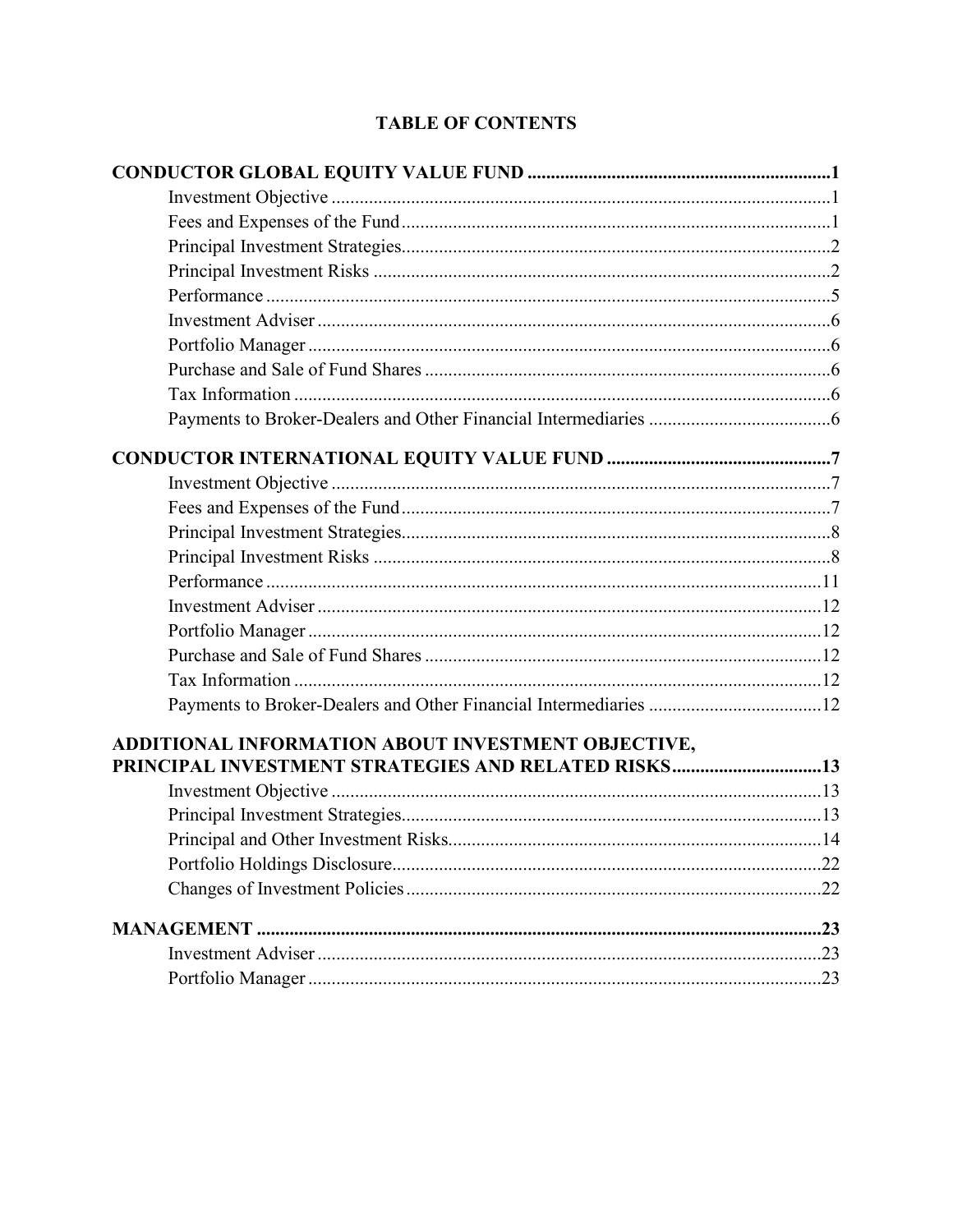| FREQUENT PURCHASES AND REDEMPTIONS OF FUND SHARES32 |  |
|-----------------------------------------------------|--|
|                                                     |  |
|                                                     |  |
|                                                     |  |
|                                                     |  |
|                                                     |  |
|                                                     |  |
|                                                     |  |
|                                                     |  |

# **TABLE OF CONTENTS** (continued)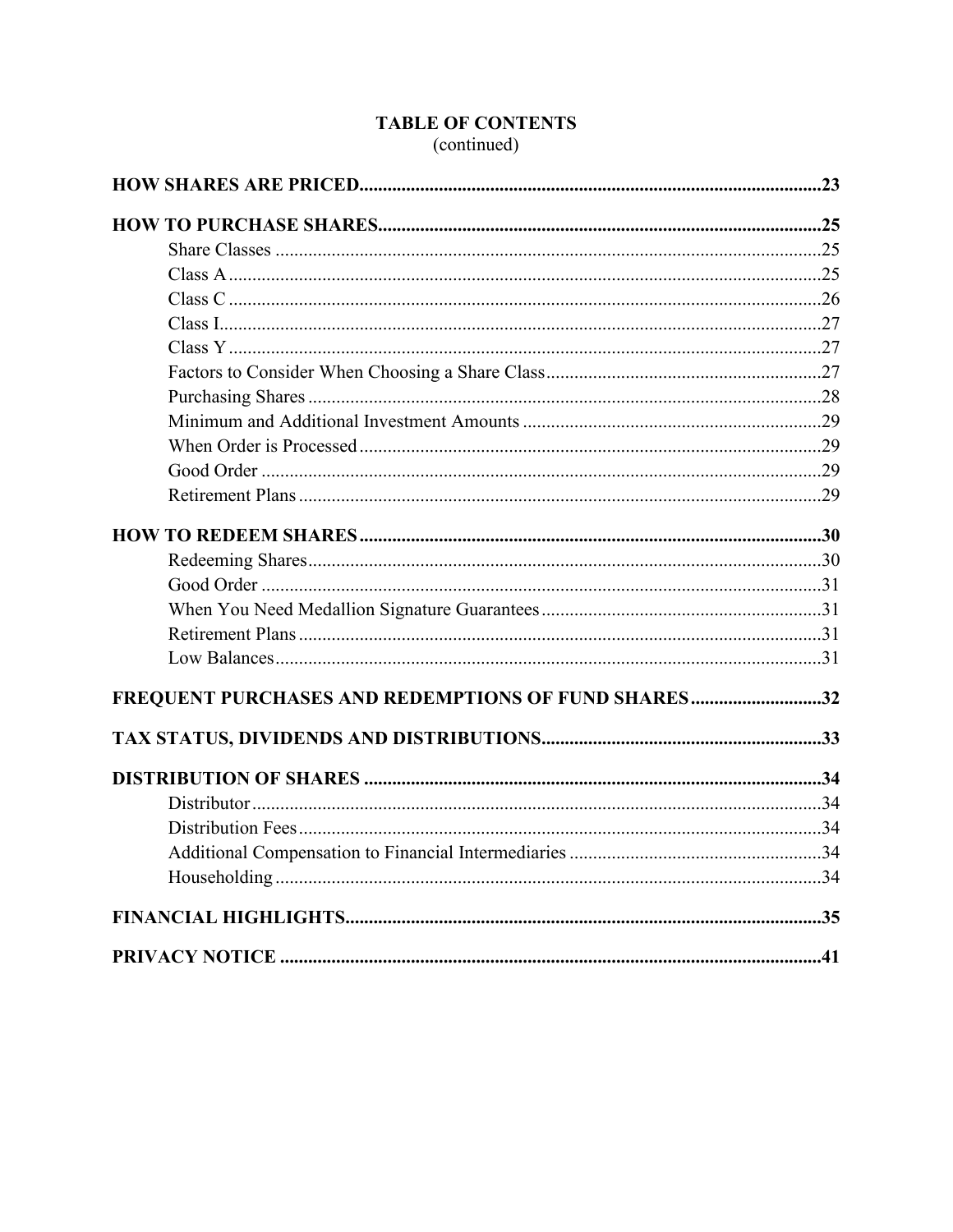# <span id="page-4-0"></span>**CONDUCTOR GLOBAL EQUITY VALUE FUND – FUND SUMMARY**

<span id="page-4-1"></span>**Investment Objective :** The Conductor Global Equity Value Fund (the "Fund") seeks to provide long-term risk-adjusted total return.

<span id="page-4-2"></span>**Fees and Expenses of the Fund:** This table describes the fees and expenses that you may pay if you buy, hold and sell shares of the Fund. You may pay other fees, such as brokerage commissions and other fees to financial intermediaries, which are not reflected in the table and Example below. You may qualify for sales charge discounts on purchases of Class A shares if you and your family invest, or agree to invest in the future, at least \$25,000 in the Fund. More information about these and other discounts is available from your financial intermediary and the section entitled How to Purchase Shares on page 25 of this Prospectus and in the Statement of Additional Information ("SAI").

| <b>Shareholder Fees</b><br>(fees paid directly from your investment)                                                          | <b>Class A</b> | Class C  | <b>Class I</b> | <b>Class Y</b> |
|-------------------------------------------------------------------------------------------------------------------------------|----------------|----------|----------------|----------------|
| Maximum Sales Charge (Load) Imposed on Purchases<br>(as a % of offering price)                                                | 5.75%          | None     | None           | None           |
| Maximum Deferred Sales Charge (Load)<br>(as a % of original purchase price)                                                   | None           | None     | None           | None           |
| Redemption Fee<br>(as a % of amount redeemed within 30 days of purchase)                                                      | 1.00%          | $1.00\%$ | $1.00\%$       | 1.00%          |
| <b>Annual Fund Operating Expenses</b><br>(expenses that you pay each year as a<br>percentage of the value of your investment) |                |          |                |                |
| <b>Management Fees</b>                                                                                                        | 1.25%          | 1.25%    | 1.25%          | 1.25%          |
| Distribution and Service (12b-1) Fees                                                                                         | 0.25%          | 1.00%    | None           | None           |
| Other Expenses                                                                                                                | 0.52%          | $0.52\%$ | $0.52\%$       | $0.52\%$       |
| Acquired Fund Fees and Expenses <sup>(1)</sup>                                                                                | $0.03\%$       | $0.03\%$ | $0.03\%$       | $0.03\%$       |
| Recapture of Prior Fees Waived                                                                                                | 0.13%          | $0.13\%$ | 0.13%          | $0.00\%$       |
| <b>Total Annual Fund Operating Expenses</b>                                                                                   | 2.18%          | $2.93\%$ | $1.93\%$       | $1.80\%$       |
| Expense Waiver $(2)$                                                                                                          | $0.00\%$       | $0.00\%$ | $0.00\%$       | $(0.52)\%$     |
| Total Annual Fund Operating Expenses After Expense Waiver                                                                     | 2.18%          | 2.93%    | $1.93\%$       | 1.28%          |

(1) Acquired Fund Fees and Expenses are the indirect costs of investing in other investment companies. The operating expensesin thisfee table will not correlate to the expense ratio in the Fund's financial highlights because the financial statements include only the direct operating expenses incurred by the Fund.

(2) The Fund's adviser has contractually agreed to reduce the Fund's fees and/or absorb expenses of the Fund until at least March 1, 2023 to ensure that total annual Fund operating expenses (exclusive of any front-end or contingent deferred loads; brokerage fees and commissions; expenses of other investment companies in which the Fund may invest ("acquired fund fees and expenses"); borrowing costs, such as interest and dividend expense on securities sold short; taxes; and extraordinary expenses, such as litigation expenses) do not exceed 2.15%, 2.90%,1.90% and 1.25% of average daily net assets attributable to Class A, Class C, Class I and Class Y shares, respectively. This agreement may be terminated by the Fund's Board of Trustees on 60 days' written notice to the adviser. These fee waivers and expense reimbursements are subject to possible recoupment from the Fund in future years on a rolling three year basis (within the three years of when the amount was waived or reimbursed) if such recoupment can be achieved within the foregoing expense limits as well as any expense limitation that was in effect at the time the reimbursement was made.

*Example:* This Example is intended to help you compare the cost of investing in the Fund with the cost of investing in other mutual funds.

The Example assumes that you invest \$10,000 in the Fund for the time periods indicated and then redeem all of your shares at the end of those periods. The Example also assumes that your investment has a 5% return each year and that the Fund's operating expenses remain the same (except that the Example incorporates any applicable fee waiver and/or expense limitation arrangements for only the first year). Although your actual costs may be higher or lower, based upon these assumptions your costs would be:

<span id="page-4-3"></span>

|                | 1 Year | 3 Years | 5 Years | 10 Years |
|----------------|--------|---------|---------|----------|
| <b>Class A</b> | \$783  | \$1,192 | \$1,626 | \$2,827  |
| Class C        | \$296  | \$880   | \$1,490 | \$3,137  |
| <b>Class I</b> | \$196  | \$579   | \$987   | \$2,127  |
| <b>Class Y</b> | \$130  | \$516   | \$926   | \$2,073  |

**Portfolio Turnover:** The Fund pays transaction costs, such as commissions, when it buys and sells securities (or "turns over" its portfolio). A higher portfolio turnover may indicate higher transaction costs and may result in higher taxes when Fund shares are held in a taxable account. These costs, which are not reflected in annual fund operating expenses or in the Example, affect the Fund's performance. For the fiscal year ended October 31, 2021, the Fund's portfolio turnover rate was 85% of the average value of its portfolio**.**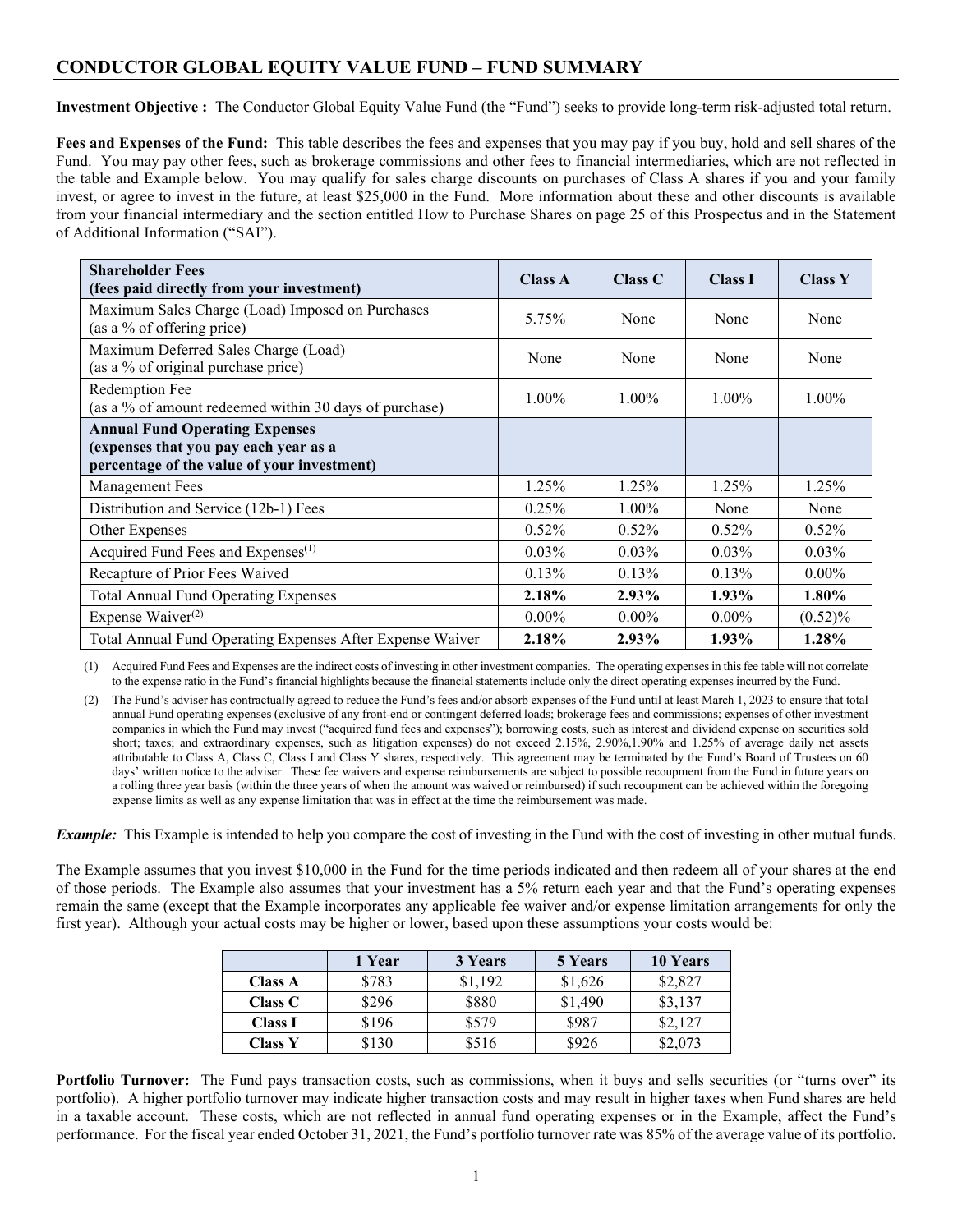**Principal Investment Strategies:** The Fund normally invests at least 80% of its assets in equity securities or investments that are economically tied to equity securities. The Fund seeks to achieve its investment objective by investing under normal circumstances in a portfolio of equity securities of companies that are believed to exhibit strong fundamental attributes. The Fund's investment adviser, IronHorse Capital LLC ("IronHorse" or the "Adviser"), develops the composition of the Fund's portfolio using technical, fundamental and quantitative analysis to select equity securities that meet specific value-oriented criteria. The Fund's investment in shares of other investment companies, including exchange-traded funds ("ETFs"), and derivative instruments will be counted toward the 80% policy discussed above to the extent such investments have economic characteristics similar to equity securities.

The Adviser employs a fundamentals-based quantitative factor model to attempt to identify investments that are undervalued by the market in comparison to the Adviser's assessment of the investments' intrinsic value. The model relies upon fundamental metrics which include, but are not limited to: cash flow generation, profitability and balance sheet metrics. Once investment opportunities meeting these fundamental criteria are identified, the Adviser employs a technical model to measure relative price trends. The technical model evaluates the momentum, pricing behavior and chart patterns of each security to trigger buy and sell decisions. No individual securities will be purchased unless all specific fundamental and technical criteria are satisfied. The Adviser will generally sell an investment whose price the Adviser believes is no longer undervalued by the market in comparison to the Adviser's assessment of the investments' intrinsic value, as a result of a material change in the business of the issuer or a material appreciation in the price of the security, or if the Adviser believes that a more attractive investment opportunity becomes available.

The Fund seeks to invest under normal circumstances in equity securities that are economically tied to at least three countries (one of which may be the United States). Under normal circumstances, the Fund invests at least 40% of its assets in issuers located outside the United States, unless market conditions are not deemed favorable by the Adviser, in which case the Fund would invest at least 30% of its assets in issuers located outside the United States. Equity securities in which the Fund may invest include common stocks and equity-equivalent securities or derivatives whose values are based on common stocks, such as options (stock or stock index), futures contracts (stock or stock index) and index swaps. The Fund may invest without limit in U.S. and non-U.S. dollar-denominated securities of U.S. and foreign (non-U.S.) issuers. The Fund may invest in common stocks of large-cap companies, as well as small and mid-cap companies. The Adviser typically purchases stocks on host exchanges of a company's respective country of domicile, allowing the Fund to benefit from pure currency diversification.

The Fund prioritizes managing risk exposures. When the Adviser's macro analysis indicates that market risks have risen, the Fund may employ hedges such as cash, ETFs, or simple index options to preserve portfolio returns. If employed, index derivatives will represent only a portion of the Fund's expected investments. The Fund may also engage in shortsales of equity index ETFs and similar instruments to manage risk. The Fund's typical net exposure as a percentage of the Fund's assets will range from 50% net long to 100% net long. The Fund may engage in active trading of portfolio securities to achieve its investment goal.

The Fund may also engage in securities lending to generate income.

<span id="page-5-0"></span>Principal Investment Risks: As with all mutual funds, there is the risk that you could lose money through your investment in the Fund. The Fund is not intended to be a complete investment program but rather one component of a diversified investment **portfolio. An investment in the Fund is not guaranteed to achieve its investment objective; is not a deposit with a bank; is not insured, endorsed or guaranteed by the Federal Deposit Insurance Corporation or any other government agency; and is subject to investment risks. The value of your investment in the Fund, as well as the amount of return you receive on your investment, may fluctuate significantly. You may lose part or all of your investment in the Fund or your investment may not perform as well as other similar investments. Many factors affect the Fund's net asset value and performance. Each risk summarized below is a principal risk of investing in the Fund and different risks may be more significant at different times depending upon market conditions or other factors.**

### **As with any fund, there is no guarantee that the Fund achieve its goal.**

The Fund may be subject to the risks described below through its own direct investments and indirectly through its investments in underlying funds, including ETFs.

• *Market Risk.* Overall market risk may affect the value of individual instruments in which the Fund invests. The Fund is subject to the risk that the securities markets will move down, sometimes rapidly and unpredictably, based on overall economic conditions and other factors, which may negatively affect the Fund's performance. Factors such as domestic and foreign (non-U.S.) economic growth and market conditions, real or perceived adverse economic or political conditions, inflation, changes in interest rate levels, lack of liquidity in the bond or other markets, volatility in the equities markets or adverse investor sentiment affect the securities markets and political events affect the securities markets. U.S. and foreign stock markets have experienced periods of substantial price volatility in the past and may do so again in the future. Securities markets also may experience long periods of decline in value. When the value of the Fund's investments goes down, your investment in the Fund decreases in value and you could lose money.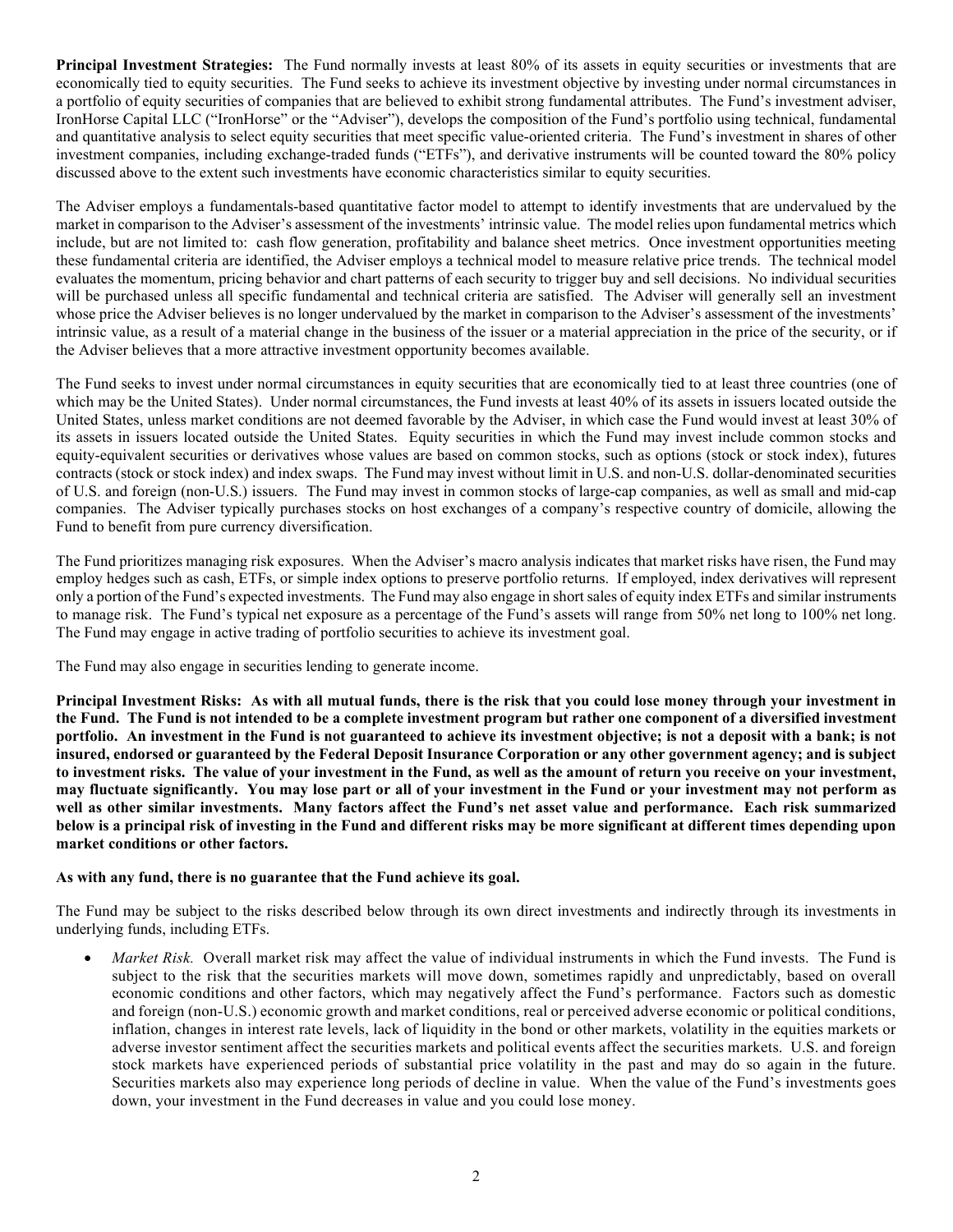- Local, state, regional, national or global events such as war, acts of terrorism, the spread of infectious illness or other public health issues, recessions, or other events could have a significant impact on the Fund and its investments and could result in decreases to the Fund's net asset value. Political, geopolitical, natural and other events, including war, terrorism, trade disputes, government shutdowns, market closures, natural and environmental disasters, epidemics, pandemics and other public health crises and related events and governments' reactions to such events have led, and in the future may lead, to economic uncertainty, decreased economic activity, increased market volatility and other disruptive effects on U.S. and global economies and markets. Such events may have significant adverse direct or indirect effects on the Fund and its investments. For example, a widespread health crisis such as a global pandemic could cause substantial market volatility, exchange trading suspensions and closures, impact the ability to complete redemptions, and affect Fund performance. A health crisis may exacerbate other pre-existing political, social and economic risks. In addition, the increasing interconnectedness of markets around the world may result in many markets being affected by events or conditions in a single country or region or events affecting a single or small number of issuers.
- *Market Events Risk.* There has been increased volatility, depressed valuations, decreased liquidity and heightened uncertainty in the financial markets during the past several years, including what was experienced in 2020. These conditions may continue, recur, worsen or spread. The U.S. government and the Federal Reserve, as well as certain foreign governments and central banks, have taken steps to support financial markets, including by keeping interest rates at historically low levels. This and other government intervention may not work as intended, particularly if the efforts are perceived by investors as being unlikely to achieve the desired results. The U.S. government and the Federal Reserve may reduce market support activities. Such reduction, including interest rate increases, could negatively affect financial markets generally, increase market volatility and reduce the value and liquidity of securities in which the Fund invests. Policy and legislative changes in the United States and in other countries may also continue to contribute to decreased liquidity and increased volatility in the financial markets. The impact of these changes on the markets, and the practical implications for market participants, may not be fully known for some time.
- *Management Risk.* The risk that investment strategies employed by the Adviser in selecting investments for the Fund may not result in an increase in the value of your investment or in overall performance equal to other similar investment vehicles having similar investment strategies. Management risk includes the risk that the quantitative model used by the Fund's investment adviser may not perform as expected, particularly in volatile markets.
- *Cash Positions Risk.* The Fund may hold a significant position in cash, cash equivalent securities or U.S. Treasury investments. When the Fund's investment in cash, cash equivalent securities or U.S. Treasury investment increases, the Fund may not participate in market advances or declines to the same extent that it would if the Fund were more fully invested.
- *Model Risk.* The Fund will use model-based strategies that, while historically effective, may not be successful on an ongoing basis or could contain unknown errors. Any imperfections or limitations in a model could affect the ability of the manager to implement strategies. By necessity, models make simplifying assumptions that limit their efficacy. Models relying on historical market data can fail to predict future market events. Further, the data used in models may be inaccurate and/or it may not include the most recent information about a company or a security. In addition, computer programming used to create quantitative models, or the data on which such models operate, might contain one or more errors. Such errors might never be detected, or might be detected only after the Fund has sustained a loss (or reduced performance) related to such errors. Moreover, an increasing number of market participants may rely on models that are similar to those used by the Adviser, which may result in a substantial number of market participants taking the same action with respect to an investment. Should one or more of these other market participants begin to divest themselves of one or more portfolio holdings, the Fund could suffer significant losses. In addition, changes in underlying market conditions can adversely affect the performance of a model.
- *Value Investing Risk.* Value investing attempts to identify securities selling at a discount in comparison to the Adviser's assessments of their intrinsic value. Such securities may not increase in price as anticipated by the Adviser, and may even decline further in value if other investors fail to recognize the issuer's value or if the events or factors that the Adviser believes will increase a security's market value do not occur.
- *Volatility Risk.* The investments held by the Fund or an underlying fund may appreciate or decrease significantly in value over short periods of time. The value of an investment in the Fund's or an underlying fund's portfolio may fluctuate due to factors that affect markets generally or that affect a particular industry or sector. The value of an investment in the Fund's or an underlying fund's portfolio may also be more volatile than the market as a whole. This volatility may affect the Fund's or an underlying fund's net asset value per share, including by causing it to experience significant increases or declines in value over short periods of time. Events or financial circumstances affecting individual investments, industries or sectors may increase the volatility of the Fund or an underlying fund.
- *Foreign (Non-U.S.) Investment Risk.* Foreign (non-U.S.) securities present greater investment risks than investing in the securities of U.S. issuers and may experience more rapid and extreme changes in value than the securities of U.S. companies, due to less information about foreign (non-U.S.) companies in the form of reports and ratings than about U.S. issuers; different accounting, auditing and financial reporting requirements; smaller markets; nationalization; expropriation or confiscatory taxation; currency blockage; or political changes or diplomatic developments. Foreign (non-U.S.) securities may also be less liquid and more difficult to value than securities of U.S. issuers.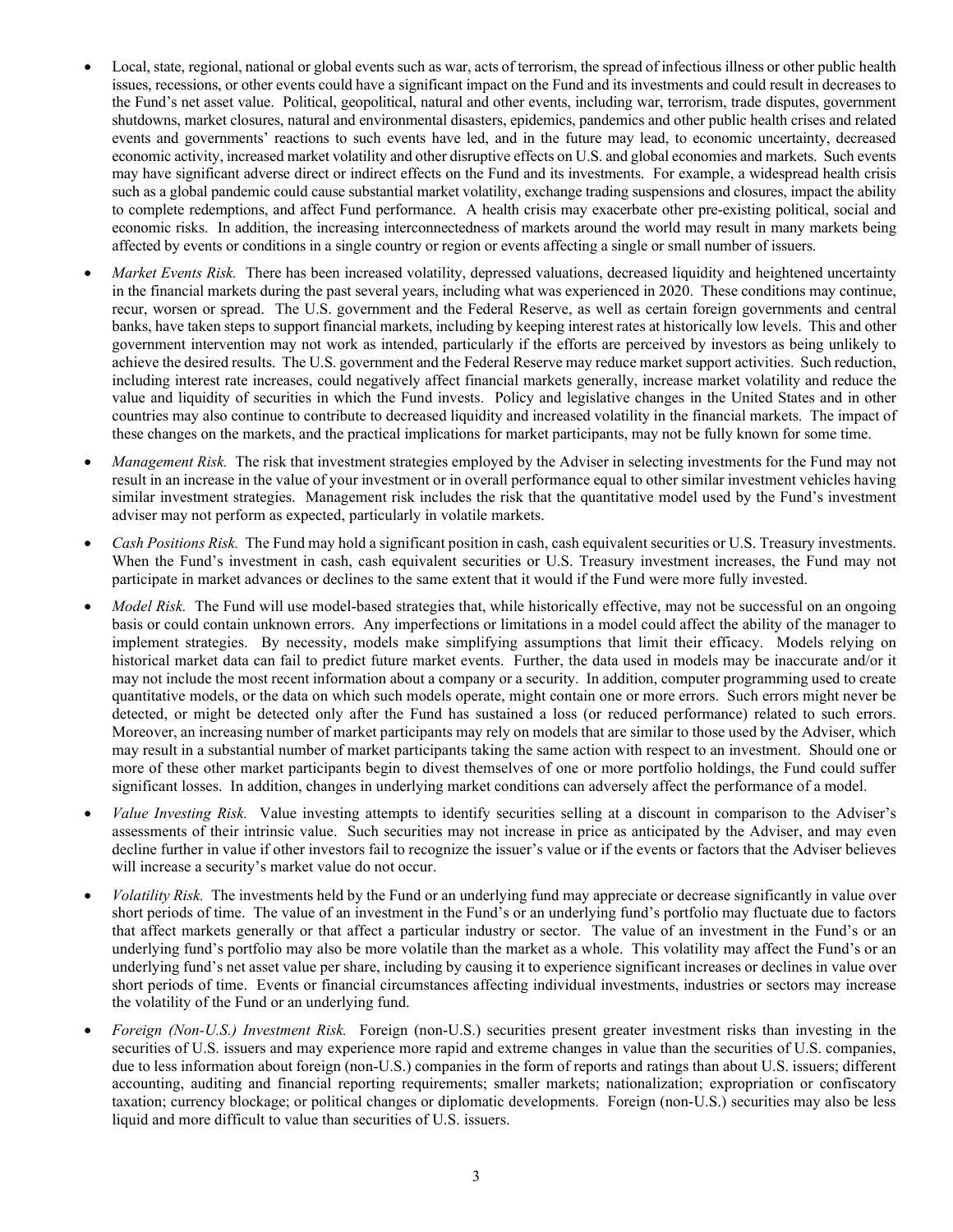- *Large-Cap Securities Risk.* The securities of large capitalization companies may underperform other segments of the market because such companies may be less responsive to competitive challenges and opportunities, such as changes in technology and consumer tastes. Large market capitalization companies may be unable to attain or maintain the high growth rate of successful smaller companies, especially during extended periods of economic expansion.
- *Active Trading Risk.* A higher portfolio turnover due to active and frequent trading may result in higher transactional and brokerage costs that may result in lower investment returns.
- *Credit Risk.* The risk that the Fund could lose money if the issuer or guarantor of a fixed income security is unwilling or unable to make timely payments to meet its contractual obligations on investments held by the Fund. Changes in the credit rating of a debt security held by the Fund could have a similar effect.
- *Currency Risk.* The risk that foreign (non-U.S.) currencies will decline in value relative to the U.S. dollar and adversely affect the value of the Fund's investments in foreign (non-U.S.) currencies or in securities that trade in, and receive revenues in, or in derivatives that provide exposure to, foreign (non-U.S.) currencies.
- *Cybersecurity Risk.* There is risk to the Fund of an unauthorized breach and access to fund assets, customer data (including private shareholder information), or proprietary information, or the risk of an incident occurring that causes the Fund, the investment adviser, custodian, transfer agent, distributor and other service providers and financial intermediaries ("Service Providers") to suffer data breaches, data corruption or lose operational functionality. Successful cyber-attacks or other cyberfailures or events affecting the Fund or its Service Providers may adversely impact the Fund or its shareholders.
- *Emerging Market Risk.* Investing in emerging markets involves not only the risks described herein with respect to investing in foreign securities, but also other risks, including exposure to economic structures that are generally less diverse and mature, and to political systems that can be expected to have less stability than those of developed countries. The typically small size of the markets may also result in a lack of liquidity and in price volatility of these securities. Emerging markets are riskier than more developed markets because they tend to develop unevenly and may never fully develop. Investments in emerging markets may be considered speculative. Investments in emerging markets may be considered speculative and share the risks of foreign developed markets but to a greater extent. Emerging markets are more likely to experience hyperinflation and currency devaluations, which adversely affect returns to U.S. investors. In addition, many emerging financial markets have far lower trading volumes and less liquidity than developed markets which may result in increased price volatility of emerging market investments. The legal remedies for investors in emerging markets may be more limited than the remedies available in the U.S., and the ability of U.S. authorities (e.g., SEC and the U.S. Department of Justice) to bring actions against bad actors may be limited.
- *Equity Risk.* Common stocks are susceptible to general stock market fluctuations, volatile increases and decreases in value as market confidence in and perceptions of their issuers change and unexpected trading activity among retail investors. Factors that may influence the price of equity securities include developments affecting a specific company or industry, or the changing economic, political or market conditions. Preferred stocks are subject to the risk that the dividend on the stock may be changed or omitted by the issuer, and that participation in the growth of an issuer may be limited.
- *Gap Risk.* The Fund is subject to the risk that a stock price or derivative value will change dramatically from one level to another with no trading in between and/or before the Fund can exit the investment. Usually such movements occur when there are adverse news announcements, which can cause a stock price or derivative value to drop substantially from the previous day's closing price. Trading halts may lead to gap risk.
- *Geographic and Sector Risk.* The risk that if the Fund invests a significant portion of its total assets in certain issuers within the same geographic region or economic sector, an adverse economic, business or political development or natural or other event, including war, terrorism, natural and environmental disasters, epidemics, pandemics and other public health crises, affecting that region or sector may affect the value of the Fund's investments more than if the Fund's investments were not so focused. While the Fund may not concentrate in any one industry, the Fund may invest without limitation in a particular country or sector.
- *Hedging Transactions Risk.* The Adviser from time to time employs various hedging techniques. The success of the Fund's hedging strategy will be subject to the Adviser's ability to correctly assess the degree of correlation between the performance of the instruments used in the hedging strategy and the performance of the investments in the portfolio being hedged. Because the characteristics of many securities change as markets change or time passes, the success of the Fund's hedging strategy will also be subject to the Adviser's ability to continually recalculate, readjust, and execute hedges in an efficient and timely manner. For a variety of reasons, the Adviser may notseek to establish a perfect correlation between such hedging instruments and the portfolio holdings being hedged. Such imperfect correlation may prevent the Fund from achieving the intended hedge or expose the Fund to risk of loss. In addition, it is not possible to hedge fully or perfectly against any risk, and hedging entails its own costs.
- *Index Risk.* If a derivative or ETF is linked to the performance of an index, it will be subject to the risks associated with changes in that index.
- *Investment Companies and Exchange-Traded Funds ("ETFs") Risk.* When the Fund invests in other investment companies, including ETFs, it will bear additional expenses based on its pro rata share of the other investment company's or ETF's operating expenses, including the potential duplication of management fees. The risk of owning an investment company or ETF generally reflects the risks of owning the underlying investments held by the investment company or ETF holds. The Fund also will incur brokerage costs when it purchases and sells ETFs.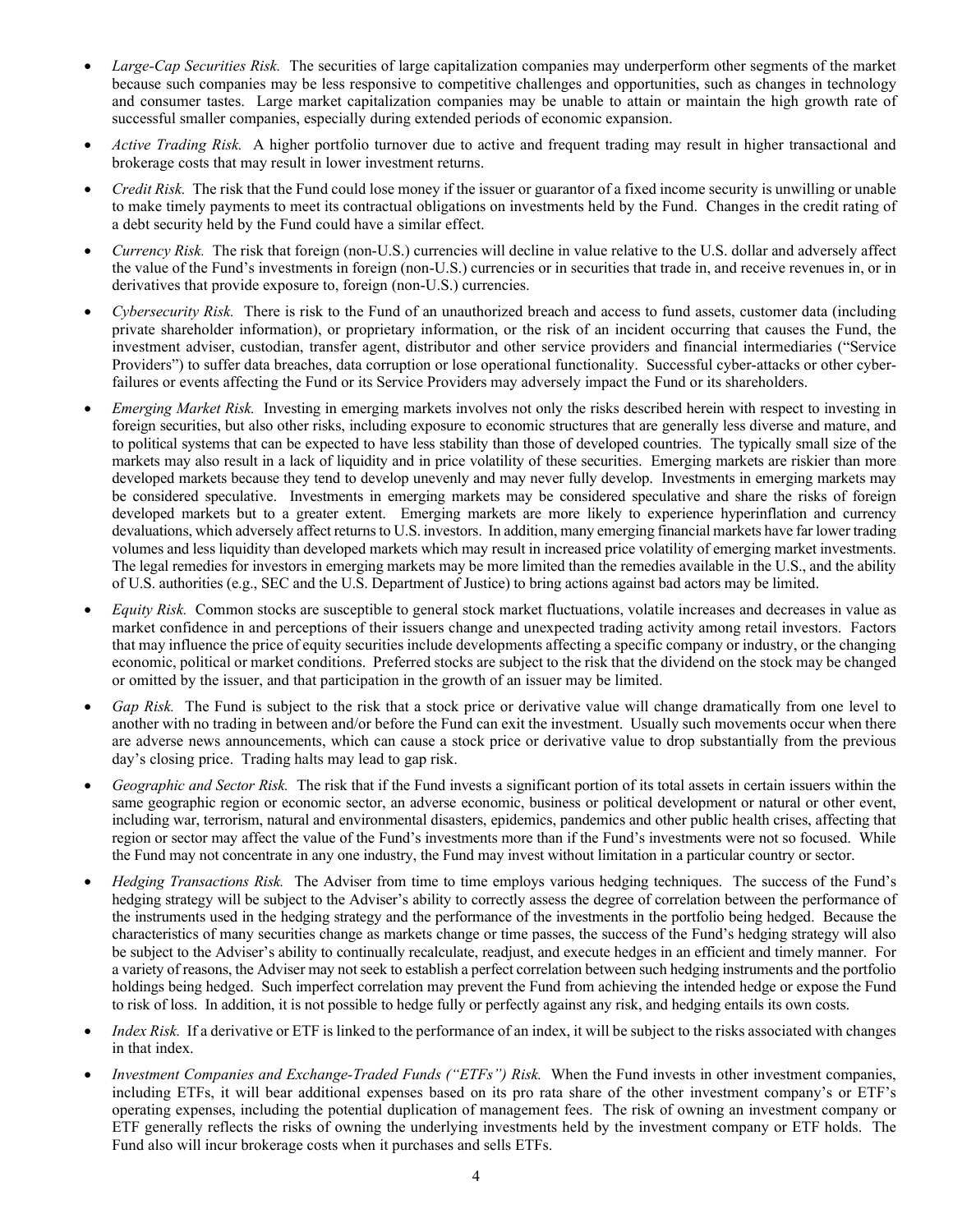- *Issuer-Specific Risk.* The value of a specific security can be more volatile than the market as a whole and may perform worse than the market as a whole.
- *Portfolio Turnover Risk.* The Fund may experience high portfolio turnover, including investments made on a shorter-term basis, which may lead to increased Fund expenses that may result in lower investment returns. High portfolio turnover may also result in higher short-term capital gains taxable to shareholders.
- *Securities Lending Risk.* The risks associated with lending portfolio securities to institutions, such as banks and certain brokerdealers, as with other extensions of secured credit, include, but are not limited to, possible delays in receiving additional collateral or in the recovery of the securities loaned, possible loss of rights in the collateral should the borrower fail financially, as well as risk of loss in the value of the collateral or the value of the investments made with the collateral.
- *Short Selling Risk.* The risk on a short sale is the risk of loss if the value of a security sold short increases prior to the delivery date, since the Fund must pay more for the security than it received from the purchaser in the short sale. Therefore, the risk of loss may be unlimited, whereas the potential loss on long positions is limited to the original purchase price. You should be aware that any strategy that includes selling securities short could suffer significant losses. Shorting will also result in higher transaction costs (such as interest and dividends), which reduce the Fund's return, and may result in higher taxes.
- *Small-Cap and Mid-Cap Securities Risk.* The risk that the value of securities issued by small- and mid-capitalization companies may be more volatile than those of larger, more established companies due to, among other things, narrower product lines, more limited financial resources and fewer experienced managers. Stocks of small- and medium-capitalization companies may also have a more limited trading market than stocks of larger companies.
- *Valuation Risk.* The sale price that the Fund could receive for a portfolio security may differ from the Fund's valuation of the security, particularly for securities that trade in low volume or volatile markets or that are valued using a fair value methodology. In addition, the value of the securities in the Fund's portfolio may change on days when shareholders will not be able to purchase or sell the Fund's shares.

<span id="page-8-0"></span>**Performance:** The bar chart and performance table below show the variability of the Fund's returns, which is some indication of the risks of investing in the Fund. The bar chart shows performance of the Fund's Class I shares for each calendar year since the Fund's inception. Sales loads or account fees are not reflected in the bar chart. If these amounts were reflected, returns would be less than those shown. The performance table compares the performance of the Fund over time to the performance of a broad-based market index. Returns for Class A, Class C and Class Y shares, which are not presented, will vary from the returns of Class I shares. Class A, Class C and Class Y shares are invested in the same portfolio of securities and the annual returns differ only to the extent that the Classes do not have the same expenses. You should be aware that the Fund's past performance (before and after taxes) may not be an indication of how the Fund will perform in the future. Updated performance information is available at no cost by visiting [conductorfunds.com](http://www.conductorfunds.com/) or by calling 1-844-GO-RAILX (1-844-467-2459).



**Performance Bar Chart for the Calendar Years Ended December 31st:**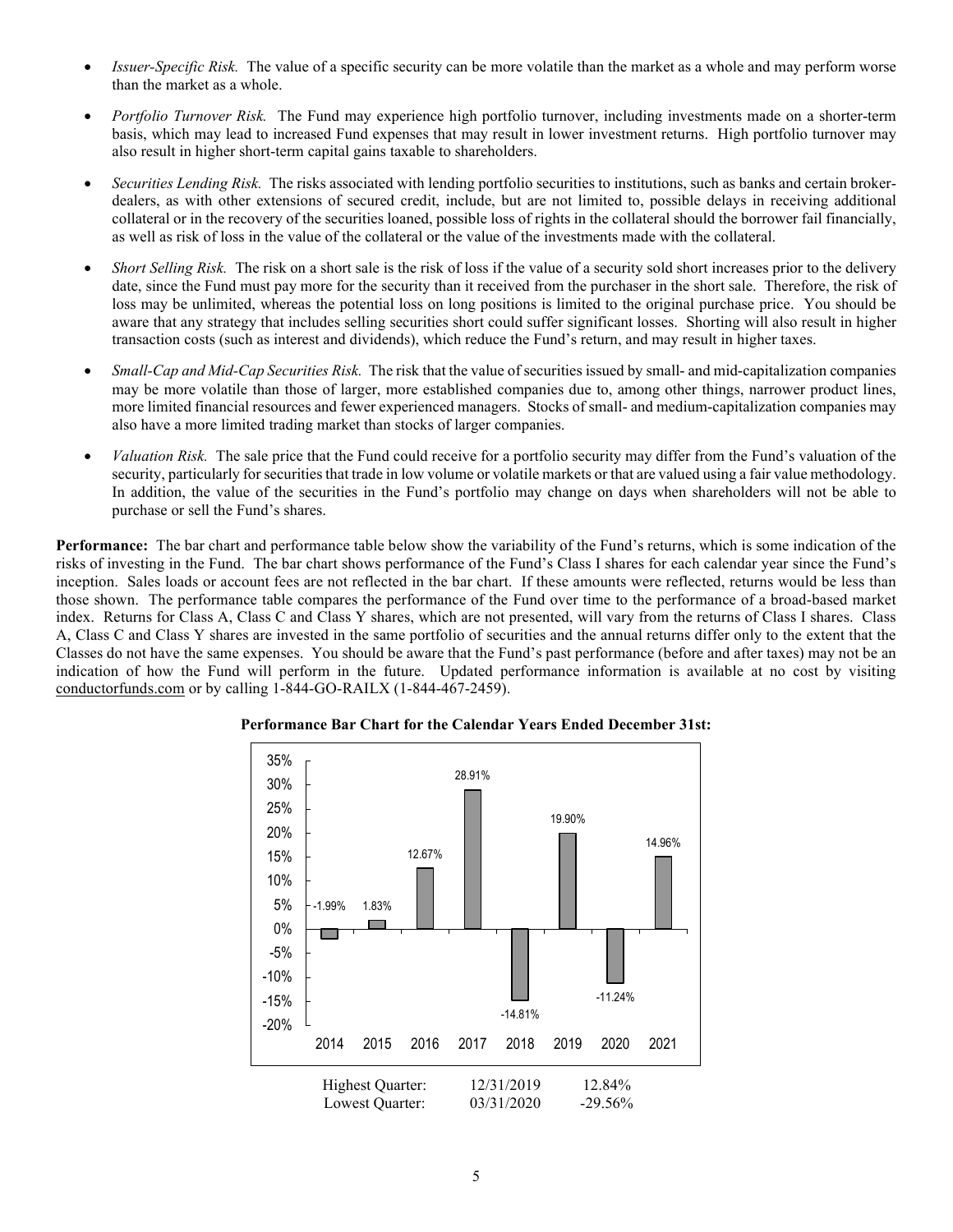### **Performance Table Average Annual Total Returns (For the year ended December 31, 2021)**

|                                                                                                                 | One       | <b>Five</b> | <b>Since</b>    |
|-----------------------------------------------------------------------------------------------------------------|-----------|-------------|-----------------|
| <b>Class I Shares</b>                                                                                           | Year      | Years       | Inception $(1)$ |
| Return before taxes                                                                                             | 14.96%    | $6.09\%$    | 5.34%           |
| Return after taxes on Distributions                                                                             | 14.60%    | 5.35%       | 4.88%           |
| Return after taxes on Distributions and Sale of Fund Shares                                                     | $9.10\%$  | 4.72%       | 4.21%           |
| <b>Class A Shares</b>                                                                                           |           |             |                 |
| Return before taxes                                                                                             | 8.07%     | 4.55%       | 4.84%           |
| <b>Class C Shares</b>                                                                                           |           |             |                 |
| Return before taxes                                                                                             | $12.77\%$ | $5.02\%$    | 5.88%           |
| <b>Class Y Shares</b>                                                                                           |           |             |                 |
| Return before taxes                                                                                             | 15.73%    | 6.71%       | 7.68%           |
| <b>MSCI All Country World Value Index</b> <sup>(2)</sup><br>(reflects no deduction for fees, expenses or taxes) | $19.62\%$ | 8.69%       | 6.47%           |

(1) The Fund's Class I shares commenced operations on December 27, 2013. The Fund's Class A shares commenced operations on April 15, 2014. The Fund's Class C shares commenced operations on September 17, 2015. The Fund's Class Y shares commenced operations on April 19, 2016. Since Inception returns for the MSCI World Total Return Index are for the period beginning December 27, 2013.

(2) The MSCI All Country World (MSCI ACWI) Value Index captures large and mid-cap securities exhibiting overall value style characteristics across 23 developed markets countries and 24 emerging markets countries. The value investment style characteristics for index construction are defined using three variables: book value to price, 12-month forward earnings to price and dividend yield. Investors cannot invest directly in an index or benchmark. Index returns are gross of any fees, brokerage commissions or other expense of investing.

After-tax returns are shown for Class I shares only, and after-tax returns for other classes will vary. After-tax returns were calculated using the historical highest individual federal marginal income tax rates and do not reflect the impact of state and local taxes. Actual after-tax returns depend on an investor's tax situation and may differ from those shown, and after-tax returns shown are not relevant to investors who hold shares of the Fund through tax-deferred arrangements, such as 401(k) plans or individual retirement accounts.

<span id="page-9-0"></span>**Investment Adviser:** IronHorse Capital LLC serves as investment adviser to the Fund.

<span id="page-9-1"></span>**Portfolio Manager:** The Fund is managed by Charles Albert Cunningham, III, CFA, Chief Investment Officer of IronHorse. Mr. Cunningham has managed the Fund since its inception in 2013.

<span id="page-9-2"></span>**Purchase and Sale of Fund Shares:** You may purchase and redeem shares of the Fund on any day that the New York Stock Exchange is open for trading by written request, by telephone at 1-844-GO-RAILX (1-844-467-2459), or through your broker. Redemptions will be paid by automated clearing house funds ("ACH"), check or wire transfer. The Fund or its Adviser may waive any of the minimum initial and subsequent investment amounts.

|              | <b>Minimum Investment</b>           |         |  |
|--------------|-------------------------------------|---------|--|
| <b>Class</b> | <b>Initial</b><br><b>Subsequent</b> |         |  |
|              | \$2,500                             | \$500   |  |
|              | \$2,500                             | \$500   |  |
|              | \$100,000                           | \$1,000 |  |
|              | \$10,000,000                        | \$1,000 |  |

<span id="page-9-3"></span>**Tax Information:** Dividends (including qualified dividend income) and capital gain distributions you receive from the Fund, whether you reinvest your distributions in additional Fund shares or receive them in cash, are generally taxable to you at either ordinary income or capital gains tax rates unless you are investing through a tax-deferred plan such as an IRA or 401(k) plan.

<span id="page-9-5"></span><span id="page-9-4"></span>**Payments to Broker-Dealers and Other Financial Intermediaries:** If you purchase shares of the Fund through a broker-dealer or other financial intermediary (such as a bank), the Fund and its related companies, including the Adviser, may pay the intermediary for the sale of Fund shares and related services. These payments may create a conflict of interest by influencing the broker-dealer or other intermediary and your salesperson to recommend the Fund over another investment. Ask your salesperson or visit your financial intermediary's website for more information.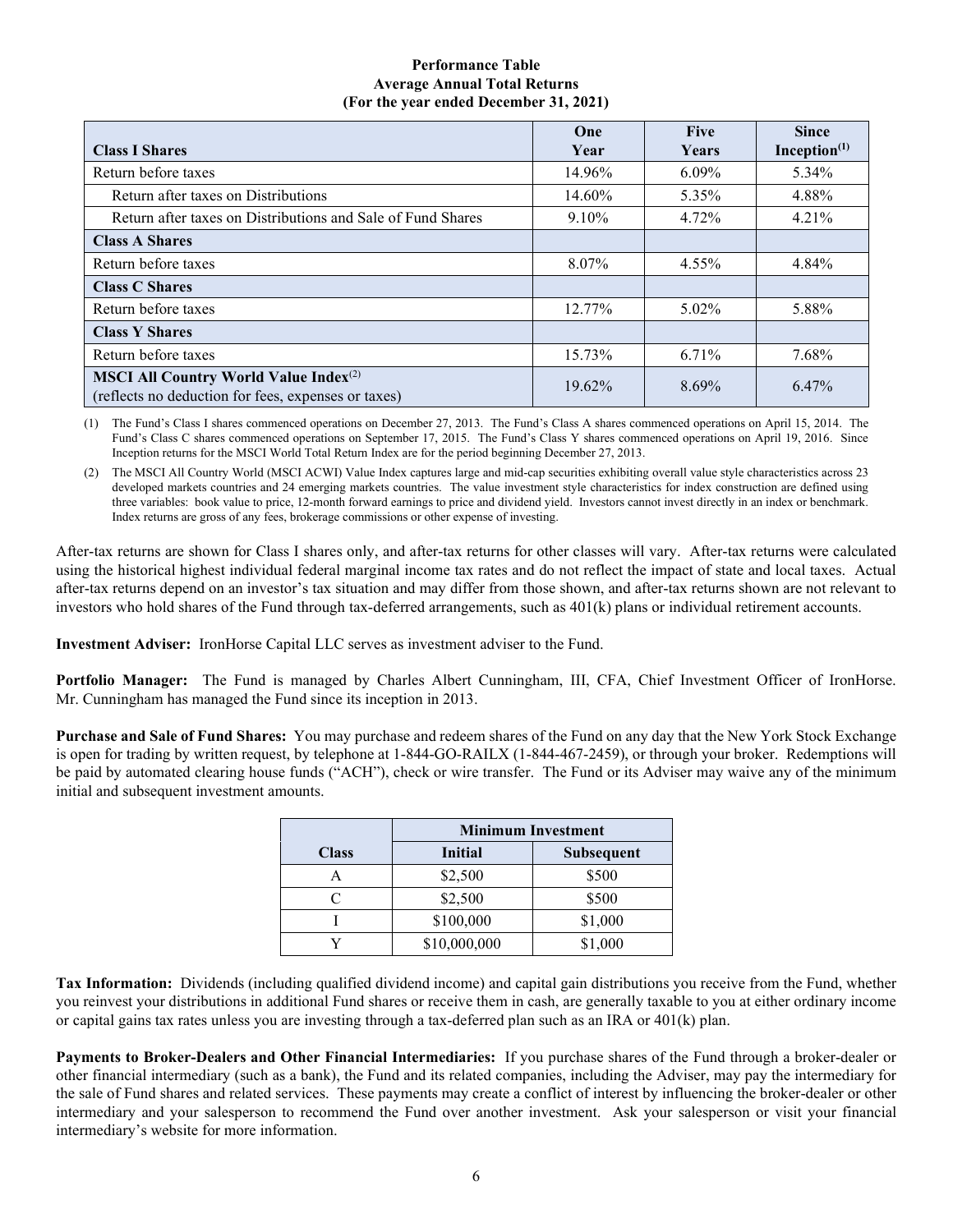# **CONDUCTOR INTERNATIONAL EQUITY VALUE FUND – FUND SUMMARY**

The Fund is closed to new investment (except through reinvested dividends and capital gain distributions) and the sale of Fund shares is suspended. For more information see "Purchase and Sale of Fund Shares" below.

<span id="page-10-0"></span>**Investment Objective:** The Conductor International Equity Value Fund (the "Fund") seeks to provide long-term risk-adjusted total return.

<span id="page-10-1"></span>**Fees and Expenses of the Fund:** This table describes the fees and expenses that you may pay if you buy, hold and sell shares of the Fund. You may pay other fees, such as brokerage commissions and other fees to financial intermediaries, which are not reflected in the table and Example below. You may qualify for sales charge discounts on purchases of Class A shares if you and your family invest, or agree to invest in the future, at least \$25,000 in the Fund. More information about these and other discounts is available from your financial professional and the section entitled **How to Purchase Shares** on page 25 of this Prospectus and in the Statement of Additional Information ("SAI").

| <b>Shareholder Fees</b><br>(fees paid directly from your investment)                                                          | <b>Class A</b> | <b>Class I</b> |
|-------------------------------------------------------------------------------------------------------------------------------|----------------|----------------|
| Maximum Sales Charge (Load) Imposed on Purchases<br>(as a % of offering price)                                                | 5.75%          | None           |
| Maximum Deferred Sales Charge (Load)<br>(as a % of original purchase price)                                                   | None           | None           |
| Redemption Fee<br>(as a % of amount redeemed within 30 days of purchase)                                                      | $1.00\%$       | 1.00%          |
| <b>Annual Fund Operating Expenses</b><br>(expenses that you pay each year as a<br>percentage of the value of your investment) |                |                |
| Management Fees                                                                                                               | 1.15%          | 1.15%          |
| Distribution and Service (12b-1) Fees                                                                                         | 0.25%          | None           |
| Other Expenses                                                                                                                | 4.42%          | 4.42%          |
| Acquired Fund Fees and Expenses <sup>(1)</sup>                                                                                | $0.04\%$       | $0.04\%$       |
| <b>Total Annual Fund Operating Expenses</b>                                                                                   | 5.86%          | 5.61%          |
| Expense Waiver <sup>(2)</sup>                                                                                                 | $(4.37)\%$     | $(4.37)\%$     |
| Total Annual Fund Operating Expenses After Expense Waiver                                                                     | 1.49%          | 1.24%          |

(1) Acquired Fund Fees and Expenses are the indirect costs of investing in other investment companies. The operating expenses in this fee table will not correlate to the expense ratio in the Fund's financial highlights because the financial statements include only the direct operating expenses incurred by the Fund.

(2) The Fund's adviser has contractually agreed to reduce the Fund's fees and/or absorb expenses of the Fund until at least March 1, 2023, to ensure that total annual Fund operating expenses after expense waiver and reimbursement (exclusive of any front-end or contingent deferred loads; brokerage fees and commissions; acquired fund fees and expenses; borrowing costs (such as interest and dividend expense on securities sold short); taxes; and extraordinary expenses, such as litigation expenses) do not exceed 1.45% and 1.20% of average daily net assets attributable to Class A and Class I shares, respectively. This agreement may be terminated by the Fund's Board of Trustees on 60 days' written notice to the adviser. These fee waivers and expense reimbursements under are subject to possible recoupment from the Fund in future years on a rolling three year basis (within the three years of when the amount was waived or reimbursed) if such recoupment can be achieved within the foregoing expense limits as well as any expense limitation that was in effect at the time the reimbursement was made.

*Example:* This Example is intended to help you compare the cost of investing in the Fund with the cost of investing in other mutual funds.

The Example assumes that you invest \$10,000 in the Fund for the time periods indicated and then redeem all of your shares at the end of those periods. The Example also assumes that your investment has a 5% return each year and that the Fund's operating expenses remain the same. (except that the Example incorporates any applicable fee waiver and/or expense limitation arrangements for only the first year). Although your actual costs may be higher or lower, based upon these assumptions your costs would be:

|                | l Year | 3 Years | 5 Years | <b>10 Years</b> |
|----------------|--------|---------|---------|-----------------|
| <b>Class A</b> | \$718  | \$1,851 | \$2,966 | \$5,668         |
| <b>Class I</b> | \$126  | \$1,283 | \$2,426 | \$5,224         |

**Portfolio Turnover:** The Fund pays transaction costs, such as commissions, when it buys and sells securities (or "turns over" its portfolio). A higher portfolio turnover may indicate higher transaction costs and may result in higher taxes when Fund shares are held in a taxable account. These costs, which are not reflected in annual fund operating expenses or in the Example, affect the Fund's performance. For the fiscal year ended October 31, 2021, the Fund's portfolio turnover rate was 91% of the average value of its portfolio.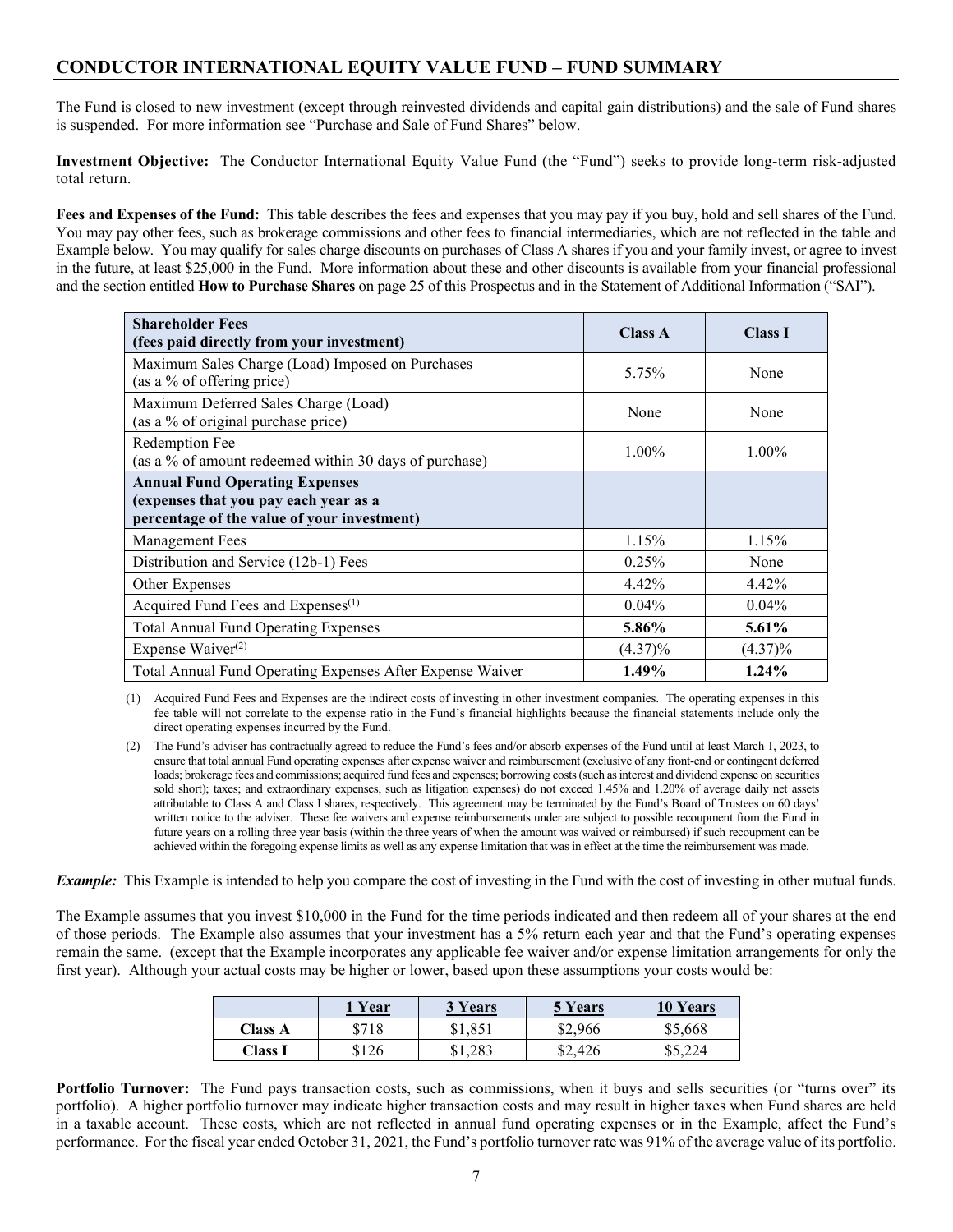<span id="page-11-0"></span>**Principal Investment Strategies:** The Fund normally invests at least 80% of its assets in equity securities of issuers located outside of the United States or in investments that are economically tied to such equity securities. The Fund seeks to achieve its investment objective by investing under normal circumstances in a portfolio of equity securities of international companies that are believed to exhibit strong fundamental attributes. The Fund's investment adviser, IronHorse Capital LLC ("IronHorse" or the "Adviser"), develops the composition of the Fund's portfolio using technical, fundamental and quantitative analysis to select equity securities that meet specific value-oriented criteria. The Fund's investment in shares of other investment companies, including exchange-traded funds ("ETFs"), and derivative instruments (marked-to-market) will be counted toward the 80% policy discussed above to the extent such investments have economic characteristics similar to equity securities. The Fund will consider the investments of underlying funds of such investment companies, including ETFs, when determining compliance with its 80% policy.

The Adviser employs a fundamentals-based quantitative factor model to attempt to identify investments that are undervalued by the market in comparison to the Adviser's assessment of the investments' intrinsic value. The model relies upon fundamental metrics which include, but are not limited to: cash flow generation, undervaluation relative to peers and the overall market across a range of fundamental ratios, and balance sheet metrics. The Fund incorporates macro-economic and macro-market analysis into the analytical process to complement the Fund's fundamental analytical framework. Once investment opportunities meeting these fundamental criteria are identified, the Adviser employs a proprietary relative performance-based technical analysis model. The technical model evaluates the momentum, pricing behavior and chart patterns of each security to trigger buy and sell decisions. No individual securities will be purchased unless all specific fundamental and technical criteria are satisfied. Once in the portfolio, the Adviser regularly evaluates each portfolio investment against the relative performance-based technical analysis model used during the evaluation period. The Adviser will generally sell an investment whose price the Adviser believes is no longer undervalued by the market in comparison to the Adviser's assessment of the investments' intrinsic value, as a result of a material change in the business of the issuer or a material appreciation in the price of the security, or if the Adviser believes that a more attractive investment opportunity becomes available.

The Fund will be invested in a diversified portfolio of common stocks of issuers based in developed international markets and in emerging market countries, or equity-equivalent securities or derivatives whose values are based on common stocks, such as options (stock or stock index), futures contracts (stock or stock index) and index swaps. The Fund may invest in emerging market securities without limit. The Fund may invest in common stocks of large-cap companies, as well as small and mid-cap companies with market capitalization of at least \$500 million. The Adviser typically purchases stocks on host exchanges of a company's respective country of domicile, allowing the Fund to benefit from pure currency diversification.

The Fund prioritizes managing risk exposures. When the Adviser's macro analysis indicates that market risks have risen, the Fund may employ hedges such as cash or simple index options to preserve portfolio returns. If employed, index derivatives will represent only a portion of the Fund's expected investments. The Fund may also engage in short sales of equity index ETFs and similar instruments to manage risk. The Fund's typical net exposure as a percentage of the Fund's assets will range from 50% net long to 100% net long. The Fund may engage in active trading of portfolio securities to achieve its investment goal.

The Fund may also engage in securities lending to generate income.

<span id="page-11-1"></span>**Principal Investment Risks: As with all mutual funds, there is the risk that you could lose money through your investment in the Fund. The Fund is not intended to be a complete investment program but rather one component of a diversified investment portfolio. An investment in the Fund is not guaranteed to achieve its investment objective; is not a deposit with a bank; is not insured, endorsed or guaranteed by the Federal Deposit Insurance Corporation or any other government agency; and is subject to investment risks. The value of your investment in the Fund, as well as the amount of return you receive on your investment, may fluctuate significantly. You may lose part or all of your investment in the Fund or your investment may not perform as well as other similar investments. Many factors affect the Fund's net asset value and performance. Each risk summarized below is a principal risk of investing in the Fund and different risks may be more significant at different times depending upon market conditions or other factors.**

The Fund may be subject to the risks described below though its own investments and indirectly through investments in underlying funds, including ETFs.

*Market Risk.* Overall market risk may affect the value of individual instruments in which the Fund invests. The Fund is subject to the risk that the securities markets will move down, sometimes rapidly and unpredictably, based on overall economic conditions and other factors, which may negatively affect the Fund's performance. Factors such as domestic and foreign (non-U.S.) economic growth and market conditions, real or perceived adverse economic or political conditions, inflation, changes in interest rate levels, lack of liquidity in the bond or other markets, volatility in the equities markets or adverse investor sentiment affect the securities markets and political events affect the securities markets. U.S. and foreign stock markets have experienced periods of substantial price volatility in the past and may do so again in the future. Securities markets also may experience long periods of decline in value. When the value of the Fund's investments goes down, your investment in the Fund decreases in value and you could lose money.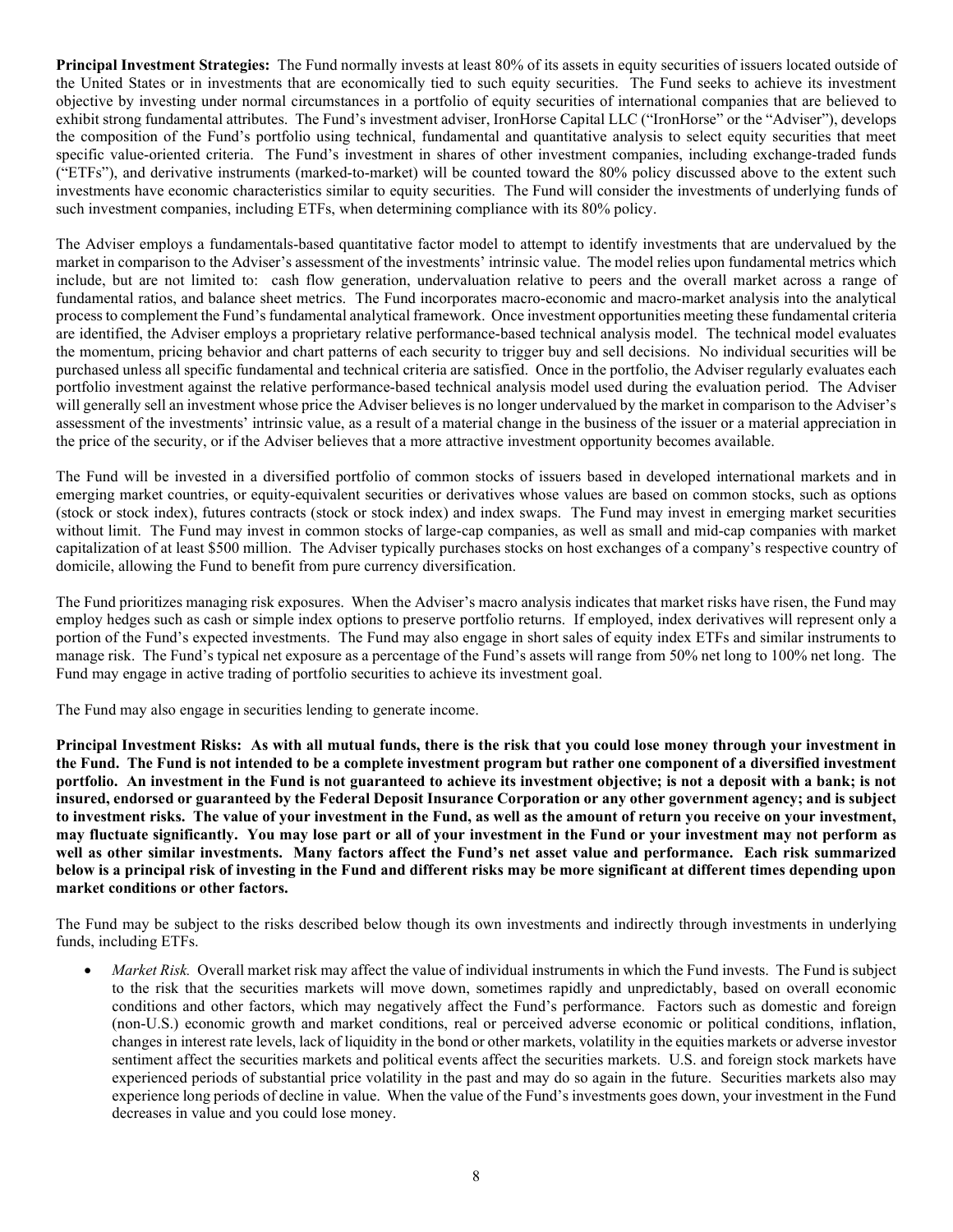- Local, state, regional, national or global events such as war, acts of terrorism, the spread of infectious illness or other public health issues, recessions, or other events could have a significant impact on the Fund and its investments and could result in decreases to the Fund's net asset value. Political, geopolitical, natural and other events, including war, terrorism, trade disputes, government shutdowns, market closures, natural and environmental disasters, epidemics, pandemics and other public health crises and related events and governments' reactions to such events have led, and in the future may lead, to economic uncertainty, decreased economic activity, increased market volatility and other disruptive effects on U.S. and global economies and markets. Such events may have significant adverse direct or indirect effects on the Fund and its investments. For example, a widespread health crisis such as a global pandemic could cause substantial market volatility, exchange trading suspensions and closures, impact the ability to complete redemptions, and affect Fund performance. A health crisis may exacerbate other pre-existing political, social and economic risks. In addition, the increasing interconnectedness of markets around the world may result in many markets being affected by events or conditions in a single country or region or events affecting a single or small number of issuers.
- *Market Events Risk.* There has been increased volatility, depressed valuations, decreased liquidity and heightened uncertainty in the financial markets during the past several year, including what was experienced in 2020. These conditions may continue, recur, worsen or spread. The U.S. government and the Federal Reserve, as well as certain foreign governments and central banks, have taken steps to support financial markets, including by keeping interest rates at historically low levels. This and other government intervention may not work as intended, particularly if the efforts are perceived by investors as being unlikely to achieve the desired results. The U.S. government and the Federal Reserve may reduce market support activities. Such reduction, including interest rate increases, could negatively affect financial markets generally, increase market volatility and reduce the value and liquidity of securities in which the Fund invests. Policy and legislative changes in the United States and in other countries may also continue to contribute to decreased liquidity and increased volatility in the financial markets. The impact of these changes on the markets, and the practical implications for market participants, may not be fully known for some time.
- *Management Risk.* The risk that investment strategies employed by the Adviser in selecting investments for the Fund may not result in an increase in the value of your investment or in overall performance equal to other similar investment vehicles having similar investment strategies. Management risk includes the risk that the quantitative model used by the Fund's investment adviser may not perform as expected, particularly in volatile markets.
- *Cash Positions Risk.* The Fund may hold a significant position in cash, cash equivalent securities or U.S. Treasury investments. When the Fund's investment in cash, cash equivalent securities or U.S. Treasury investment increases, the Fund may not participate in market advances or declines to the same extent that it would if the Fund were more fully invested.
- *Model Risk.* The Fund will use model-based strategies that, while historically effective, may not be successful on an ongoing basis or could contain unknown errors, which may result in a decline in the value of the Fund's shares. Any imperfections or limitations in a model could affect the ability of the manager to implement strategies. By necessity, models make simplifying assumptions that limit their efficacy. Models relying on historical market data can fail to predict future market events. Further, the data used in models may be inaccurate and/or it may not include the most recent information about a company or a security. In addition, the model may not adequately take into account certain factors, the data used in the model may be inaccurate, or the computer programming used to create quantitative models might contain one or more errors. Such errors might never be detected, or might be detected only after the Fund has sustained a loss (or reduced performance) related to such errors. Moreover, during periods of increased volatility or changing market conditions, the commonality of portfolio holdings and similarities between strategies of quantitative managers may amplify losses. An increasing number of market participants may rely on models that are similar to those used by the Adviser, which may result in a substantial number of market participants taking the same action with respect to an investment. Should one or more of these other market participants begin to divest themselves of one or more portfolio holdings, the Fund could suffer significant losses. In addition, changes in underlying market conditions can adversely affect the performance of a model.
- *Value Investing Risk.* Value investing attempts to identify securities selling at a discount in comparison to the Adviser's assessments of their intrinsic value. Such securities may not increase in price as anticipated by the Adviser, and may even decline further in value if other investors fail to recognize the issuer's value or if the events or factors that the Adviser believes will increase a security's market value do not occur.
- *Volatility Risk.* The investments held by the Fund or an underlying fund may appreciate or decrease significantly in value over short periods of time. The value of an investment in the Fund's or an underlying fund's portfolio may fluctuate due to factors that affect markets generally or that affect a particular industry or sector. The value of an investment in the Fund's or an underlying fund's portfolio may also be more volatile than the market as a whole. This volatility may affect the Fund's or an underlying fund's net asset value per share, including by causing it to experience significant increases or declines in value over short periods of time. Events or financial circumstances affecting individual investments, industries or sectors may increase the volatility of the Fund or an underlying fund.
- *Foreign (Non-U.S.) Investment Risk.* Foreign (non-U.S.) securities present greater investment risks than investing in the securities of U.S. issuers and may experience more rapid and extreme changes in value than the securities of U.S. companies, due to less information about foreign (non-U.S.) companies in the form of reports and ratings than about U.S. issuers; different accounting, auditing and financial reporting requirements; smaller markets; nationalization; expropriation or confiscatory taxation; currency blockage; or political changes or diplomatic developments. Foreign (non-U.S.) securities may also be less liquid and more difficult to value than securities of U.S. issuers.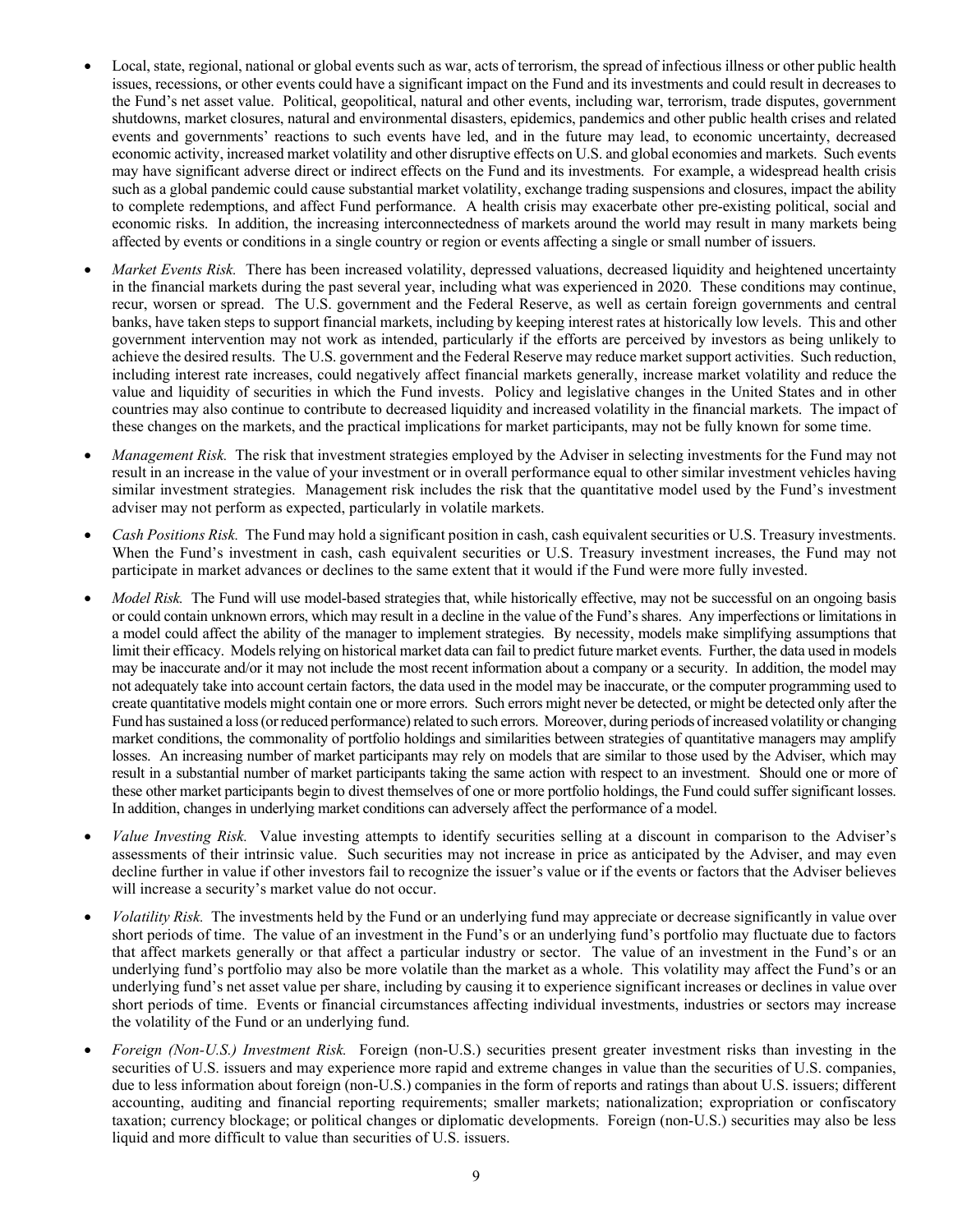- *Emerging Market Risk.* Investing in emerging markets involves not only the risks described herein with respect to investing in foreign securities, but also other risks, including exposure to economic structures that are generally less diverse and mature, and to political systems that can be expected to have less stability than those of developed countries. The typically small size of the markets may also result in a lack of liquidity and in price volatility of these securities. Emerging markets are riskier than more developed markets because they tend to develop unevenly and may never fully develop. Investments in emerging markets may be considered speculative. Emerging markets are more likely to experience hyperinflation and currency devaluations, which adversely affect returns to U.S. investors. In addition, many emerging financial markets have far lower trading volumes and less liquidity than developed markets which may result in increased price volatility of emerging market investments. The legal remedies for investors in emerging markets may be more limited than the remedies available in the U.S., and the ability of U.S. authorities (e.g., SEC and the U.S. Department of Justice) to bring actions against bad actors may be limited.
- *Large-Cap Securities Risk.* The securities of large capitalization companies may underperform other segments of the market because such companies may be less responsive to competitive challenges and opportunities, such as changes in technology and consumer tastes. Large market capitalization companies may be unable to attain or maintain the high growth rate of successful smaller companies, especially during extended periods of economic expansion.
- *Active Trading Risk.* A higher portfolio turnover due to active and frequent trading may result in higher transactional and brokerage costs that may result in lower investment returns.
- *Commodities Risk.* Exposure to commodities markets may subject the Fund to greater volatility than investments in traditional securities. The value of commodity-linked derivative instruments may be affected by changes in overall market movements, commodity index volatility, changes in interest rates, or factors affecting a particular industry or commodity, such as drought, floods, weather, livestock disease, embargoes, tariffs and international economic, political and regulatory developments. The prices of energy, industrial metals, precious metals, agriculture, and livestock sector commodities may fluctuate widely due to factors such as changes in value, supply and demand and governmental regulatory policies. The commodity-linked securities in which the Fund invests may be issued by companies in the financial services sector, and events affecting the financial services sector may cause the Fund's share value to fluctuate.
- *Credit Risk.* The risk that the Fund could lose money if the issuer or guarantor of a fixed income security is unwilling or unable to make timely payments to meet its contractual obligations on investments held by the Fund. Changes in the credit rating of a debt security held by the Fund could have a similar effect.
- *Currency Risk.* The risk that foreign (non-U.S.) currencies will decline in value relative to the U.S. dollar and adversely affect the value of the Fund's investments in foreign (non-U.S.) currencies or in securities that trade in, and receive revenues in, or in derivatives that provide exposure to, foreign (non-U.S.) currencies.
- *Cybersecurity Risk.* There is risk to the Fund of an unauthorized breach and access to fund assets, customer data (including private shareholder information), or proprietary information, or the risk of an incident occurring that causes the Fund, the investment adviser, custodian, transfer agent, distributor and other service providers and financial intermediaries ("Service Providers") to suffer data breaches, data corruption or lose operational functionality. Successful cyber-attacks or other cyber-failures or events affecting the Fund or its Service Providers may adversely impact the Fund or its shareholders.
- *Equity Risk.* Common stocks are susceptible to general stock market fluctuations, volatile increases and decreases in value as market confidence in and perceptions of their issuers change and unexpected trading activity among retail investors. Factors that may influence the price of equity securities include developments affecting a specific company or industry, or the changing economic, political or market conditions. Preferred stocks are subject to the risk that the dividend on the stock may be changed or omitted by the issuer, and that participation in the growth of an issuer may be limited.
- *Gap Risk.* The Fund is subject to the risk that a stock price or derivative value will change dramatically from one level to another with no trading in between and/or before the Fund can exit the investment. Usually such movements occur when there are adverse news announcements, which can cause a stock price or derivative value to drop substantially from the previous day's closing price. Trading halts may lead to gap risk.
- *Geographic and Sector Risk.* The risk that if the Fund invests a significant portion of its total assets in certain issuers within the same geographic region or economic sector, an adverse economic, business or political development or natural or other event, including war, terrorism, natural and environmental disasters, epidemics, pandemics and other public health crises, affecting that region or sector may affect the value of the Fund's investments more than if the Fund's investments were not so focused. While the Fund may not concentrate in any one industry, the Fund may invest without limitation in a particular country or sector.
- *Index Risk.* If a derivative or ETF is linked to the performance of an index, it will be subject to the risks associated with changes in that index.
- *Investment Companies and Exchange-Traded Funds ("ETFs") Risk.* When the Fund invests in other investment companies, including ETFs, it will bear additional expenses based on its pro rata share of the other investment company's or ETF's operating expenses, including the potential duplication of management fees. The risk of owning an investment company or ETF generally reflects the risks of owning the underlying investments held by the investment company or ETF. The Fund also will incur brokerage costs when it purchases and sells ETFs.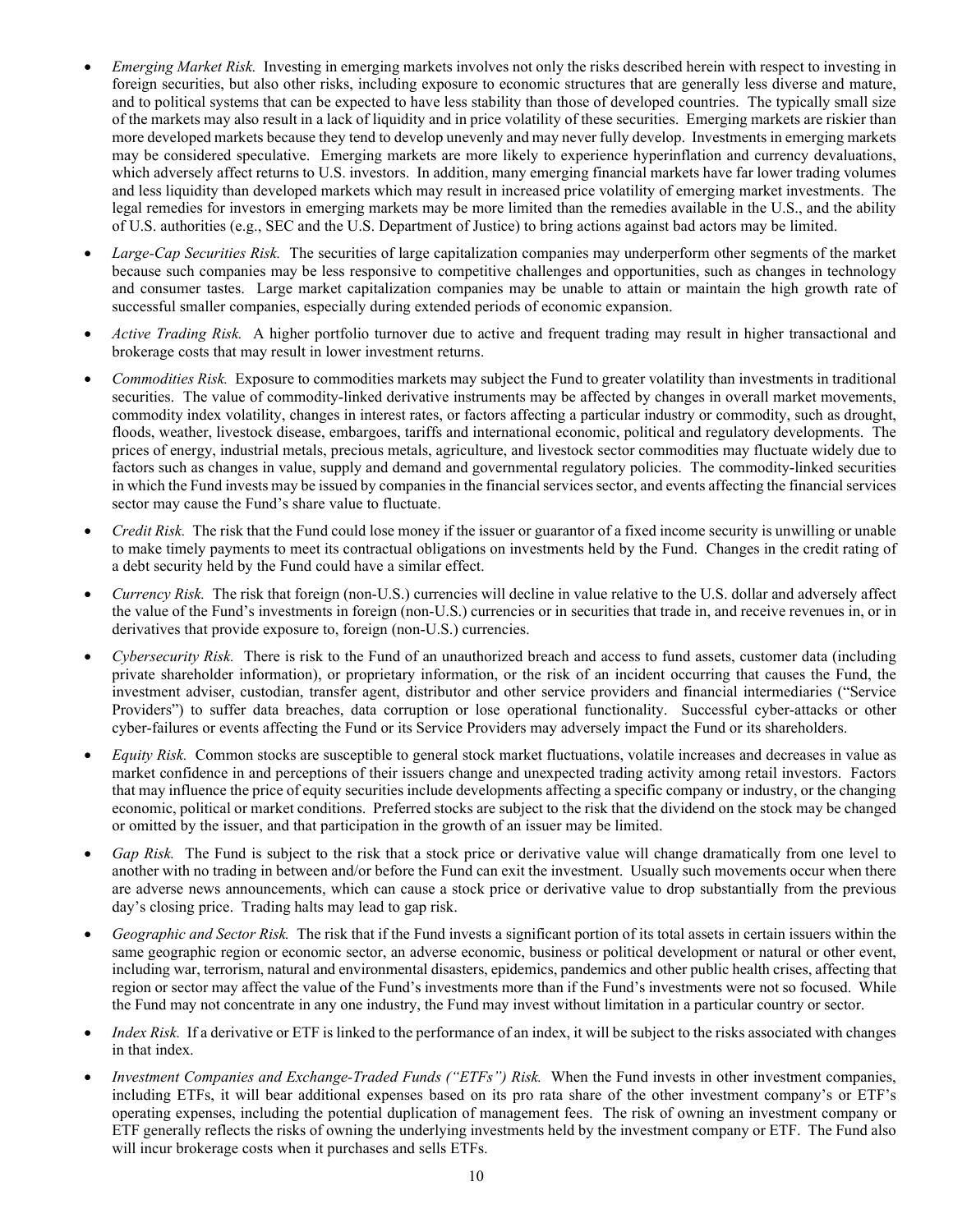- *Issuer-Specific Risk.* The value of a specific security can be more volatile than the market as a whole and may perform worse than the market as a whole.
- *New Fund Risk.* The Fund is recently formed. Investors bear the risk that the Fund may not grow to or maintain an economically viable size, not be successful in implementing its investment strategy, and may not employ a successful investment strategy, any of which could result in the Fund being liquidated at any time without shareholder approval and/or at a time that may not be favorable for certain shareholders. Such a liquidation could have negative tax consequences for shareholders.
- *Portfolio Turnover Risk.* The Fund may experience high portfolio turnover, including investments made on a shorter-term basis, which may lead to increased Fund expenses that may result in lower investment returns. High portfolio turnover may also result in higher short-term capital gains taxable to shareholders.
- *Securities Lending Risk.* The risks associated with lending portfolio securities to institutions, such as banks and certain broker-dealers, as with other extensions of secured credit, include, but are not limited to, possible delays in receiving additional collateral or in the recovery of the securities loaned, possible loss of rights in the collateral should the borrower fail financially, as well as risk of loss in the value of the collateral or the value of the investments made with the collateral.
- *Short Selling Risk.* The risk on a short sale is the risk of loss if the value of a security sold short increases prior to the delivery date, since the Fund must pay more for the security than it received from the purchaser in the short sale. Therefore, the risk of loss may be unlimited, whereas the potential loss on long positions is limited to the original purchase price. You should be aware that any strategy that includes selling securities short could suffer significant losses. Shorting will also result in higher transaction costs (such as interest and dividends), which reduce the Fund's return, and may result in higher taxes.
- *Small-Cap and Mid-Cap Securities Risk.* The risk that the value of securities issued by small- and mid-capitalization companies may be more volatile than those of larger, more established companies due to, among other things, narrower product lines, more limited financial resources and fewer experienced managers. Stocks of small- and medium-capitalization companies may also have a more limited trading market than stocks of larger companies.
- *Valuation Risk.* The sale price that the Fund could receive for a portfolio security may differ from the Fund's valuation of the security, particularly for securities that trade in low volume or volatile markets or that are valued using a fair value methodology. In addition, the value of the securities in the Fund's portfolio may change on days when shareholders will not be able to purchase or sell the Fund's shares.

<span id="page-14-0"></span>**Performance:** The bar chart and performance table below show the variability of the Fund's returns, which is some indication of the risks of investing in the Fund. The bar chart shows performance of the Fund's Class I shares for each calendar year since the Fund's inception. Sales loads or account fees are not reflected in the bar chart. If these amounts were reflected, returns would be less than those shown. The performance table compares the performance of the Fund over time to the performance of a broad-based market index. Returns for Class A shares, which are not presented, will vary from the returns of Class I shares. Class A shares are invested in the same portfolio of securities and the annual returns differ only to the extent that the Classes do not have the same expenses. You should be aware that the Fund's past performance (before and after taxes) may not be an indication of how the Fund will perform in the future. Updated performance information is available at no cost by visiting [conductorfunds.com](http://www.conductorfunds.com/) or by calling 1-844-GO-RAILX (1-844-467-2459).



### **Performance Bar Chart for the Calendar Years Ended December 31st:**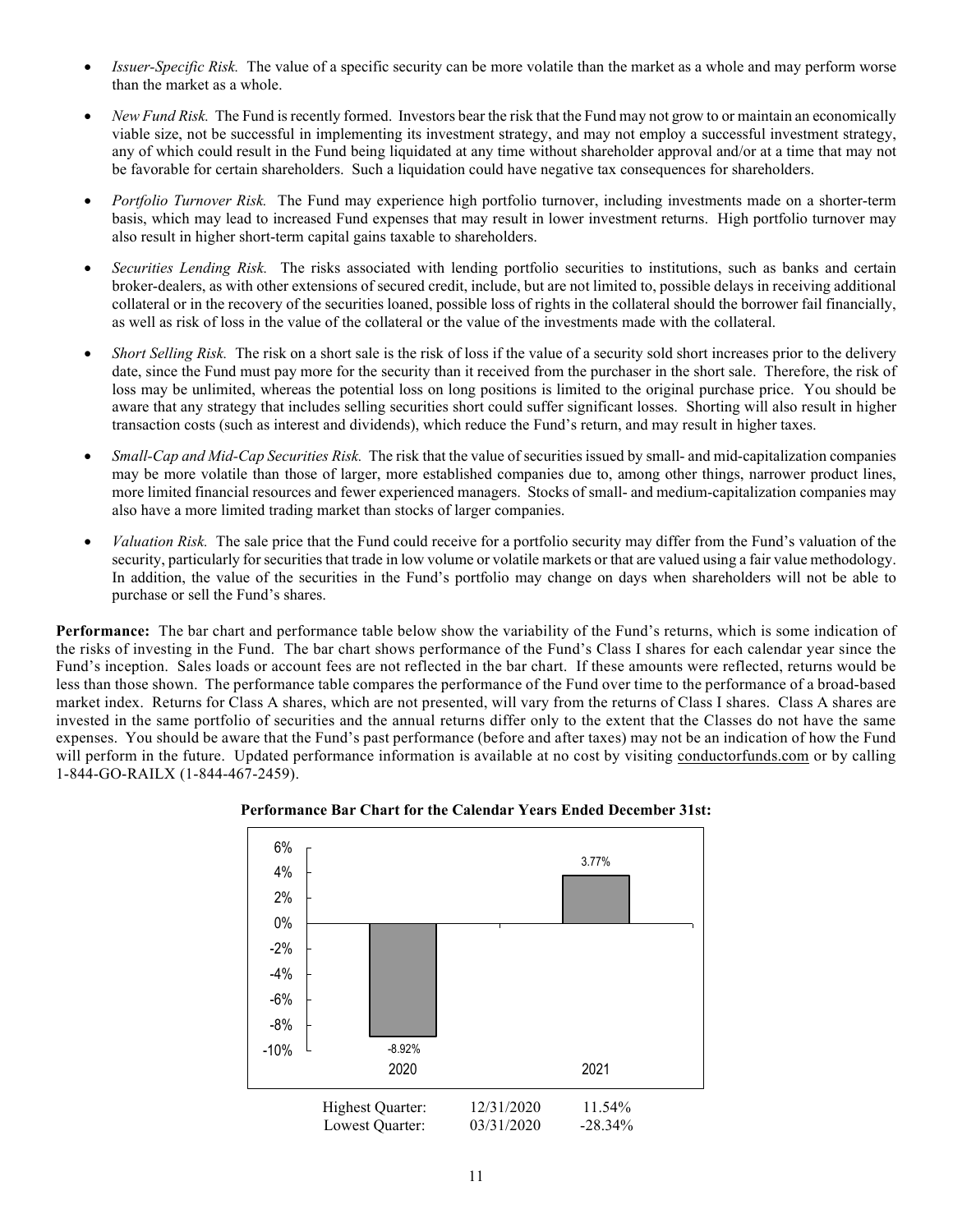### **Performance Table Average Annual Total Returns (For the year ended December 31, 2021)**

|                                                                                                                   | One       | <b>Since</b>    |
|-------------------------------------------------------------------------------------------------------------------|-----------|-----------------|
| <b>Class I Shares</b>                                                                                             | Year      | Inception $(1)$ |
| Return before taxes                                                                                               | 3.77%     | $-0.36%$        |
| Return after taxes on Distributions                                                                               | 3.26%     | $-0.84%$        |
| Return after taxes on Distributions and Sale of Fund Shares                                                       | 2.53%     | $-0.37\%$       |
| <b>Class A Shares</b>                                                                                             |           |                 |
| Return before taxes                                                                                               | $-2.17\%$ | $-3.16\%$       |
| MSCI All Country World ex-USA IMI Net Index <sup>(2)</sup><br>(reflects no deduction for fees, expenses or taxes) | 8.53%     | 12.08%          |

(1) The Fund's Class I and Class A shares commenced operations on December 03, 2019.

(2) The MSCI All Country World ex-USA IMI Net Index captures large, mid and small cap representation across 22 or 23 Developed Markets (DM) countries (excluding the United States) and 26 Emerging Markets (EM) countries. You cannot invest directly in an index. Index returns are gross of any fees, brokerage commissions or other expense of investing.

After-tax returns are shown for Class I shares only, and after-tax returns for other classes will vary. After-tax returns were calculated using the historical highest individual federal marginal income tax rates and do not reflect the impact of state and local taxes. Actual after-tax returns depend on an investor's tax situation and may differ from those shown, and after-tax returns shown are not relevant to investors who hold shares of the Fund through tax-deferred arrangements, such as 401(k) plans or individual retirement accounts.

<span id="page-15-0"></span>**Investment Adviser:** IronHorse Capital LLC serves as investment adviser to the Fund.

<span id="page-15-1"></span>**Portfolio Manager:** The Fund is managed by Charles Albert Cunningham, III, CFA, Chief Investment Officer of IronHorse. Mr. Cunningham has managed the Fund since its inception in 2019.

<span id="page-15-2"></span>**Purchase and Sale of Fund Shares:** The Fund is closed to new investment (except through reinvested dividends and capital gain distributions) and the sale of Fund shares is suspended. You may redeem shares of the Fund on any day that the New York Stock Exchange is open for trading by written request, by telephone at 1-844-GO-RAILX (1-844-467-2459), or through your broker. Redemptions will be paid by automated clearing house funds ("ACH"), check or wire transfer. The Fund or its Adviser may waive any of the minimum initial and subsequent investment amounts.

|              | <b>Minimum Investment</b>           |         |  |
|--------------|-------------------------------------|---------|--|
| <b>Class</b> | <b>Subsequent</b><br><b>Initial</b> |         |  |
|              | \$2,500                             | \$500   |  |
|              | \$100,000                           | \$1,000 |  |

<span id="page-15-3"></span>**Tax Information:** Dividends and capital gain distributions you receive from the Fund, whether you reinvest your distributions in additional Fund shares or receive them in cash, are generally taxable to you at either ordinary income or capital gains tax rates unless you are investing through a tax-deferred plan such as an IRA or 401(k) plan.

<span id="page-15-4"></span>**Payments to Broker-Dealers and Other Financial Intermediaries:** If you purchase shares of the Fund through a broker-dealer or other financial intermediary (such as a bank), the Fund and its related companies, including the Adviser, may pay the intermediary for the sale of Fund shares and related services. These payments may create a conflict of interest by influencing the broker-dealer or other intermediary and your salesperson to recommend the Fund over another investment. Ask your salesperson or visit your financial intermediary's website for more information.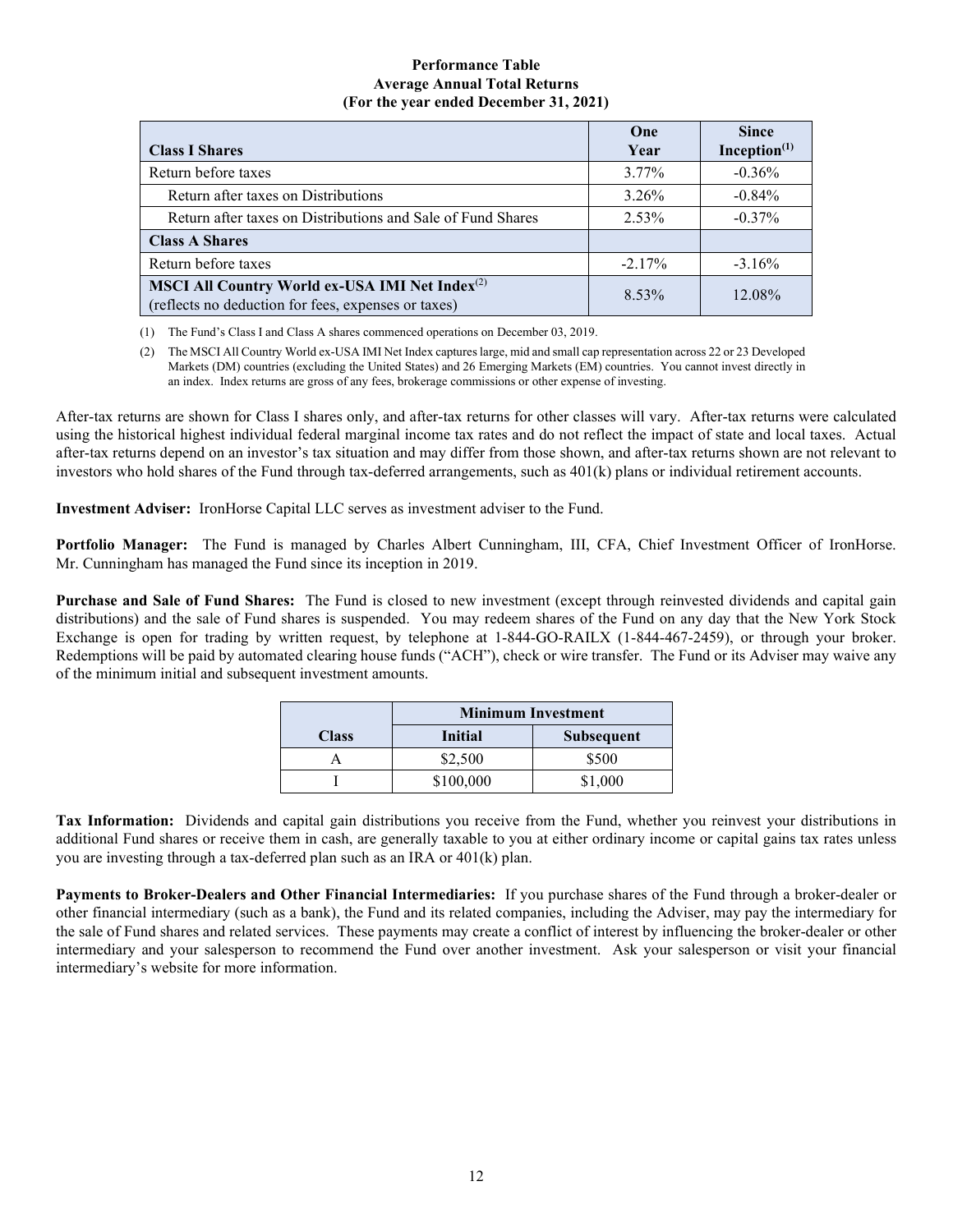# <span id="page-16-0"></span>**ADDITIONAL INFORMATION ABOUT INVESTMENT OBJECTIVE, PRINCIPAL INVESTMENT STRATEGIES AND RELATED RISKS**

<span id="page-16-1"></span>**Investment Objective:** Each Fund seeks to provide long-term risk-adjusted total return. Each Fund's investment objective may be changed by the Fund's Board of Trustees upon 60 days' prior written notice to shareholders.

### <span id="page-16-2"></span>**Principal Investment Strategies:**

**Conductor Global Equity Value Fund -** The Fund normally invests at least 80% of its assets in equity securities or investments that are economically tied to equity securities. The Fund seeks to achieve its investment objective by investing under normal circumstances in a portfolio of equity securities exhibiting superior fundamental attributes. The Fund's Adviser develops the composition of the Fund's portfolio using technical, fundamental and quantitative analysis to select equity securities that meet specific value-oriented criteria. The Fund's investment in shares of other investment companies, including ETFs, and derivative instruments will be counted toward the 80% policy discussed above to the extent such investments have economic characteristics similar to equity securities.

The Adviser employs a fundamentals-based quantitative factor model to attempt to identify investments that are undervalued by the market in comparison to the Adviser's assessment of the investments' intrinsic value. The model relies upon fundamental metrics which include, but are not limited to: cash flow generation, profitability and balance sheet metrics. Once investment opportunities meeting these fundamental criteria are identified, the Adviser employs a technical model to measure relative price trends. The technical model evaluates the momentum, pricing behavior and chart patterns of each security to trigger buy and sell decisions. No individual securities will be purchased unless all specific fundamental and technical criteria are satisfied. The Adviser will generally sell an investment whose price the Adviser believes is no longer undervalued by the market in comparison to the Adviser's assessment of the investments' intrinsic value, as a result of a material change in the business of the issuer or a material appreciation in the price of the security, or if the Adviser believes that a more attractive investment opportunity becomes available.

The Fund seeks to invest under normal circumstances in equity securities that are economically tied to at least three countries (one of which may be the United States). Under normal circumstances, the Fund invests at least 40% of its assets in issuers located outside the United States, unless market conditions are not deemed favorable by the Fund's Adviser, in which case the Fund would invest at least 30% of its assets in issuers located outside the United States. Equity securities in which the Fund may invest include common stocks and equity-equivalent securities or derivatives whose values are based on common stocks, such as options (stock or stock index), futures contracts (stock or stock index) and index swaps. The Fund may invest without limit in U.S. and non-U.S. dollardenominated securities of U.S. and foreign (non-U.S.) issuers. The Fund may invest in common stocks of large-cap companies, as well as small and mid-cap companies. The Adviser typically purchases stocks on host exchanges of a company's respective country of domicile, allowing the Fund to benefit from pure currency diversification.

The Fund prioritizes managing risk exposures. When the Adviser's macro analysis indicates that market risks have risen, the Fund may employ hedges such as investing in cash, ETFs, or simple index options to preserve portfolio returns. If employed, index derivatives will represent only a portion of the Fund's expected investments. The Fund may also engage in short sales of equity index ETFs and similar instruments to manage risk. The Fund's typical net exposure as a percentage of the Fund's assets will range from 50% net long to 100% net long. The Fund may engage in active trading of portfolio securities to achieve its investment goal.

In response to adverse market, economic, political or other conditions, the Fund may invest up to 100% of its total assets, without limitation, in high-quality short-term debt securities, money market instruments and cash. These short-term debt securities and money market instruments include: shares of money market mutual funds, commercial paper, certificates of deposit, bankers' acceptances, U.S. Government securities and repurchase agreements. While the Fund is in a defensive position, the opportunity to achieve upside return may be limited; however, the ability to be fully defensive is an integral part of achieving the Fund's investment objective.

The Fund may also engage in securities lending to generate income.

**Conductor International Equity Value Fund -** The Fund normally invests at least 80% of its assets in equity securities of issuers located outside of the United States or in investments that are economically tied to such equity securities. The Fund seeks to achieve its investment objective by investing under normal circumstances in a portfolio of equity securities of international companies that are believed to exhibit strong fundamental attributes. The Adviser develops the composition of the Fund's portfolio using technical, fundamental and quantitative analysis to select equity securities that meet specific value-oriented criteria. The Fund's investment in shares of other investment companies, including exchange-traded funds ("ETFs"), and derivative instruments (marked-to-market) will be counted toward the 80% policy discussed above to the extent such investments have economic characteristics similar to equity securities. The Fund will consider the investments of underlying funds of such investment companies, including ETFs, when determining compliance with its 80% policy.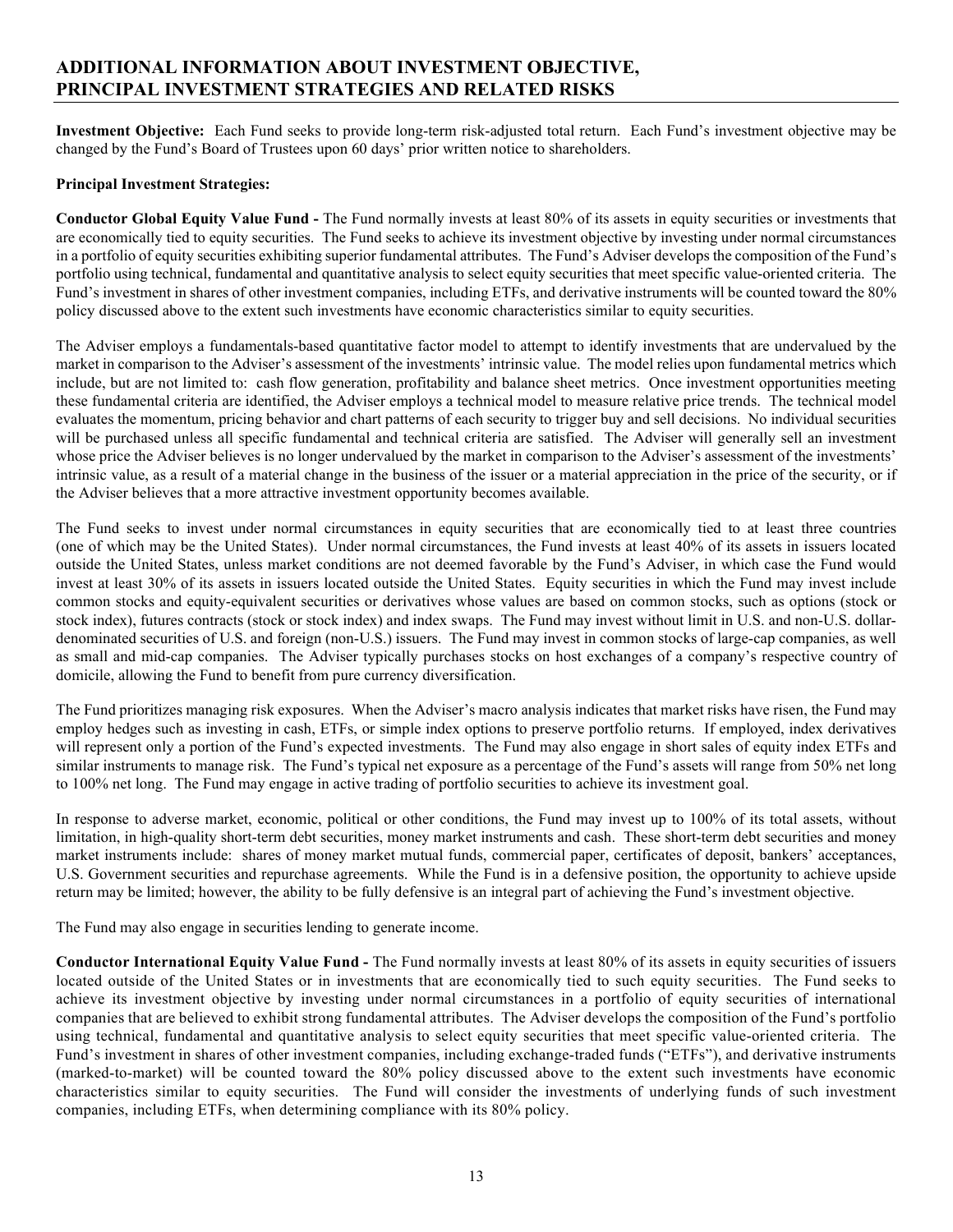The Adviser employs a fundamentals-based quantitative factor model to attempt to identify investments that are undervalued by the market in comparison to the Adviser's assessment of the investments' intrinsic value. The model relies upon fundamental metrics which include, but are not limited to: cash flow generation, undervaluation relative to peers and the overall market across a range of fundamental ratios, and balance sheet metrics. The Fund incorporates macro-economic and macro-market analysis into the analytical process to complement the Fund's fundamental analytical framework. Once investment opportunities meeting these fundamental criteria are identified, the Adviser employs a proprietary relative performance-based technical analysis model. The technical model evaluates the momentum, pricing behavior and chart patterns of each security to trigger buy and sell decisions. No individual securities will be purchased unless all specific fundamental and technical criteria are satisfied. Once in the portfolio, the Adviser regularly evaluates each portfolio investment against the relative performance-based technical analysis model used during the evaluation period. The Adviser will generally sell an investment whose price the Adviser believes is no longer undervalued by the market in comparison to the Adviser's assessment of the investments' intrinsic value, as a result of a material change in the business of the issuer or a material appreciation in the price of the security, or if the Adviser believes that a more attractive investment opportunity becomes available.

The Fund will be invested in a diversified portfolio of common stocks of issuers based in developed international markets and in emerging market countries, or equity-equivalent securities or derivatives whose values are based on common stocks, such as options (stock or stock index), futures contracts (stock or stock index) and index swaps. The Fund may invest in emerging market securities without limit. The Fund may invest in common stocks of large-cap companies, as well as small and mid-cap companies with market capitalization of at least \$500 million. The Adviser typically purchases stocks on host exchanges of a company's respective country of domicile, allowing the Fund to benefit from pure currency diversification.

The Fund prioritizes managing risk exposures. When the Adviser's macro analysis indicates that market risks have risen, the Fund may employ hedges such as cash or simple index options to preserve portfolio returns. If employed, index derivatives will represent only a portion of the Fund's expected investments. The Fund may also engage in short sales of equity index ETFs and similar instruments to manage risk. The Fund's typical net exposure as a percentage of the Fund's assets will range from 50% net long to 100% net long. The Fund may engage in active trading of portfolio securities to achieve its investment goal.

In response to adverse market, economic, political or other conditions, the Fund may invest up to 100% of its total assets, without limitation, in high-quality short-term debt securities, money market instruments and cash. These short-term debt securities and money market instruments include: shares of money market mutual funds, commercial paper, certificates of deposit, bankers' acceptances, U.S. Government securities and repurchase agreements. While the Fund is in a defensive position, the opportunity to achieve upside return may be limited; however, the ability to be fully defensive is an integral part of achieving the Fund's investment objective.

The Fund may also engage in securities lending to generate income.

Although not part of its principal investment strategy, the Adviser may employ hedging transactions, including currency hedging, when the Adviser deems market conditions to be favorable and doing so is in the best interest of the Fund and its shareholders.

<span id="page-17-0"></span>**Principal and Other Investment Risks: As with all funds, there is the risk that you could lose money through your investment in the Funds. An investment in the Funds is not guaranteed to achieve its investment objective; is not a deposit with a bank; is not insured, endorsed or guaranteed by the Federal Deposit Insurance Corporation or any other government agency; and is subject to investment risks. The Adviser cannot guarantee that the Funds will achieve their objectives. The value of your investment in the Funds, as well as the amount of return you receive on your investment, may fluctuate significantly. You may lose part or all of your investment in the Funds or your investment may not perform as well as other similar investments. The Funds are not intended to be a complete investment program but rather one component of a diversified investment portfolio. Many factors affect each Fund's net asset value and performance. It is important that investors closely review and understand these risks before making an investment in the Funds. Additional information regarding the principal and certain other risks of investing in the Funds is provided below. The Funds' SAI, which is incorporated by reference into this Prospectus, includes more information about the Funds and their investments and risks. The risks described in this Prospectus (and in the SAI) are not intended to include every potential risk of investing in the Funds. The Funds could be subject to additional risks because the types of investments it makes may change over time.**

The Funds may be subject to the risks described below through their own direct investments and indirectly through investments in underlying funds, including ETFs.

- *Active Trading Risk.* A higher portfolio turnover may result in higher transactional and brokerage costs associated with the turnover which may reduce a Fund's return, unless the instruments traded can be bought and sold without corresponding commission costs. Active trading of instruments may also increase a Fund's realized capital gains or losses, which may affect the taxes you pay as a Fund shareholder.
- *Cash Positions Risk.* The Funds may hold a significant position in cash, cash equivalent securities or U.S. Treasury investments. When a Fund's investment in cash, cash equivalent securities or U.S. Treasury investment increases, such Fund may not participate in market advances or declines to the same extent that it would if a Fund were more fully invested.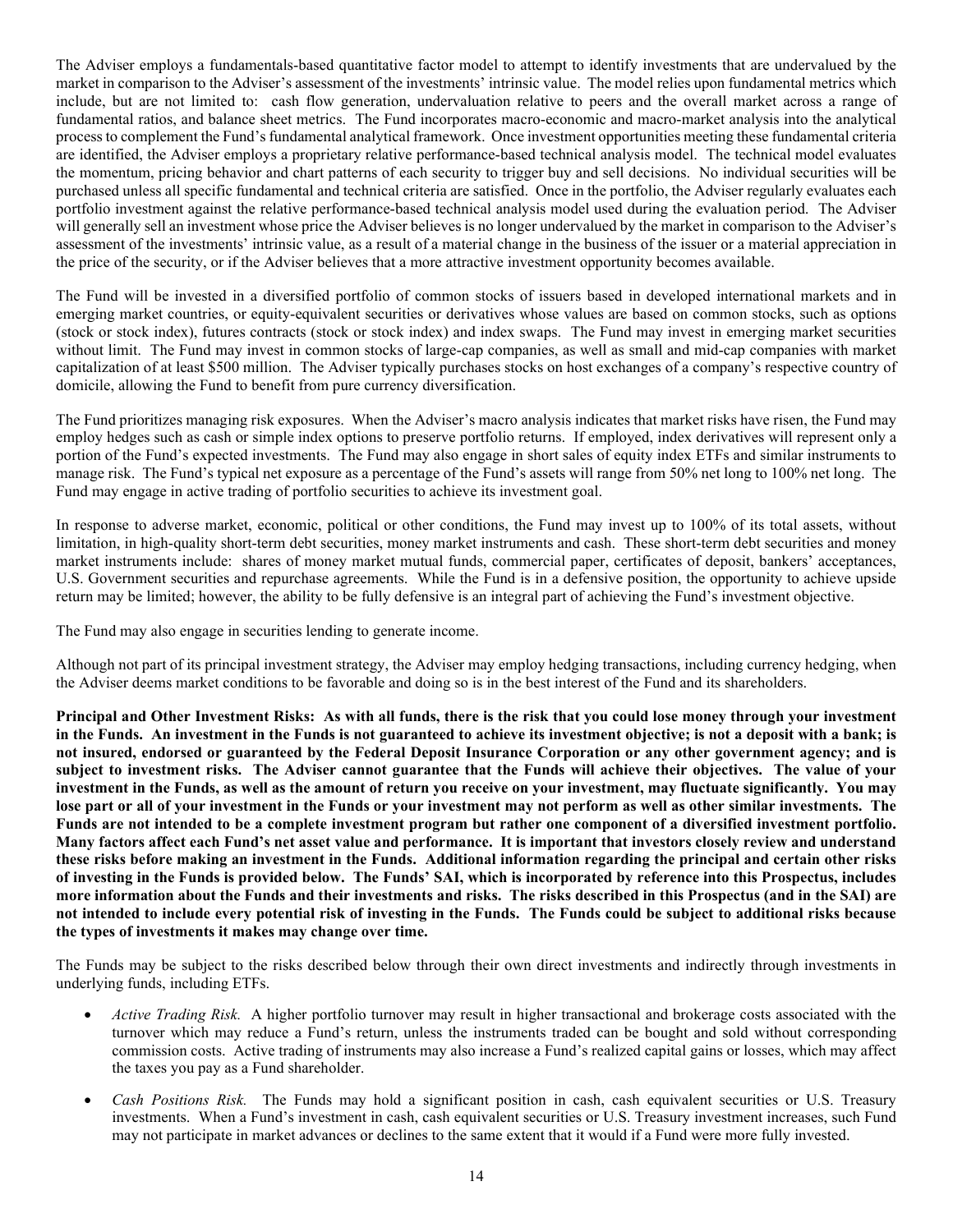- *Commodities Risk.* Exposure to commodities markets may subject a Fund to greater volatility than investments in traditional securities. The value of commodity-linked derivative instruments may be affected by changes in overall market movements, commodity index volatility, changes in interest rates, or factors affecting a particular industry or commodity, such as drought, floods, weather, livestock disease, embargoes, tariffs and international economic, political and regulatory developments. The prices of energy, industrial metals, precious metals, agriculture and livestock sector commodities may fluctuate widely due to factors such as changes in value, supply and demand and governmental regulatory policies. The energy sector can be significantly affected by changes in the prices and supplies of oil and other energy fuels, energy conservation, the success of exploration projects, and tax and other government regulations, policies of the Organization of Petroleum Exporting Countries ("OPEC") and relationships among OPEC members and between OPEC and oil importing nations. OPEC and other oil-producing countries may agree to reduce production as they did in 2020 in response to the COVID-19 pandemic. An extended period of reduced production and continued price volatility may significantly lengthen the time the energy sector would need to recover after a stabilization of prices. The metals sector can be affected by sharp price volatility over short periods caused by global economic, financial and political factors, resource availability, government regulation, economic cycles, changes in inflation or expectations about inflation in various countries, interest rates, currency fluctuations, metal sales by governments, central banks or international agencies, investment speculation and fluctuations in industrial and commercial supply and demand. The commodity-linked securities in which a Fund invests may be issued by companies in the financial services sector, including the banking, brokerage and insurance sectors. As a result, events affecting issuers in the financial services sector may cause the Fund's share value to fluctuate.
- *Credit Risk.* The risk that issuers or guarantors of a fixed income security cannot or will not make payments on the securities and other investments held by a Fund may result in losses to a Fund. Changes in the credit rating of a debt security or of the issuer of a debt security held by a Fund could have a similar effect. The credit quality of securities held by the Fund may be lowered if an issuer's financial condition changes, which may lower their value and may affect their liquidity. Generally, the lower the credit rating of a security, the greater the risk that the issuer of the security will default on its obligation. High quality securities are generally believed to have relatively low degrees of credit risk. Each Fund intends to enter into financial transactions with counterparties that are creditworthy at the time of the transactions. There is always the risk that the Investment Adviser's analysis of creditworthiness is incorrect or may change due to market conditions. To the extent that a Fund focuses its transactions with a limited number of counterparties, it will be more susceptible to the risks associated with one or more counterparties.
- *Currency Risk.* The risk that foreign (non-U.S.) currencies will decline in value relative to the U.S. dollar and adversely affect the value of a Fund's investments in foreign (non-U.S.) currencies or in securities that trade in, and receive revenues in, or in derivatives that provide exposure to, foreign (non-U.S.) currencies. Currency risk may be particularly high to the extent that a Fund invests in foreign (non-U.S.) currencies or engages in foreign (non-U.S.) currency transactions that are economically tied to emerging market countries.
- *Cybersecurity Risk.* There is risk to the Fund of an unauthorized breach and access to fund assets, customer data (including private shareholder information), or proprietary information, or the risk of an incident occurring that causes the Fund or its Service Providers to suffer data breaches, data corruption or lose operational functionality. Successful cyber-attacks or other cyber-failures or events affecting the Fund, or its Service Providers may adversely impact the Fund or its shareholders. Because information technology ("IT") systems and digital data underlie most of each Fund's operations, each Fund and its Service Providers are exposed to the risk that their operations and data may be compromised as a result of internal and external cyber-failures, breaches or attacks ("Cyber Risk"). This could occur as a result of malicious or criminal cyber-attacks. Cyber-attacks include actions taken to: (i) steal or corrupt data maintained online or digitally, (ii) gain unauthorized access to or release confidential information, (iii) shut down a Fund or Service Provider website through denial-of-service attacks, or (iv) otherwise disrupt normal business operations. Events arising from human error, faulty or inadequately implemented policies and procedures or other systems failures unrelated to any external cyber-threat may have effects similar to those caused by deliberate cyber-attacks.

The computer systems, networks and devices used by a Fund and its Service Providers to carry out routine business operations employ a variety of protections designed to prevent damage or interruption from computer viruses, network failures, computer and telecommunication failures, infiltration by unauthorized persons and security breaches. Despite the various protections utilized by a Fund and its Service Providers, systems, networks, or devices potentially can be breached. A Fund and its shareholders could be negatively impacted as a result of a cybersecurity breach. A Fund and the Adviser have limited ability to prevent or mitigate cybersecurity incidents affecting third-party Service Providers.

Cybersecurity breaches can include unauthorized access to systems, networks, or devices; infection from computer viruses or other malicious software code; and attacks that shut down, disable, slow, or otherwise disrupt operations, business processes, or website access or functionality. Cybersecurity breaches may cause disruptions and impact the Fund's business operations, potentially resulting in financial losses; interference with the Fund's ability to calculate its net asset value; impediments to trading; the inability of a Fund and its Service Providers to transact business; prevention of Fund investors from purchasing, redeeming or exchanging shares or receiving distributions; violations of applicable privacy and other laws; regulatory fines, penalties, reputational damage, reimbursement or other compensation costs, or additional compliance costs; as well as the inadvertent release of confidential information.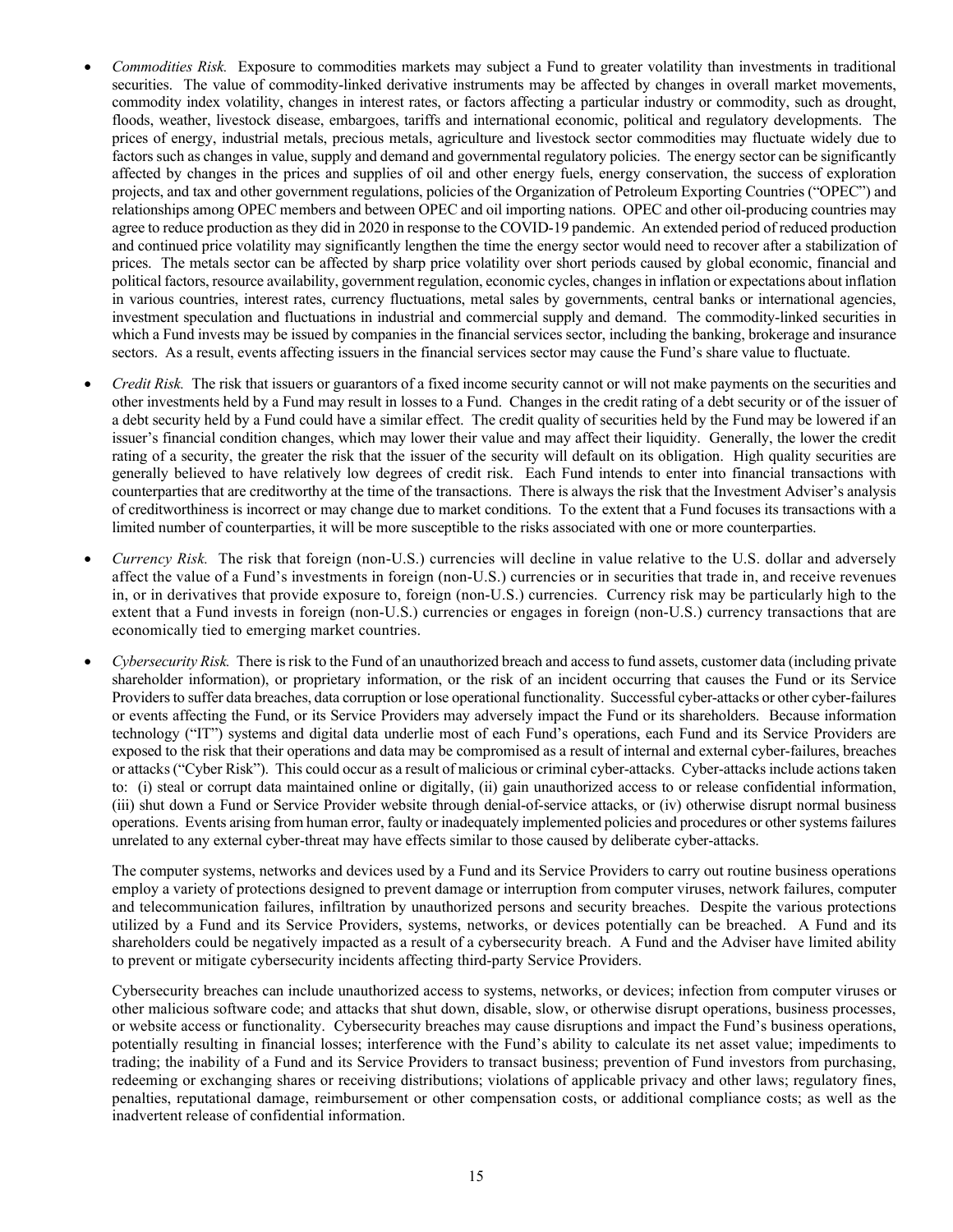Similar adverse consequences could result from cybersecurity breaches affecting issuers of securities in which a Fund invests; counterparties with which a Fund engages in transactions; governmental and other regulatory authorities; exchange and other financial market operators, banks, brokers, dealers, insurance companies, and other financial institutions (including financial intermediaries and service providers for the Fund's shareholders); and other parties. In addition, substantial costs may be incurred by these entities in order to prevent any cybersecurity breaches in the future.

• *Derivatives Risk.* A Fund may invest, either directly or through an underlying fund, in derivatives, which are financial instruments whose value is typically based on the value of a security, commodity or index. These instruments include options, futures contracts, forward currency contracts, swap agreements, including total return swap agreements, and similar instruments. Derivatives may also include customized baskets or options (which may incorporate other securities directly and also various derivatives including common stock, options, and futures) structured as agreed upon by a counterparty, as well as specially structured types of mortgage- and asset-backed securities whose value is often linked to commercial and residential mortgage portfolios. A Fund's use of derivative instruments involves risks different from, and possibly greater than, the risks associated with investing directly in securities and other more traditional investments, and certain derivatives may create a risk of loss greater than the amount invested.

Investing for hedging purposes or to increase a Fund's return may result in certain additional transaction costs that may reduce the Fund's performance. A Fund may use a variety of currency hedging techniques to attempt to hedge exchange rate risk or gain exposure to a particular currency. When used for hedging purposes, no assurance can be given that each derivative position will achieve a perfect correlation with the security or currency against which it is being hedged. Because the markets for certain derivative instruments are relatively new, suitable derivatives transactions may not be available in all circumstances for risk management or other purposes and there can be no assurance that a particular derivative position will be available when sought by the Adviser or that such techniques will be utilized by the Adviser.

The market value of derivative instruments and securities may be more volatile than that of other instruments and may be subject to unanticipated market movements, which are potentially unlimited. Each type of derivative instrument may have its own special risks, including the risk of mispricing or improper valuation of derivatives and the inability of derivatives to correlate perfectly with underlying assets, rates, and indices. Many derivatives, in particular privately negotiated derivatives, are complex and often valued subjectively. Improper valuations can result in increased cash payment requirements to counterparties or a loss of value to a Fund. The value of derivatives may not correlate perfectly, or at all, with the value of the assets, reference rates or indices they are designed to closely track.

Derivatives are subject to a number of other risks, including liquidity risk (the possibility that the derivative may be difficult to purchase or sell and the Adviser may be unable to initiate a transaction or liquidate a position at an advantageous time or price), leverage risk (the possibility that adverse changes in the value or level of the underlying asset, reference rate or index can result in loss of an amount substantially greater than the amount invested in the derivative), interest rate risk (some derivatives are more sensitive to interest rate changes and market price fluctuations), and counterparty risk (the risk that a counterparty may be unable to perform according to a contract, and that any deterioration in a counterparty's creditworthiness could adversely affect the instrument). In addition, because derivative products are highly specialized, investment techniques and risk analyses employed with respect to investments in derivatives are different from those associated with stocks and bonds. Finally, a Fund's use of derivatives may cause a Fund to realize higher amounts of short-term capital gains (generally taxed at ordinary income tax rates) than if a Fund had not used such instruments. Derivative instruments are also subject to the risk that the market value of an instrument will change to the detriment of a Fund. If the Adviser inaccurately forecast the values of securities, currencies or interest rates or other economic factors in using derivatives, a Fund might have been in a better position if it had not entered into the transaction at all. Some strategies involving derivative instruments can reduce the risk of loss, but they can also reduce the opportunity for gain or result in losses by offsetting favorable price movements in other investments held by a Fund. Each Fund may also have to buy or sell a security at a disadvantageous time or price because regulations require funds to maintain offsetting positions or asset coverage in connection with certain derivatives transactions.

The Funds' SAI provides a more detailed description of the types of derivative instruments in which each Fund may invest and their associated risks.

• *Emerging Market Risk.* A Fund's investments in emerging market countries are subject to all of the risks of foreign investing generally, and have additional heightened risks due to a lack of established legal, political, business and social frameworks to support securities markets. These risks include less social, political and economic stability; smaller securities markets with low or nonexistent trading volume and greater illiquidity and price volatility; more restrictive national policies on foreign investment, including restrictions on investment in issuers or industries deemed sensitive to national interests; less transparent and established taxation policies; less developed regulatory or legal structures governing private and foreign investment; more pervasiveness of corruption and crime; less financial sophistication, creditworthiness and/or resources possessed by, and less government regulation of, the financial institutions and issuers with which a Fund transacts; less government supervision and regulation of business and industry practices, stock exchanges, brokers and listed companies than in the U.S.; greater concentration in a few industries resulting in greater vulnerability to regional and global trade conditions; higher rates of inflation and more rapid and extreme fluctuations in inflation rates; greater sensitivity to interest rate changes; increased volatility in currency exchange rates and potential for currency devaluations and/or currency controls; greater debt burdens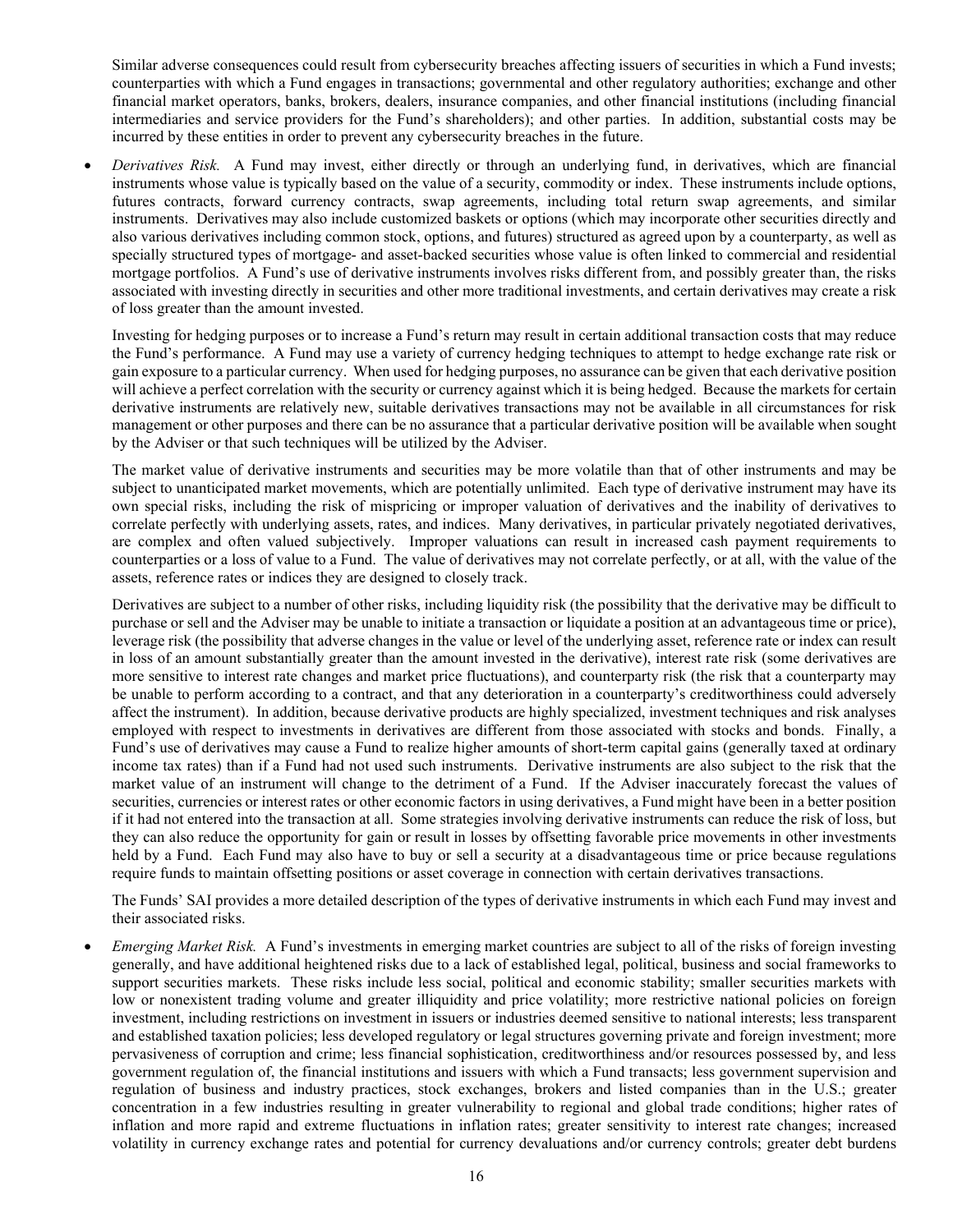relative to the size of the economy; more delays in settling portfolio transactions and heightened risk of loss from share registration and custody practices; and less assurance that recent favorable economic developments will not be slowed or reversed by unanticipated economic, political or social events in such countries. Because of these risk factors, the Fund's investments in developing market countries are subject to greater price volatility and illiquidity than investments in developed markets. Governments of emerging market countries may own or control parts of the private sector. Accordingly, government actions could have a significant impact on economic conditions. Certain emerging market countries require governmental approval prior to investments by foreign persons, limit the amount of investment by foreign persons in a particular sector and/or company, limit the investment by foreign persons to a specific class of securities of an issuer that may have less advantageous rights than a domestically available class, require foreign investors to maintain a trading account with only one licensed securities company in the relevant market and/or impose additional taxes on foreign investors. These may contribute to the illiquidity of the relevant securities market, as well as create inflexibility and uncertainty as to the trading environment. The legal remedies for investors in emerging markets may be more limited than the remedies available in the U.S., and the ability of U.S. authorities (e.g., SEC and the U.S. Department of Justice) to bring actions against bad actors may be limited.

- *Equity Risk.* Common stocks are susceptible to general stock market fluctuations, volatile increases and decreases in value as market confidence in and perceptions of their issuers change and unexpected trading activity among retail investors. Factors that may influence the price of equity securities include developments affecting a specific company or industry, or the changing economic, political or market conditions. Preferred stocks are subject to the risk that the dividend on the stock may be changed or omitted by the issuer, and that participation in the growth of an issuer may be limited.
- *Foreign Custody Risk.* A Fund may hold foreign securities and cash with foreign banks, agents, and securities depositories appointed by the Fund's custodian (each a "Foreign Custodian"). Some Foreign Custodians may be recently organized or new to the foreign custody business. In some countries, Foreign Custodians may be subject to little or no regulatory oversight over or independent evaluation of their operations. Further, the laws of certain countries may place limitations on a Fund's ability to recover its assets if a Foreign Custodian enters bankruptcy. Investments in emerging markets may be subject to even greater custody risks than investments in more developed markets. Custody services in emerging market countries are very often undeveloped and may be considerably less well-regulated than in more developed countries, and thus may not afford the same level of investor protection as would apply in developed countries.
- *Foreign (Non-U.S.) Investment Risk.* Foreign securities include direct investments in non-U.S. dollar-denominated securities traded primarily outside of the United States and dollar-denominated securities of foreign issuers. Foreign securities also include indirect investments such as American Depositary Receipts ("ADRs"), European Depositary Receipts ("EDRs") and Global Depositary Receipts ("GDRs"). ADRs are U.S. dollar-denominated receipts representing shares of foreign-based corporations. ADRs are receipts that are traded in the United States, and entitle the holder to all dividend and capital gain distributions that are paid out on the underlying foreign shares. EDRs and GDRs are receipts that often trade on foreign exchanges. They represent ownership in an underlying foreign or U.S. security and generally are denominated in a foreign currency. Foreign government obligations may include debt obligations of supranational entities, including international organizations (such as The International Bank for Reconstruction and Development, also known as the World Bank) and international banking institutions and related government agencies.

Foreign (non-U.S.) securities present greater investment risks than investing in the securities of U.S. issuers and may experience more rapid and extreme changes in value than the securities of U.S. companies. Foreign securities involve risks related to less stringent foreign securities regulations and less information about foreign (non-U.S.) companies in the form of reports and ratings than about U.S. issuers; less stringent investor protections and corporate governance; more or less foreign government regulation different accounting, auditing and financial reporting requirements; smaller markets; nationalization; expropriation or confiscatory taxation; currency blockage; or political, financial, social and economic events (including, for example, military confrontations, war and terrorism) or diplomatic developments. To the extent that a Fund invests a significant portion of its assets in a specific geographic region, a Fund will generally have more exposure to regional economic risks associated with foreign investments. Foreign (non-U.S.) securities may also be less liquid and more difficult to value than securities of U.S. issuers. In addition, foreign markets may have greater volatility than domestic markets and foreign securities may be less liquid and harder to value than domestic securities. Certain foreign markets may rely heavily on particular industries or foreign capital and are more vulnerable to diplomatic developments, the imposition of economic sanctions against a particular country or countries, organizations, entities and/or individuals, changes in international trading patterns, trade barriers, and other protectionist or retaliatory measures. International trade barriers or economic sanctions against foreign countries, organizations, entities and/or individuals may adversely affect the Fund's foreign holdings or exposures.

Foreign securities involve special risks and costs, which are considered by the investment adviser in evaluating the creditworthiness of issuers and making investment decisions for the Fund. Foreign securities fluctuate in price because of political, financial, social and economic events in foreign countries (including, for example, military confrontations, war and terrorism). A foreign security could also lose value because of more or less stringent foreign securities regulations and less stringent accounting and disclosure standards. In addition, foreign markets may have greater volatility than domestic markets and foreign securities may be less liquid and harder to value than domestic securities.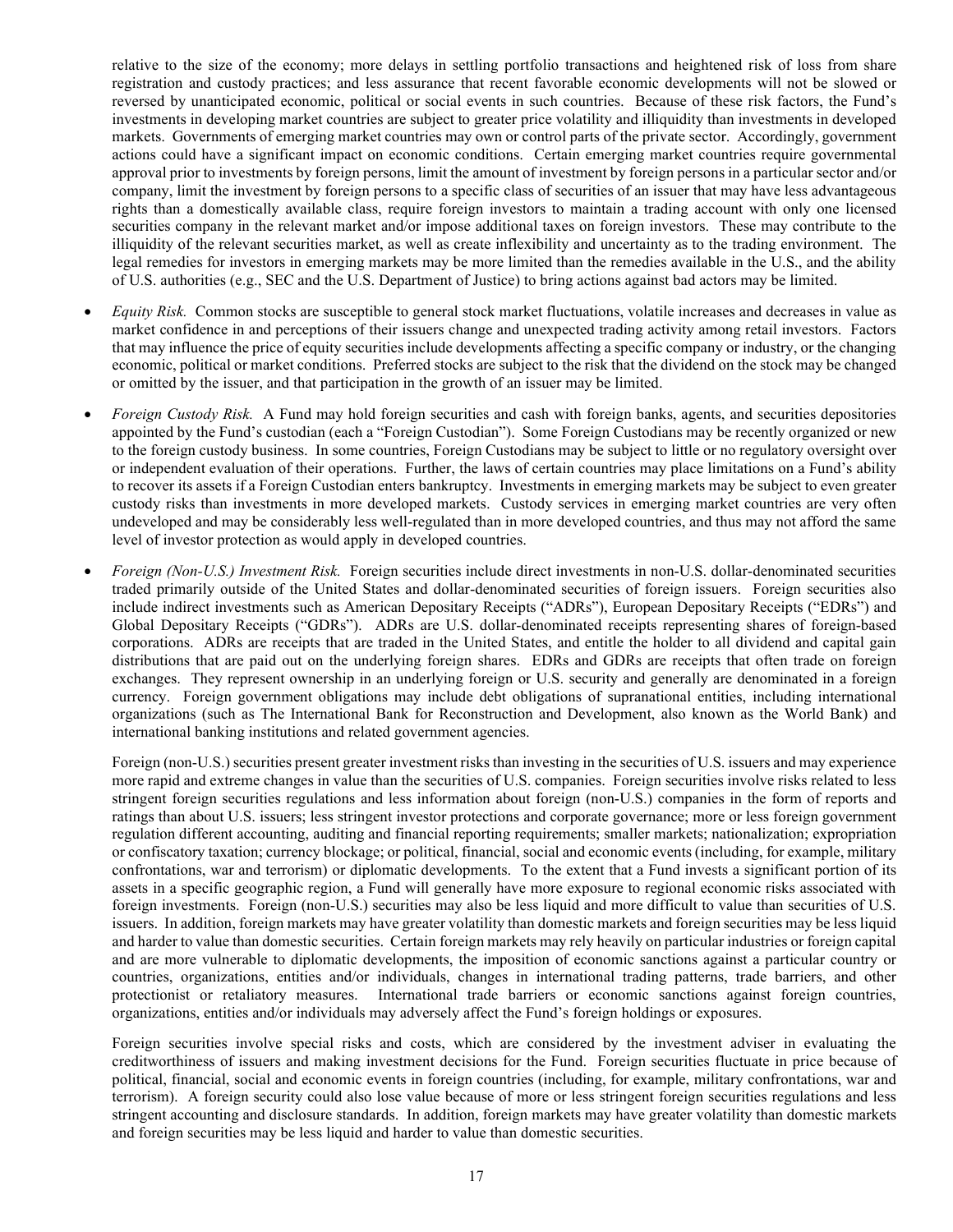Foreign securities, and in particular foreign debt securities, are sensitive to changes in interest rates. In addition, investment in the securities of foreign governments involves the risk that foreign governments may default on their obligations or may otherwise not respect the integrity of their obligations. The performance of investments in securities denominated in a foreign currency also will depend, in part, on the strength of the foreign currency against the U.S. dollar and the interest rate environment in the country issuing the currency. Absent other events which otherwise could affect the value of a foreign security (such as a change in the political climate or an issuer's credit quality), appreciation in the value of the foreign currency generally results in an increase in value of a foreign currency-denominated security in terms of U.S. dollars. A decline in the value of the foreign currency relative to the U.S. dollar generally results in a decrease in value of a foreign currency-denominated security. Additionally, many countries throughout the world are dependent on a healthy U.S. economy and are adversely affected when the U.S. economy weakens or its markets decline.

Investment in foreign securities may involve higher costs than investment in U.S. securities, including higher transaction and custody costs as well as the imposition of additional taxes by foreign governments. Foreign investments also may involve risks associated with the level of currency exchange rates, less complete financial information about the issuers, less market liquidity, more market volatility and political instability. Future political and economic developments, the possible imposition of withholding taxes on dividend income, the possible seizure or nationalization of foreign holdings, the possible establishment of exchange controls or freezes on the convertibility of currency, trade restrictions (including tariffs) or the adoption of other governmental restrictions might adversely affect an investment in foreign securities. Additionally, foreign banks and foreign branches of domestic banks may be subject to less stringent reserve requirements and to different accounting, auditing and recordkeeping requirements.

While a Fund's investments may, if permitted, be denominated in foreign currencies, the portfolio securities and other assets held by a Fund are valued in U.S. dollars. Price fluctuations may occur in the dollar value of foreign securities because of changing currency exchange rates or, in the case of hedged positions, because the U.S. dollar declines in value relative to the currency hedged. Currency exchange rates may fluctuate significantly over short periods of time causing a Fund's or underlying fund's NAV to fluctuate as well. Currency exchange rates can be affected unpredictably by the intervention or the failure to intervene by U.S. or foreign governments or central banks, or by currency controls or political developments in the United States or abroad. To the extent that a Fund or underlying fund is invested in foreign securities while also maintaining currency positions, it may be exposed to greater combined risk. The net currency positions of the Funds or underlying funds may expose them to risks independent of their securities positions.

Each Fund may operate in euros and/or may hold euros and/or euro-denominated bonds and other obligations. The euro requires participation of multiple sovereign states forming the Euro zone and is therefore sensitive to the credit and general economic and political positions of each such state, including, each state's actual and intended ongoing engagement with and/or support for the other sovereign states then forming the European Union ("EU"), in particular those within the Euro zone. Changes in these factors might materially and adversely impact the value of securities in which a Fund or underlying fund has invested.

On January 31, 2020, the United Kingdom ("UK") left the EU (commonly referred to as "Brexit"). The UK and the EU signed the EU-UK Trade and Cooperation Agreement ("TCA"), which is an agreement on the terms governing certain aspects of the EU's and UK's relationship post Brexit. However, under the TCA, many aspects of the EU-UK relationship remain subject to further negotiation. The full effects of Brexit are unknown at this time and could negatively impact the value of the Fund's investments. Securities issued by companies domiciled in the UK could be subject to changing regulatory and tax regimes. Banking and financial services companies that operate in the UK or EU could be disproportionately impacted by those actions. Other countries may seek to withdraw from the EU and/or abandon the euro, the common currency of the EU, which could exacerbate market and currency volatility and negatively impact a Fund's investments in securities issued by companies located in EU countries. A number of countries in Europe have suffered terror attacks, and additional attacks may occur in the future. Ukraine has experienced ongoing military conflict; this conflict may expand and military attacks could occur in Europe. Europe has also been struggling with mass migration from the Middle East and Africa. Recent and upcoming European elections could, depending on the outcomes, further call into question the future direction of the EU. The ultimate effects of these events and other socio-political or geopolitical issues are not known but could profoundly affect global economies and markets. The impact of these actions, especially if they occur in a disorderly fashion, is not clear, but could be significant and far-reaching. Whether or not a Fund invests in securities of issuers located in Europe or with significant exposure to European issuers or countries, these events could negatively affect the value and liquidity of a Fund's investments.

Investment exposure to China subjects a Fund to specific risks. China may be subject to considerable degrees of economic, political and social instability. It is a developing market and demonstrates significantly higher volatility from time to time in comparison to developed markets. Chinese markets generally continue to experience inefficiency, volatility and pricing anomalies resulting from governmental influence, a lack of publicly available information, and/or political and social instability. Internal social unrest or confrontations with other neighboring countries, including military conflicts in response to such events, may also disrupt economic development in China and result in a greater risk of currency fluctuations, currency convertibility, interest rate fluctuations and higher rates of inflation. Export growth continues to be a major driver of China's rapid economic growth. Reduction in spending on Chinese products and services, institution of tariffs or other trade barriers, or a downturn in any of the economies of China's key trading partners may have an adverse impact on its economy.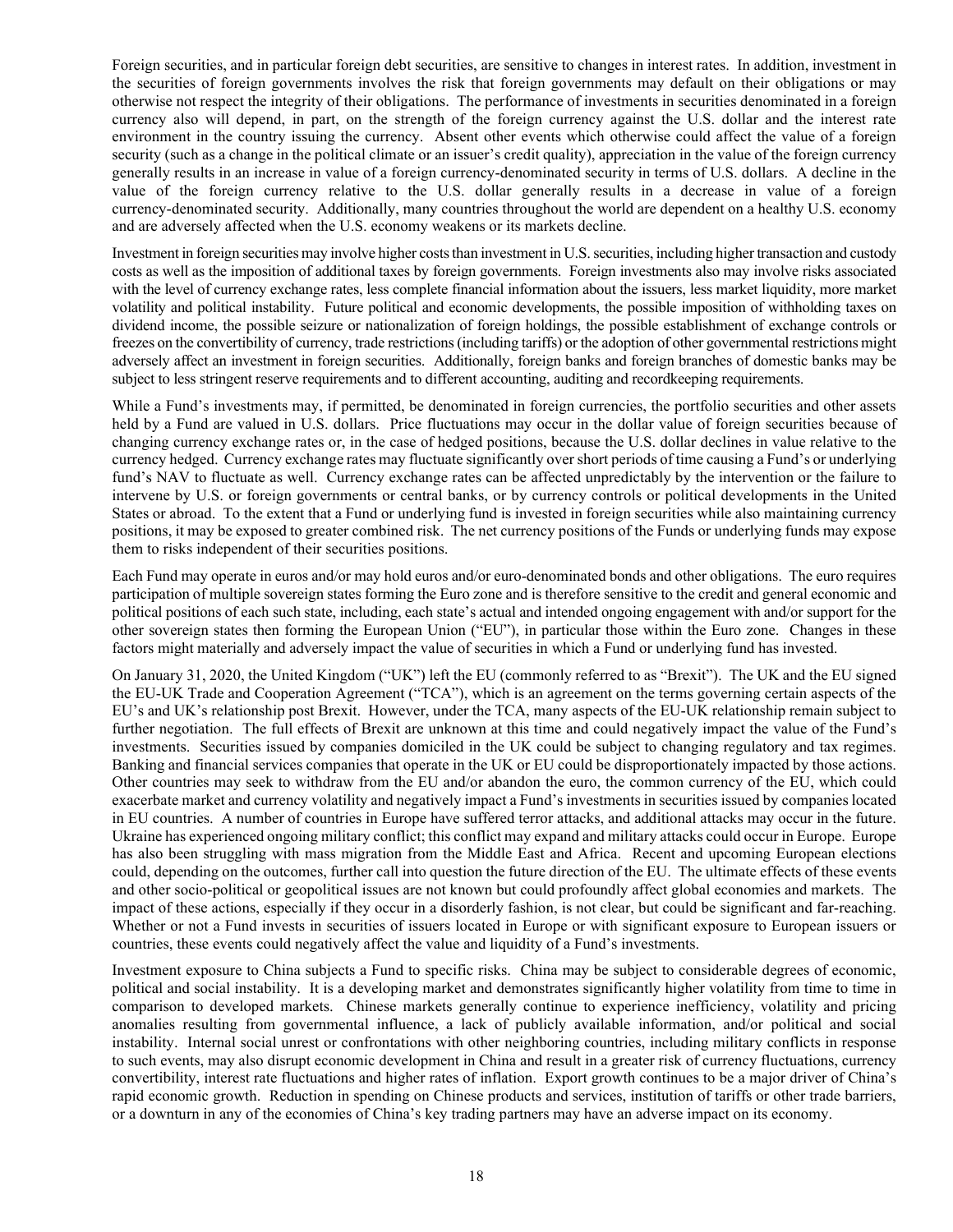In addition, there has been enhanced regulatory focus in the U.S. on access to audit and other information regarding Chinese companies. In November 2020, an executive order was issued prohibiting investments in certain Chinese companies that might be owned or controlled by the military, resulting in NASDAQ removing shares of certain companies from its indexes and the NYSE delisting certain companies. In December 2020, the Holding Foreign Companies Accountable Act ("HFCAA") was signed into law, requiring the SEC to ban trading on all U.S. exchanges of any foreign company for which the Public Company Accounting Oversight Board ("PCAOB") is unable to inspect audit workpapers for three consecutive years, which is a particular threat to Chinese companies as PCAOB inspection of the audit work of foreign accounting firms conflicts with Chinese law and policy. The enactment of the HFCAA and other efforts to increase U.S. regulatory access to audit workpapers could cause investor uncertainty, and the market price of any Chinese securities held by a Fund could be adversely affected. In addition, PCAOB's inability to evaluate the audits and quality control procedures of auditors deprive investors of the transparency and protections provided by such evaluations and may subject such investors to a heightened risk of fraud. The composition of an emerging market index generally will not weigh individual securities by investor protection considerations. Therefore, to the extent a Fund tracks an emerging market index, it could invest in companies that lack transparency and other investor protections.

- *Gap Risk.* Each Fund is subject to the risk that a stock price or derivative value will change dramatically from one level to another with no trading in between and/or before a Fund can exit the investment. Usually such movements occur when there are adverse news announcements, which can cause a stock price or derivative value to drop substantially from the previous day's closing price. For example, the price of a stock can drop from its closing price one night to its opening price the next morning. The difference between the two prices is the gap. Trading halts may lead to gap risk.
- *Geographic and Sector Risk.* The risk that if a Fund invests a significant portion of its total assets in certain issuers within the same geographic region or economic sector, an adverse economic, business or political development or natural or other event, including war, terrorism, natural and environmental disasters, epidemics, pandemics and other public health crises, affecting that region or sector may affect the value of a Fund's investments more than if a Fund's investments were not so focused. While a Fund may not concentrate in any one industry, a Fund may invest without limitation in a particular country or sector.
- *Hedging Transactions Risk.* The Adviser may employ various hedging techniques. The success of a Fund's hedging strategy will be subject to the Adviser's ability to correctly assess the degree of correlation between the performance of the instruments used in the hedging strategy and the performance of the investments in the portfolio being hedged. Since the characteristics of many securities change as markets change or time passes, the success of a Fund's hedging strategy will also be subject to the Adviser's ability to continually recalculate, readjust, and execute hedges in an efficient and timely manner. Investing for hedging purposes or to increase the Fund's return may result in certain additional transaction costs.

Investing for hedging purposes or to increase a Fund's return may result in certain additional transaction costs that may reduce the Fund's performance. The Fund may use a variety of currency hedging techniques to attempt to hedge exchange rate risk or gain exposure to a particular currency. When used for hedging purposes, no assurance can be given that each derivative position will achieve a perfect correlation with the security or currency against which it is being hedged. Because the markets for certain derivative instruments are relatively new, suitable derivatives transactions may not be available in all circumstances for risk management or other purposes and there can be no assurance that a particular derivative position will be available when sought by the Adviser or that such techniques will be utilized by the Adviser.

Hedging against a decline in the value of a portfolio position does not eliminate fluctuations in the values of those portfolio positions or prevent losses if the values of those positions decline. Rather, it establishes other positions designed to gain from those same declines, thus seeking to moderate the decline in the portfolio position's value. Such hedging transactions also limit the opportunity for gain if the value of the portfolio position should increase. For a variety of reasons, the Adviser may not seek to establish a perfect correlation between such hedging instruments and the portfolio holdings being hedged. Such imperfect correlation may prevent a Fund from achieving the intended hedge or expose a Fund to risk of loss. In addition, it is not possible to hedge fully or perfectly against any risk, and hedging entails its own costs. The Adviser may determine, in its sole discretion, not to hedge against certain risks and certain risks may exist that cannot be hedged. Furthermore, the Adviser may not anticipate a particular risk so as to hedge against it effectively. Hedging transactions also limit the opportunity for gain if the value of a hedged portfolio position should increase.

- *Index Risk.* If a derivative or ETF is linked to the performance of an index, it will be subject to the risks associated with changes in that index. If the index changes, a Fund could receive lower interest payments or experience a reduction in the value of the derivative or ETF to below what a Fund paid. Certain indexed securities, including inverse securities (which move in an opposite direction to the index), may create leverage, to the extent that they increase or decrease in value at a rate that is a multiple of the changes in the applicable index.
- *Investment Companies and Exchange-Traded Funds ("ETFs") Risk.* When a Fund invests in other investment companies, including ETFs, it will bear additional expenses based on its pro rata share of the other investment company's or ETF's operating expenses, including the potential duplication of management fees. In addition, the risk of owning shares of another investment company or an ETF generally reflects the risks of owning the underlying investments such investment company or ETF holds. A Fund will also incur brokerage costs when it purchases and sells ETFs. In addition, the market value of ETF shares may differ from their net asset value. This difference in price may be due to the fact that the supply and demand in the market for fund shares at any point in time is not always identical to the supply and demand in the market for the underlying basket of securities. Accordingly, there may be times when ETF shares trade at a premium or discount to net asset value.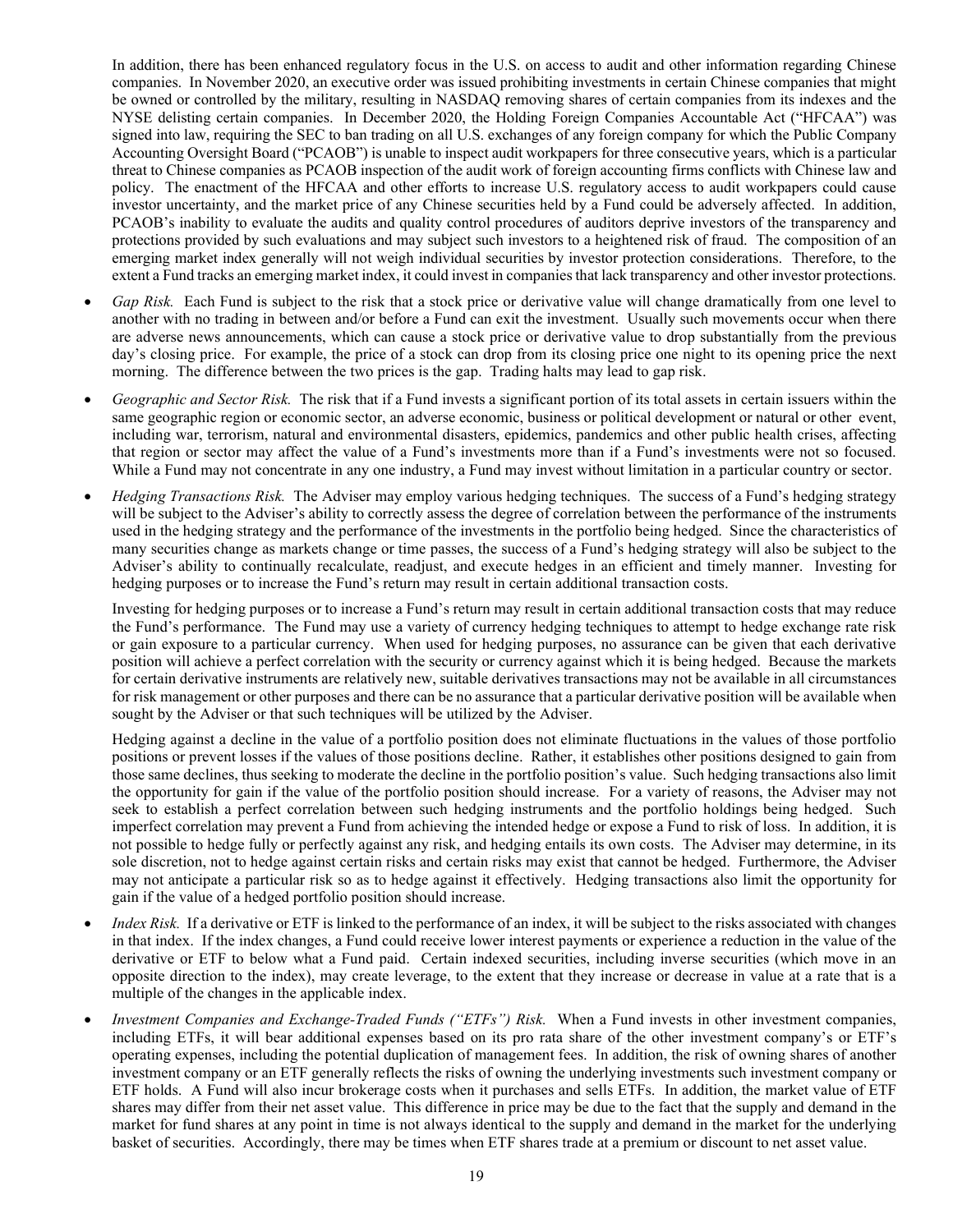- In addition to the risks associated with the underlying assets held by an ETF, investments in ETFs are subject to the following additional risks: (1) an ETF's shares may trade above or below its net asset value; (2) an active trading market for the ETF's shares may not develop or be maintained; (3) trading an ETF's shares may be halted by the listing exchange; (4) a passively managed ETF may not track the performance of the reference asset; and (5) a passively managed ETF may hold troubled securities.
- *Inverse, Leveraged and Inverse-Leveraged ETFs Risk.* A Fund may invest in inverse, leveraged and inverse leveraged ETFs. Inverse ETFs generally use derivatives that are designed to produce returns that move in the opposite direction of the indexes they track, meaning that when the value of the index rises, the inverse ETF suffers a loss. Leveraged ETFs attempt to provide a multiple of the performance of an index. An ETF that utilizes leverage may be more volatile than an ETF that does not because leverage tends to exaggerate any effect on the value of the portfolio securities. Inverse-leveraged ETFs seek returns that correspond to a multiple of the inverse of the performance of an index. Because inverse, leveraged or inverse-leveraged ETFs typically seek to obtain their objective on a daily basis, holding such ETFs for longer than a day will produce the result of the ETF's return for each day compounded over the period, which usually will differ from the actual multiple (or inverse) of the return of the ETF's index for the period, particularly when the index experiences large ups and downs. During periods of market volatility, inverse ETFs may not perform as expected.
- *Issuer-Specific Risk.* The value of a specific security or option can be more volatile than the market as a whole and may perform worse than the market as a whole. The value of large cap securities, as represented by the S&P 500 Index, can be more volatile than smaller cap securities due to differing market reactions to adverse issuer, political, regulatory, market, or economic developments.
- *Large-Cap Securities Risk.* The securities of large capitalization companies may underperform other segments of the market because such companies may be less responsive to competitive challenges and opportunities, such as changes in technology and consumer tastes. Large market capitalization companies may be unable to attain or maintain the high growth rate of successful smaller companies, especially during extended periods of economic expansion.
- *Management Risk.* A Fund's investment strategies may not result in an increase in the value of your investment in a Fund or in overall performance equal to other similar investment vehicles having similar investment strategies to those of the Fund. The net asset value of each of the Funds changes daily based on the performance of the securities and derivatives in which it invests. The Adviser's judgments about the attractiveness, value and potential appreciation of particular securities and derivatives in which a Fund invests may prove to be incorrect and may not produce the desired results. Additionally, the Adviser may have conflicts of interest that could interfere with its management of the Fund's portfolio. For example, the Adviser or its affiliates may manage other investment funds or have other clients that may be similar to, or overlap with, the investment objective and strategy of the Fund, creating potential conflicts of interest when making decisions regarding which investments may be appropriate for a Fund and other clients. Management risk includes the risk that the quantitative model used by the Funds' investment adviser may not perform as expected, particularly in volatile markets.
- *Market Risk.* Overall market risk may affect the value of individual instruments in which a Funds invests. A Fund is subject to the risk that the securities markets will move down, sometimes rapidly and unpredictably, based on overall economic conditions and other factors, which may negatively affect the Fund's performance. Factors such as domestic and foreign (non-U.S.) economic growth and market conditions, real or perceived adverse economic or political conditions, inflation, changes in interest rate levels, lack of liquidity in the bond or other markets, volatility in the securities markets, adverse investor sentiment affect the securities markets and political events affect the securities markets. U.S. and foreign stock markets have experienced periods of substantial price volatility in the past and may do so again in the future. Securities markets also may experience long periods of decline in value. When the value of a Fund's investments goes down, your investment in the Fund decreases in value and you could lose money.

Equity securities generally have greater price volatility than fixed income securities, although under certain market conditions fixed income securities may have comparable or greater price volatility. During a general downturn in the securities markets, multiple asset classes may decline in value simultaneously. Adverse market conditions may be prolonged and may not have the same impact on all types of securities. Different sectors of the market and different security types may react differently to such developments. Changes in value may be temporary or may last for extended periods. A Fund may experience a substantial or complete loss on any individual security. Even when securities markets perform well, there is no assurance that the investments held by a Fund will increase in value along with the broader market. Market factors, such as the demand for particular portfolio securities, may cause the price of certain portfolio securities to fall while the prices of other securities rise or remain unchanged.

Local, state, regional, national or global events such as war, acts of terrorism, the spread of infectious illness or other public health issues, recessions, or other events could have a significant impact on a Fund and its investments and could result in decreases to the Fund's net asset value. Political, geopolitical, natural and other events, including war, terrorism, trade disputes, government shutdowns, market closures, natural and environmental disasters, epidemics, pandemics and other public health crises and related events and governments' reactions to such events have led, and in the future may lead, to economic uncertainty, decreased economic activity, increased market volatility and other disruptive effects on U.S. and global economies and markets. Such events may have significant adverse direct or indirect effects on a Fund and its investments. For example, a widespread health crisis such as a global pandemic could cause substantial market volatility, exchange trading suspensions and closures, impact the ability to complete redemptions, and affect Fund performance. A health crisis may exacerbate other pre-existing political, social and economic risks. In addition, the increasing interconnectedness of markets around the world may result in many markets being affected by events or conditions in a single country or region or events affecting a single or small number of issuers.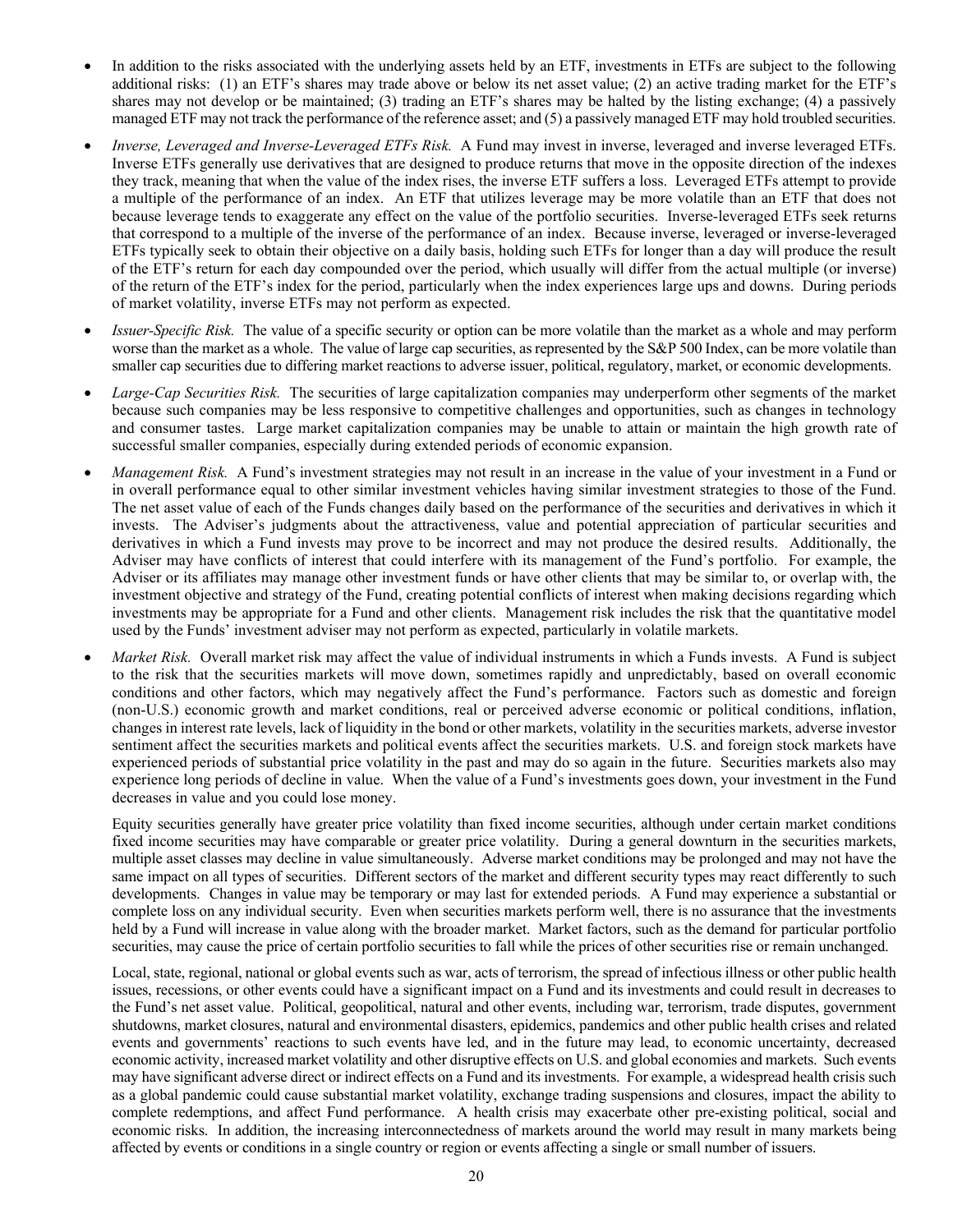*Market Events Risk.* There has been increased volatility, depressed valuations, decreased liquidity and heightened uncertainty in the financial markets during the past several years, including what was experienced in 2020. These conditions are an inevitable part of investing in capital markets and may continue, recur, worsen or spread. The U.S. government and the Federal Reserve, as well as certain foreign governments and central banks, have taken steps to support financial markets, including by keeping interest rates at historically low levels. This and other government intervention may not work as intended, particularly if the efforts are perceived by investors as being unlikely to achieve the desired results. The U.S. government and the Federal Reserve may reduce market support activities. Such reduction, including interest rate increases, could negatively affect financial markets generally, increase market volatility and reduce the value and liquidity of securities in which a Fund invests. Policy and legislative changes in the United States and in other countries may also continue to contribute to decreased liquidity and increased volatility in the financial markets. The impact of these changes on the markets, and the practical implications for market participants, may not be fully known for some time.

COVID-19 has resulted in travel restrictions, closed international borders, enhanced health screenings at ports of entry and elsewhere, disruption of and delays in healthcare service preparation and delivery, prolonged quarantines, cancellations, business and school closings, supply chain disruptions, and lower consumer demand, as well as general concern and uncertainty. The impact of COVID-19, and other infectious illness outbreaks that may arise in the future, could adversely affect the economies of many nations or the entire global economy, individual issuers and capital markets in ways that cannot necessarily be foreseen.

- *Model Risk.* Each Fund will use model-based strategies that, while historically effective, may not be successful on an ongoing basis or could contain unknown errors, which may result in a decline in the value of the Fund's shares. Any imperfections or limitations in a model could affect the ability of the manager to implement strategies. By necessity, models make simplifying assumptions that limit their efficacy. Models relying on historical market data can fail to predict future market events. Further, the data used in models may be inaccurate and/or it may not include the most recent information about a company or a security. In addition, the model may not adequately take into account certain factors, the data used in the model may be inaccurate, or the computer programming used to create quantitative models might contain one or more errors. Such errors might never be detected, or might be detected only after a Fund has sustained a loss (or reduced performance) related to such errors. Moreover, during periods of increased volatility or changing market conditions, the commonality of portfolio holdings and similarities between strategies of quantitative managers may amplify losses. An increasing number of market participants may rely on models that are similar to those used by the Adviser, which may result in a substantial number of market participants taking the same action with respect to an investment. Should one or more of these other market participants begin to divest themselves of one or more portfolio holdings, a Fund could suffer significant losses. In addition, changes in underlying market conditions can adversely affect the performance of a model.
- *New Fund Risk.* The Conductor International Equity Value Fund is recently formed. Investors bear the risk that the Fund may not grow to or maintain an economically viable size, not be successful in implementing its investment strategy, and may not employ a successful investment strategy, any of which could result in the Fund being liquidated at any time without shareholder approval and/or at a time that may not be favorable for certain shareholders. Such a liquidation could have negative tax consequences for shareholders.
- *Portfolio Turnover Risk.* A Fund may experience high portfolio turnover, including investments made on a shorter-term basis, which may lead to increased Fund expenses that may result in lower investment returns. High portfolio turnover may also result in higher short-term capital gains taxable to shareholders.
- *Retail Sector Risk.* Retail and related industries can be significantly affected by the performance of the domestic and international economy, consumer confidence and spending, intense competition, changes in demographics, and changing consumer tastes and preferences. In addition, the impact of any epidemic, pandemic or natural disaster, or widespread fear that such events may occur, could negatively affect the global economy and, in turn, negatively affect companies in the retail sector. A recent example is the negative impact on the retail sector of the aggressive measures taken worldwide by governments in response to COVID-19, including closing borders, restricting international and domestic travel, and the imposition of prolonged quarantines of large populations, and by businesses, including changes to operations and reducing staff.
- *Securities Lending Risk.* To realize additional income, each Fund may lend portfolio securities with a value of up to 33 1/3% of the total assets, including any collateral received from the loans. A Fund receives collateral equal to at least 102% of the market value for loans secured by government securities or cash in the same currency as the loaned shares and 105% for all other loaned securities at each loan's inception. The collateral a Fund receives will generally take the form of cash, U.S. Government securities, letters of credit, or other collateral as deemed appropriate by the Adviser. A Fund may use any cash collateral it receives to invest in short-term investments, including money market funds. It is the Trust's policy to obtain additional collateral from or return excess collateral to the borrower by the end of the next business day. Therefore, from time to time the value of the collateral received by a Fund may be less than the value of the securities on loan. A Fund will receive income earned on the securities loaned during the lending period and a portion of the interest or rebate earned on the collateral received. The risks associated with lending portfolio securities, as with other extensions of secured credit, include, but are not limited to, possible delays in receiving additional collateral or in the recovery of the securities loaned, possible loss of rights in the collateral should the borrower fail financially, as well as risk of loss in the value of the collateral or the value of the investments made with the collateral.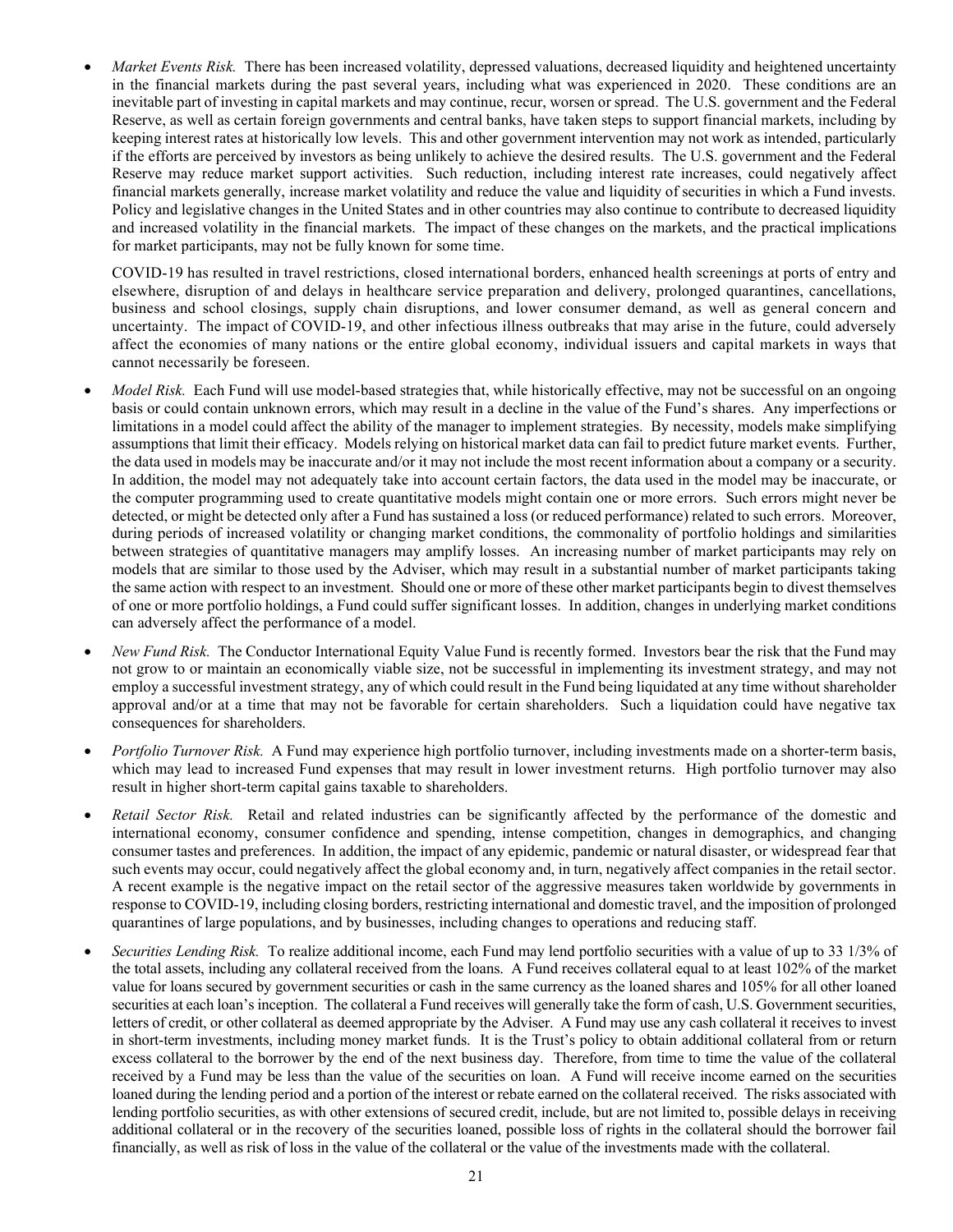- *Short Selling Risk.* The Funds will engage in short selling and short position derivative activities using options, which are significantly different from the investment activities commonly associated with conservative stock funds. A Fund may attempt to limit its exposure to a possible market decline in the value of its portfolio securities through short sales of securities that its portfolio manager believes possess volatility characteristics similar to those being hedged. A Fund may also use short sales for non-hedging purposes to pursue its investment objectives if, in the portfolio manager's view, the security is over-valued. Short selling is speculative in nature and, in certain circumstances, can substantially increase the effect of adverse price movements on the Fund's portfolio. A short sale of a security involves the risk of an unlimited increase in the market price of the security that can in turn result in an inability to cover the short position and a theoretically unlimited loss. No assurance can be given that securities necessary to cover the Fund's short position will be available for purchase. Positions in shorted equity securities and derivatives are speculative and more risky than "long" positions (purchases) because the cost of the replacement equity security or derivative is unknown. Therefore, the potential loss on an uncovered short is unlimited, whereas the potential loss on long positions is limited to the original purchase price. You should be aware that any strategy that includes selling equity securities short could suffer significant losses. If the Fund is required to cover its short positions in securities at the same time other short-sellers are trying to borrow or buy such securities, a "short squeeze" could occur, causing the stock price to rise and making it more likely that the Fund will have to cover its short positions at an unfavorable price. In addition, if the Fund's securities short positions or its strategy become generally known as a result of required disclosure obligations or otherwise, it could have a significant effect on the Adviser's ability to implement its investment strategy. In particular, it would make it more likely that other investors could cause a "short squeeze" in the securities held short by the Fund forcing the Fund to cover its positions at a loss. Shorting will also result in higher transaction costs (such as interest and dividends), which reduce a Fund's return, and may result in higher taxes. The SEC and other U.S. and non-U.S. regulatory authorities have imposed, and may impose in the future, restrictions on short selling, either on a temporary or permanent basis. Such restrictions may include placing limitations on specific companies and/or industries with respect to which a Fund may enter into short positions, and may hinder a Fund in, or prevent it from, implementing its investment strategies, and may negatively affect performance.
- *Small-Cap and Mid-Cap Securities Risk.* The risk that the value of securities issued by small- and mid-capitalization companies may be more vulnerable than larger, more established organizations to adverse business or economic developments. The securities issued by small- and mid-capitalization companies may go up or down, sometimes rapidly and unpredictably, due to narrow markets and limited product lines, managerial experience and financial resources.
- *Technology Securities Risk.* Securities of technology companies may be subject to greater price volatility than securities of companies in other sectors. These securities may fall in and out of favor with investors rapidly, which may cause sudden selling and dramatically lower market prices. Technology securities also may be affected adversely by changes in technology, consumer and business purchasing patterns, government regulation and/or obsolete products or services. In addition, a rising interest rate environment tends to negatively affect technology companies.
- *Value Investing Risk.* Value investing attempts to identify securities selling at a discount in comparison to the Adviser's assessments of their intrinsic value. Such securities may not increase in price as anticipated by the Adviser, and may even decline further in value if other investors fail to recognize the issuer's value or if the events or factors that the Adviser believes will increase a security's market value do not occur. Value investing is subject to the risk that an issuer's intrinsic value may never be fully realized by the market or that an issuer judged by the Adviser to be undervalued may actually be appropriately priced. Additionally, such securities may decline in value in the short- or long-term even though they are deemed by aa Fund to be undervalued. Over time, a value investing style may go in and out of favor, causing aa Fund to sometimes underperform other equity funds that use different investing styles.
- *Valuation Risk.* The sale price a Fund could receive for a security may differ from such Fund's valuation of the security, particularly for securities that trade in low volume or volatile markets, or that are valued using a fair value methodology. Because portfolio securities of the Funds may be traded on non-U.S. exchanges may be open on days when a Fund does not price its shares, the value of the securities in a Fund's portfolio may change on days when shareholders will not be able to purchase or sell a Fund's shares.
- *Volatility Risk.* The investments held by a Fund or an underlying fund may appreciate or decrease significantly in value over short periods of time. The value of an investment in the Fund's or an underlying fund's portfolio may fluctuate due to factors that affect markets generally or that affect a particular industry or sector. The value of an investment in the Fund's or an underlying fund's portfolio may also be more volatile than the market as a whole. This volatility may affect the Fund's or an underlying fund's net asset value per share, including by causing it to experience significant increases or declines in value over short periods of time. Events or financial circumstances affecting individual investments, industries or sectors may increase the volatility of the Fund or an underlying fund.

<span id="page-25-0"></span>**Portfolio Holdings Disclosure:** A description of the Funds' policies regarding the release of portfolio holdings information is available in the Funds' SAI. Shareholders may request portfolio holdings schedules at no charge by calling 1-844-GO-RAILX (1-844-467-2459).

### <span id="page-25-1"></span>**Changes of Investment Policies**

In accordance with Rule 35d-1 under the 1940 Act, each Fund has adopted an investment policy that it will, under normal circumstances, invest at least 80% of the value of its net assets (plus any borrowings for investment purposes) in the type of investments suggested by each Fund's name. This requirement is applied at the time of investment. This investment policy may be changed at any time by the Funds' Board of Trustees on 60 days' prior written notice to shareholders.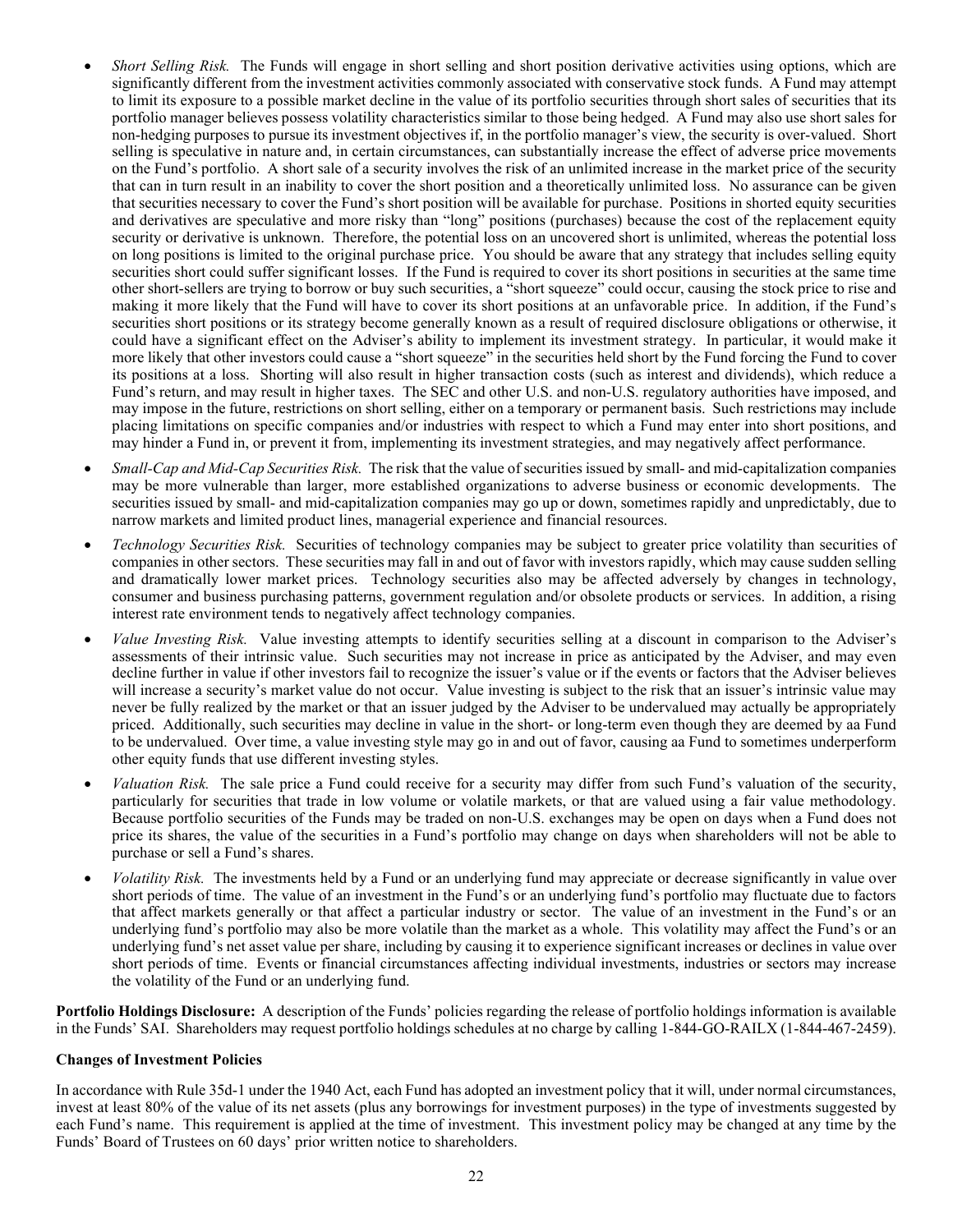## <span id="page-26-0"></span>**MANAGEMENT**

### <span id="page-26-1"></span>**Investment Adviser**

IronHorse Capital LLC ("IronHorse" or the "Adviser"), with principal offices at 3102 West End Avenue, Suite 400 Nashville, TN 37203, serves as the investment adviser for each Fund. IronHorse has been in business since 2009 and is a wholly-owned subsidiary of IronHorse Holdings LLC, which is directly owned by Harrison Kerr Tigrett and Charles Albert Cunningham III. In addition to advising the Funds, IronHorse provides investment advisory services to separately managed accounts which consist of global mid to large cap equities, primarily focusing on investments in developed regions and markets. Subject to the supervision of the Funds' Board of Trustees, the Adviser is responsible for managing each Fund's investments, executing transactions and providing related administrative services and facilities under an Investment Advisory Agreement between each Fund and the Adviser. As of October 30, 2021, the Adviser had approximately \$73 million in assets under management.

The Adviser has entered into an advisory agreement with the Funds, whereby the Adviser is entitled to receive an annual fee equal to 1.25% and 1.15% of the average daily net assets of the Conductor Global Equity Value Fund and Conductor International Equity Value Fund, respectively. For the fiscal year ended October 31, 2021, the aggregate fee paid to the Adviser was 1.22% and 0% of the Conductor Global Equity Value Fund and Conductor International Equity Fund's average daily net assets, respectively, including expenses reimbursed and advisory fees waived by the Adviser and recoupment of advisory fees and expenses that had been waived or reimbursed in previous years. In addition to investment advisory fees, each Fund pays other expenses including costs incurred in connection with the maintenance of its securities law registration, printing and mailing prospectuses and Statements of Additional Information to shareholders, certain financial accounting services, taxes or governmental fees, custodial, transfer and shareholder servicing agent costs, expenses of outside counsel and independent accountants, preparation of shareholder reports and expenses of trustee and shareholders meetings.

The Adviser has contractually agreed to reduce each Fund's fees and/or absorb expenses of each Fund until at least March 1, 2023 to ensure that total annual Fund operating expenses (exclusive of any front-end or contingent deferred loads; brokerage fees and commissions; expenses of other investment companies in which a Fund may invest ("acquired fund fees and expenses"); borrowing costs, such as interest and dividend expense on securities sold short; taxes; and extraordinary expenses, such as litigation expenses) do not exceed 2.15%, 2.90%, 1.90%, and 1.25% for Conductor Global Equity Value Fund Class A, Class C, Class I and Class Y shares, respectively and do not exceed 1.45% and 1.20% for Conductor International Equity Value Fund Class A and Class I Shares, respectively.

This agreement may be terminated by a Fund's Board of Trustees on 60 days' written notice to the Adviser. These expense reimbursements are subject to possible recoupment from a Fund in future years on a rolling three-year basis (within three years after the fees have been waived or reimbursed) if such recoupment can be achieved within the foregoing expense limits.

A discussion regarding the basis for the Board of Trustees' approval of the Conductor Global Equity Value Fund's and the Conductor International Equity Value Fund's Investment Advisory Agreement is available in such Fund's annual shareholder report dated October 31, 2021.

### <span id="page-26-2"></span>**Portfolio Manager**

### *Charles Albert Cunningham, III, CFA*

Mr. Cunningham is the Portfolio Manager for the Conductor Global Equity Value Fund and the Conductor International Equity Value Fund. He has served as Chief Investment Officer of IronHorse since November 2009 and is a member of IronHorse's investment committee. Prior to joining IronHorse, he served as Senior Research Associate for Dunavant Capital Management from June 2007 to November 2009. Mr. Cunningham holds an M.B.A. in Finance from Vanderbilt University and a B.A. in Political Science from University of the South. He is a CFA Charterholder.

The Funds' SAI provides additional information about the Portfolio Manager's compensation, other accounts managed by the Portfolio Manager, and the Portfolio Manager's ownership of securities in each Fund.

### <span id="page-26-3"></span>**HOW SHARES ARE PRICED**

The net asset value ("NAV") and offering price (NAV plus any applicable sales charges) of each class of shares is determined at 4:00 p.m. (Eastern Time) on each day the New York Stock Exchange ("NYSE") is open for business. NAV is computed by determining, on a per class basis, the aggregate market value of all assets of a Fund, less its liabilities, divided by the total number of shares outstanding ((assets liabilities)/number of shares = NAV). The NYSE is closed on weekends and New Year's Day, Martin Luther King, Jr. Day, Presidents' Day, Good Friday, Memorial Day, Juneteenth, Independence Day, Labor Day, Thanksgiving Day and Christmas Day. The NAV takes into account, on a per class basis, the expenses and fees of a Fund, including management, administration, and distribution fees, which are accrued daily. The determination of NAV for a share class for a particular day is applicable to all applications for the purchase of shares, as well as all requests for the redemption of shares, received by a Fund (or an authorized broker or agent, or its authorized designee) before the close of trading on the NYSE on that day.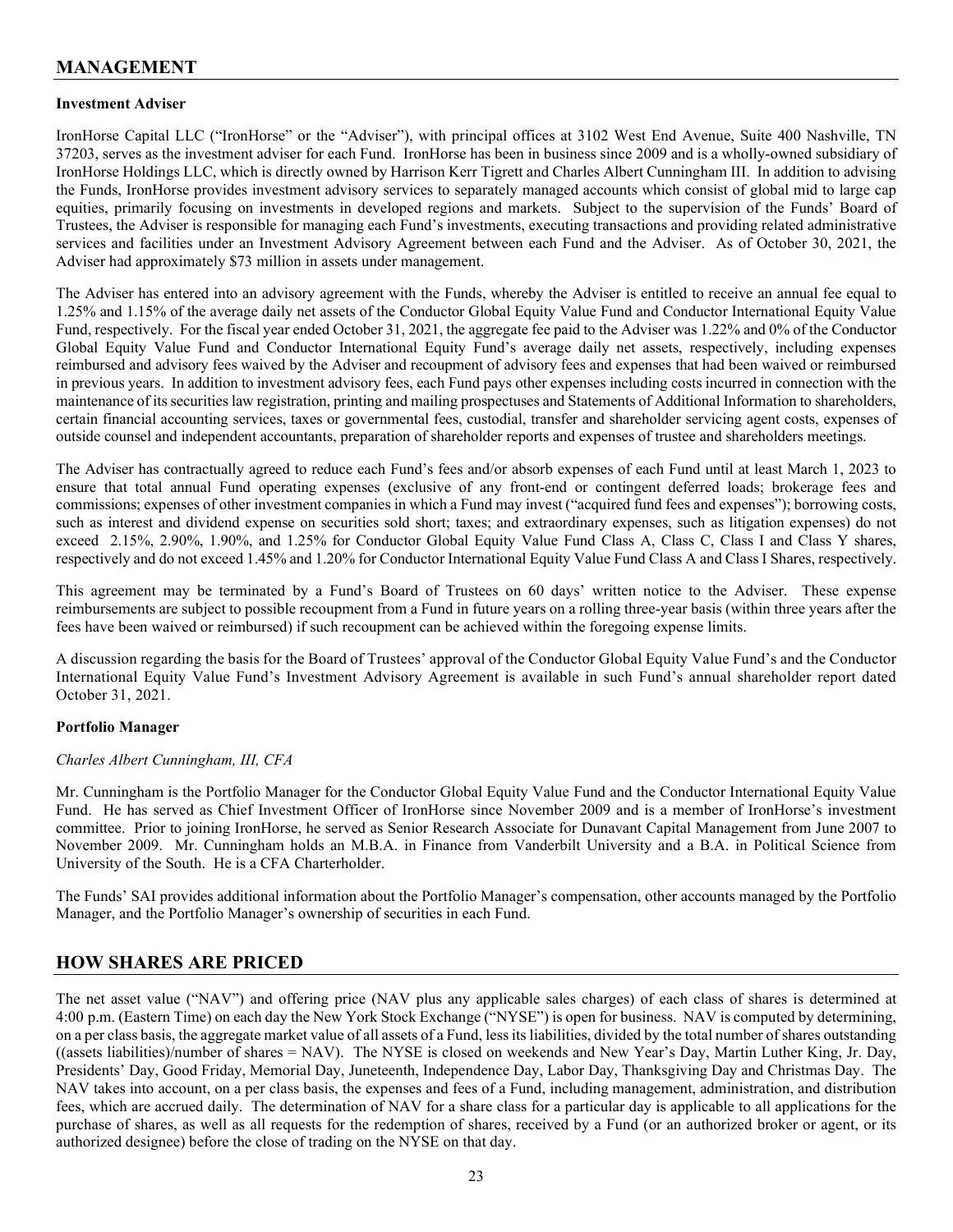Generally, each Fund's domestic securities (including underlying ETFs which hold portfolio securities primarily listed on foreign (non-U.S.) exchanges) are valued each day at the last quoted sales price on each security's primary exchange. Securities traded or dealt in upon one or more securities exchanges for which market quotations are readily available and not subject to restrictions against resale shall be valued at the last quoted sales price on the primary exchange or, in the absence of a sale on the primary exchange, at the mean between the current bid and ask prices on such exchange. Securities primarily traded in the National Association of Securities Dealers' Automated Quotation System ("NASDAQ") National Market System for which market quotations are readily available shall be valued using the NASDAQ Official Closing Price. Securities that are not traded or dealt in any securities exchange (whether domestic or foreign) and for which over-the-counter market quotations are readily available generally shall be valued at the last sale price or, in the absence of a sale, at the mean between the current bid and ask price on such over-the- counter market. Debt securities not traded on an exchange may be valued at prices supplied by a pricing agent(s) based on broker or dealer supplied valuations or matrix pricing, a method of valuing securities by reference to the value of other securities with similar characteristics, such as rating, interest rate and maturity.

If market quotations are not readily available, securities will be valued at their fair market value as determined in good faith by a Fund's Fair Valuation Committee in accordance with procedures approved by the Board and as further described below. Securities that are not traded or dealt in any securities exchange (whether domestic or foreign) and for which over-the-counter market quotations are readily available generally shall be valued at the last sale price or, in the absence of a sale, at the mean between the current bid and ask price on such over-the- counter market. Debt securities not traded on an exchange may be valued at prices supplied by a pricing agent(s) based on broker or dealer supplied valuations or matrix pricing, a method of valuing securities by reference to the value of other securities with similar characteristics, such as rating, interest rate and maturity.

Each Fund will use an independent pricing service ("Pricing Service") to calculate the fair market value of such Fund's foreign equity securities on a daily basis by applying valuation factors to the last sale price or the mean price as noted above. The fair market values supplied by the Pricing Service will generally reflect market trading that occurs after the close of the applicable foreign markets of comparable securities or the value of other instruments that have a strong correlation to the fair-valued securities. The Pricing Service will also take into account the current relevant currency exchange rate. A security that is fair valued may be valued at a price higher or lower than actual market quotations or the value determined by other funds using their own fair valuation procedures. Because foreign securities may trade on days when Fund shares are not priced, the value of securities held by a Fund can change on days when Fund shares cannot be redeemed or purchased. In the event that a foreign security's market quotations are not readily available or are deemed unreliable (for reasons other than because the foreign exchange on which it trades closed before a Fund's calculation of NAV), the security will be valued at its fair market value as determined in good faith by such Fund's Fair Valuation Committee in accordance with procedures approved by the Board as discussed below. Without fair valuation, it is possible that short-term traders could take advantage of the arbitrage opportunity and dilute the NAV of long-term investors. Fair valuation of a Fund's portfolio securities can serve to reduce arbitrage opportunities available to short-term traders, but there is no assurance that it will prevent dilution of such Fund's NAV by short-term traders. In addition, because the Fund may invest in underlying ETFs which hold portfolio securities primarily listed on foreign (non-U.S.) exchanges, and these exchanges may trade on weekends or other days when the underlying ETFs do not price their shares, the value of these portfolio securities may change on days when you may not be able to buy or sell such Fund's shares.

<span id="page-27-0"></span>In accordance with procedures approved by the Board ("Valuation Procedures"), if market quotations are not readily available or if, in the opinion of a Fund's Adviser, the market quotation that is used to value a security does not represent a readily available market quotation or does not reflect the fair value of the security, the security will be valued at its fair market value ("Fair Valuation") as determined in good faith by a fair valuation pricing committee. The Board has delegated certain valuation responsibilities to the committee in accordance with the Valuation Procedures. The Valuation Procedures also require Fair Valuation of certain other types of securities, such as illiquid securities. In all of these cases, a Fund's NAV will reflect certain portfolio securities' fair value rather than their market price. Because Fair Valuation involves subjective judgments, Fair Valuation may result in a price materially different from the prices used by other mutual funds to determine NAV, or from the price that may be realized upon the actual sale of the security. The fair value prices can differ from market prices when they become available or when a price becomes available. The Board has delegated execution of these procedures to a fair value committee composed of one or more officers from each of the (i) Fund's management, (ii) administrator, and (iii) Adviser. The team may also enlist third party consultants such as an audit firm or financial officer of a security issuer on an as-needed basis to assist in determining a security-specific fair value. The Board reviews and considers the determinations reached by the fair value committee in ratifying the fair value committee's application of the fair valuation methodologies employed. Prices of foreign (non-U.S.) securities quoted in foreign (non-U.S.) currencies will be translated into U.S. dollars at current rates. With respect to any portion of a Fund's assets that are invested in one or more open-end management investment companies registered under the 1940 Act, such Fund's NAV is generally calculated based upon the NAVs of those open-end management investment companies, and the prospectuses for these companies explain the circumstances under which those companies will use fair value pricing and the effects of using fair value pricing.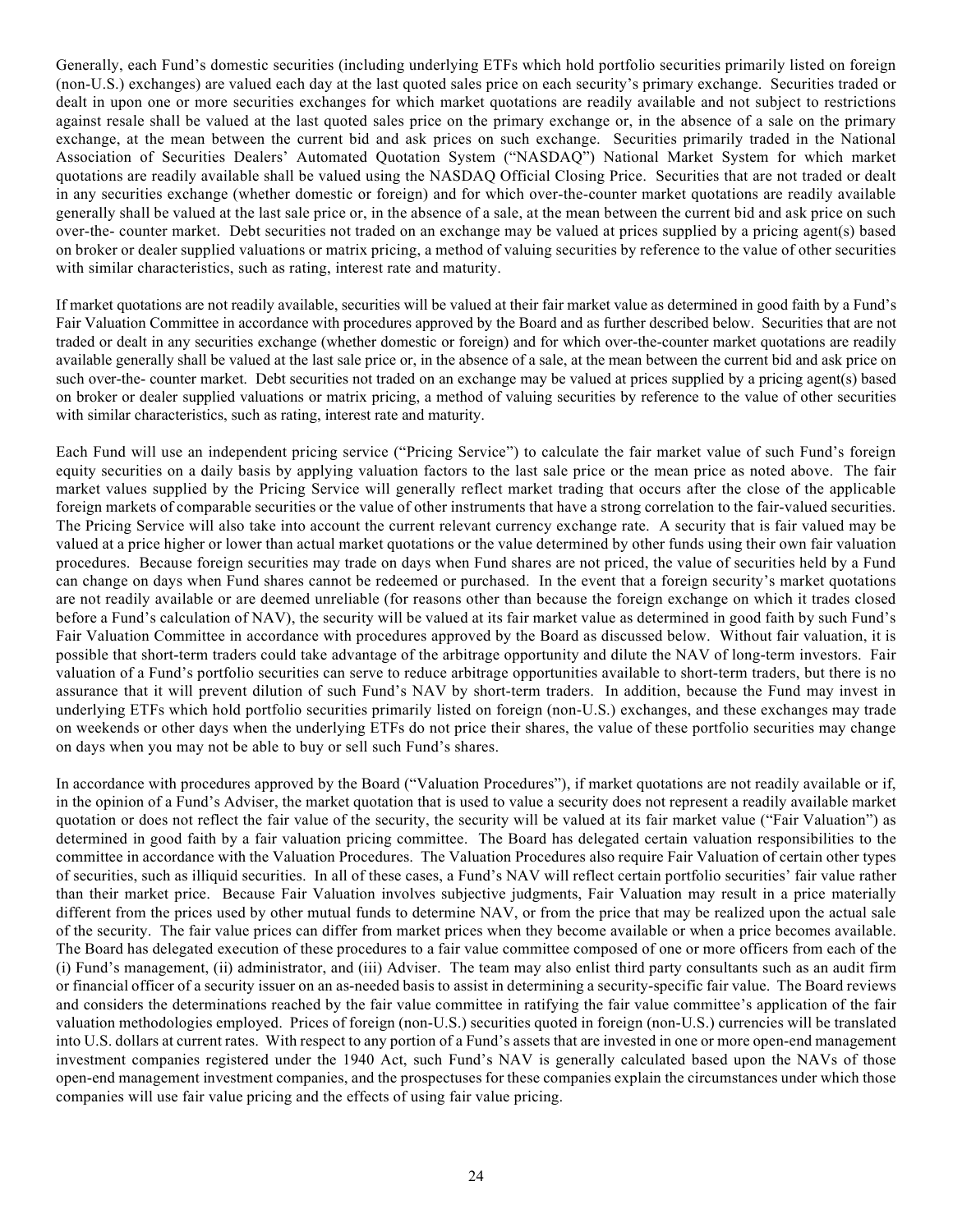# **HOW TO PURCHASE SHARES**

<span id="page-28-0"></span>The Conductor International Equity Value Fund is closed to new investment (except through reinvested dividends and capital gain distributions) and the sale of Fund shares is suspended.

**Share Classes:** This Prospectus describes four classes of shares: Class A, Class C and Class I and Class Y. Each class of shares in the each of the Funds represents an interest in the same portfolio of investments within such Fund. Refer to the information below to help you make your investment decision. The main differences between each class are sales charges, ongoing fees and minimum investment requirements. In choosing which class of shares to purchase, you should consider which will be most beneficial to you, given the amount of your purchase and the length of time you expect to hold the shares. For information on ongoing distribution fees, see the section entitled Distribution Fees in this Prospectus. Each class of shares in each Fund represents an interest in the same portfolio of investments within such Fund. There is no investment minimum on reinvested distributions, and each Fund may change investment minimums at any time. A Fund reserves the right to waive sales charges, as described below. Each Fund and the Adviser may each waive investment minimums at their individual discretion. All share classes may not be available for purchase in all states.

### <span id="page-28-1"></span>**Class A**

Class A shares are offered at their public offering price, which is NAV plusthe applicable sales charge and issubject to 12b-1 distribution fees of up to 0.25% of the average daily net assets of Class A shares. The minimum initial investment in Class A shares of each Fund is \$2,500 for all accounts. The minimum subsequent investment in Class A shares of each Fund is \$500 for all accounts. The sales charge varies, depending on how much you invest. There are no sales charges on reinvested distributions. The following sales charges, which may be waived in the Adviser's discretion, apply to your purchases of Class A shares of each Fund:

| Amount<br><b>Invested</b> | Sales Charge as a %<br>of Offering Price <sup>(1)</sup> | Sales Charge as a % of<br><b>Amount Invested</b> | <b>Dealer</b><br>Reallowance |
|---------------------------|---------------------------------------------------------|--------------------------------------------------|------------------------------|
| Under \$25,000            | 5.75%                                                   | $6.10\%$                                         | 5.00%                        |
| \$25,000 to \$49,999      | $5.00\%$                                                | 5.26%                                            | 4.25%                        |
| \$50,000 to \$99,999      | 4.75%                                                   | 4.99%                                            | $4.00\%$                     |
| \$100,000 to \$249,999    | 3.75%                                                   | 3.83%                                            | 3.25%                        |
| \$250,000 to \$499,999    | 2.50%                                                   | 2.56%                                            | 2.00%                        |
| \$500,000 to \$999,999    | 2.00%                                                   | $2.04\%$                                         | 1.75%                        |
| \$1,000,000 and above     | $1.00\%$                                                | $1.01\%$                                         | 1.00%                        |

(1) Offering price includes the front-end sales load. The sales charge you pay may differ slightly from the amount set forth above because of rounding that occurs in the calculation used to determine your sales charge.

### *How to Reduce Your Sales Charge*

You may be eligible to purchase Class A shares at a reduced sales charge. To qualify for these reductions, you must notify the Funds' distributor, Northern Lights Distributors, LLC (the "Distributor"), in writing and supply your account number at the time of purchase. You may combine your purchase with those of your "immediate family" (your spouse and your children under the age of 21) for purposes of determining eligibility. If applicable, you will need to provide the account numbers of your spouse and your minor children as well as the ages of your minor children.

Rights of Accumulation: To qualify for the lower sales charge rates that apply to larger purchases of Class A shares, you may combine your new purchases of Class A shares with Class A shares of a Fund that you already own. The applicable initial sales charge for the new purchase is based on the total of your current purchase and the current value of all other Class A shares that you own. The reduced sales charge will apply only to current purchases and must be requested in writing when you buy your shares.

Shares of each Fund are held as follows and cannot be combined with your current purchase for purposes of reduced sales charges:

- Shares held indirectly through financial intermediaries other than your current purchase broker-dealer (for example, a different broker-dealer, a bank, a separate insurance company account or an investment advisor);
- Shares held through an administrator or trustee/custodian of an Employer Sponsored Retirement Plan (for example, a 401(k) plan) other than employer-sponsored IRAs;
- Shares held directly in a Fund account on which the broker-dealer (financial advisor) of record is different than your current purchase broker-dealer.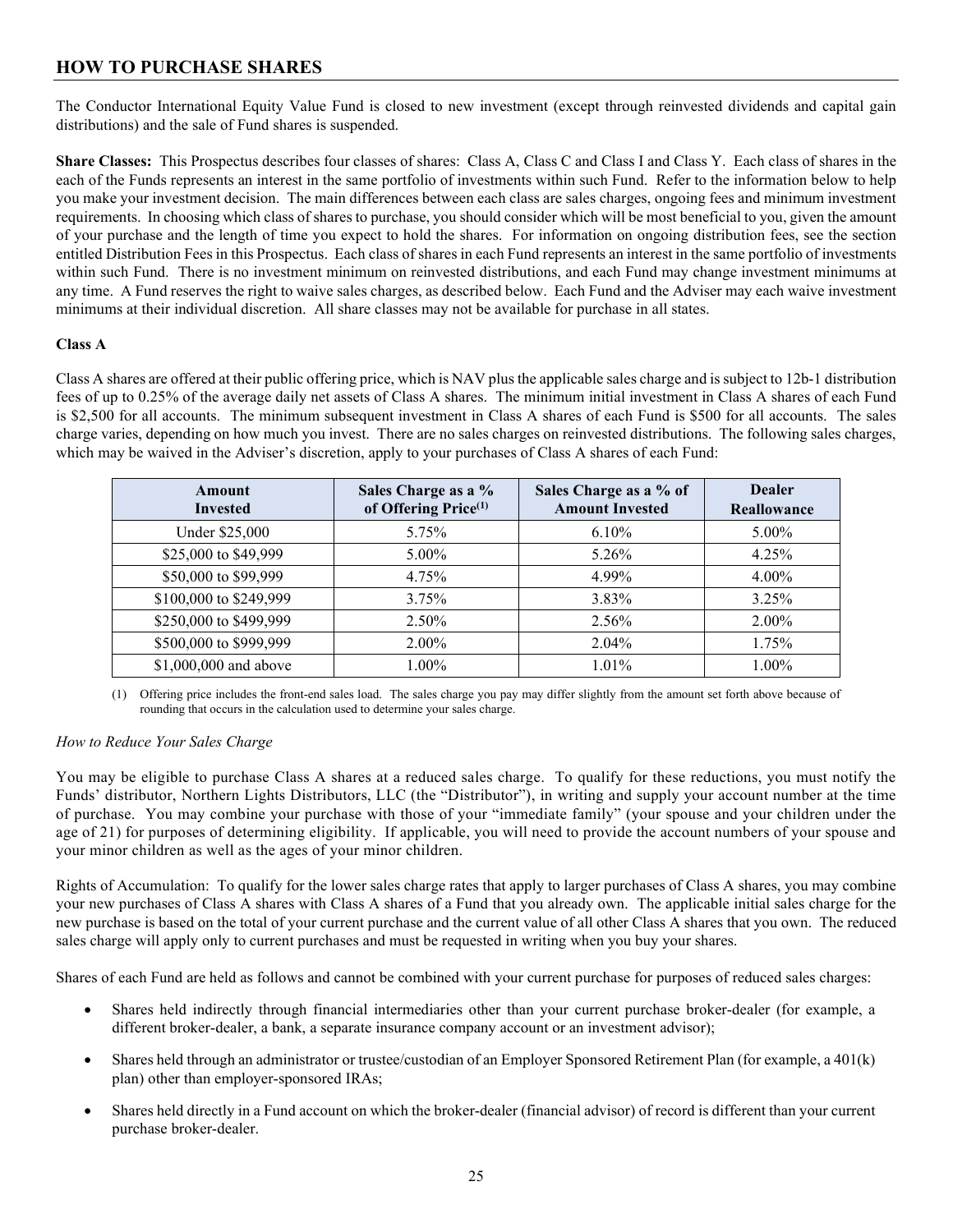Letter of Intent: Under a Letter of Intent ("LOI"), you commit to purchase a specified dollar amount of Class A shares of a Fund, with a minimum of \$25,000, during a 13-month period. At your written request, Class A shares purchases made during the previous 90 days may be included. The amount you agree to purchase determines the initial sales charge you pay. If the full-face amount of the LOI is not invested by the end of the 13-month period, your account will be adjusted to the higher initial sales charge level for the amount actually invested. You are not legally bound by the terms of your LOI to purchase the amount of your shares stated in the LOI. The LOI does, however, authorize each Fund to hold in escrow 5% of the total amount you intend to purchase. If you do not complete the total intended purchase at the end of the 13-month period, each Fund's transfer agent will redeem the necessary portion of the escrowed shares to make up the difference between the reduced rate sales charge (based on the amount you intended to purchase) and the sales charge that would normally apply (based on the actual amount you purchased).

Repurchase of Class A Shares: If you have redeemed Class A shares of a Fund within the past 120 days, you may repurchase an equivalent amount of Class A shares of such Fund at NAV, without the normal front-end sales charge. In effect, this allows you to reacquire shares that you may have had to redeem, without repaying the front-end sales charge. You may exercise this privilege only once and must notify a Fund that you intend to do so in writing. A Fund must receive your purchase order within 120 days of your redemption. Note that if you reacquire shares through separate installments (e.g., through monthly or quarterly repurchases), the sales charge waiver will only apply to those portions of your repurchase order received within 120 days of your redemption.

### *Sales Charge Waivers*

The sales charge on purchases of Class A shares is waived for certain types of investors, including:

- Current and retired directors and officers of any Fund sponsored by the Adviser or any of its subsidiaries, and their families (*e.g.*, spouse, children, mother or father).
- Employees of the Adviser and their families, or any full-time employee or registered representative of the Distributor or of broker-dealers having dealer agreements with the Distributor (a "Selling Broker") and their immediate families (or any trust, pension, profit sharing or other benefit plan for the benefit of such persons).
- Any full-time employee of a bank, savings and loan, credit union or other financial institution that utilizes a Selling Broker to clear purchases of a Fund's shares and their immediate families.
- Participants in certain "wrap-fee" or asset allocation programs or other fee-based arrangements sponsored by broker-dealers and other financial institutions that have entered into agreements with the Distributor.
- Clients of financial intermediaries that have entered into arrangements with the Distributor providing for the shares to be used in particular investment products made available to such clients and for which such registered investment advisers may charge a separate fee.
- Institutional investors (which may include bank trust departments and registered investment advisers).
- Any accounts established on behalf of registered investment advisers or their clients by broker-dealers that charge a transaction fee and that have entered into agreements with the Distributor.
- Separate accounts used to fund certain unregistered variable annuity contracts or Section 403(b) or 401(a) or (k) accounts.
- Employer-sponsored retirement or benefit plans with total plan assets in excess of \$5 million where the plan's investments in a Fund are part of an omnibus account. A minimum initial investment of \$1 million in a Fund is required. The Distributor in its sole discretion may waive these minimum dollar requirements.
- Any government entity that is prohibited from paying a sales charge or commission to purchase mutual fund shares.
- Any purchases by clients of the Adviser or purchases referred through the Adviser.

The Funds do not waive sales charges for the reinvestment of proceeds from the sale of shares of a different fund where those shares were subject to a front-end sales charge (sometimes called an "NAV transfer"). Whether a sales charge waiver is available for your retirement plan or charitable account depends upon the policies and procedures of your intermediary. Please consult your financial adviser for further information.

### <span id="page-29-0"></span>**Class C***(Conductor Global Equity Value Fund Only)*

Class C shares of the Conductor Global Equity Vale Fund are sold at NAV without an initial sales charge. This means that 100% of your initial investment is placed into shares of such Fund. Under the Fund's distribution and services plan adopted pursuant to Rule 12b-1 under the 1940 Act, Class C shares pay up to 1.00% on an annualized basis of the average daily net assets as reimbursement or compensation for service and distribution-related activities with respect to such Fund and/or shareholder services. Over time, fees paid under this distribution and service plan will increase the cost of a Class C shareholder's investment and may cost more than other types of sales charges. The minimum initial investment in Class C shares of the Fund is \$2,500. The minimum subsequent investment in Class C shares of the Fund is \$500.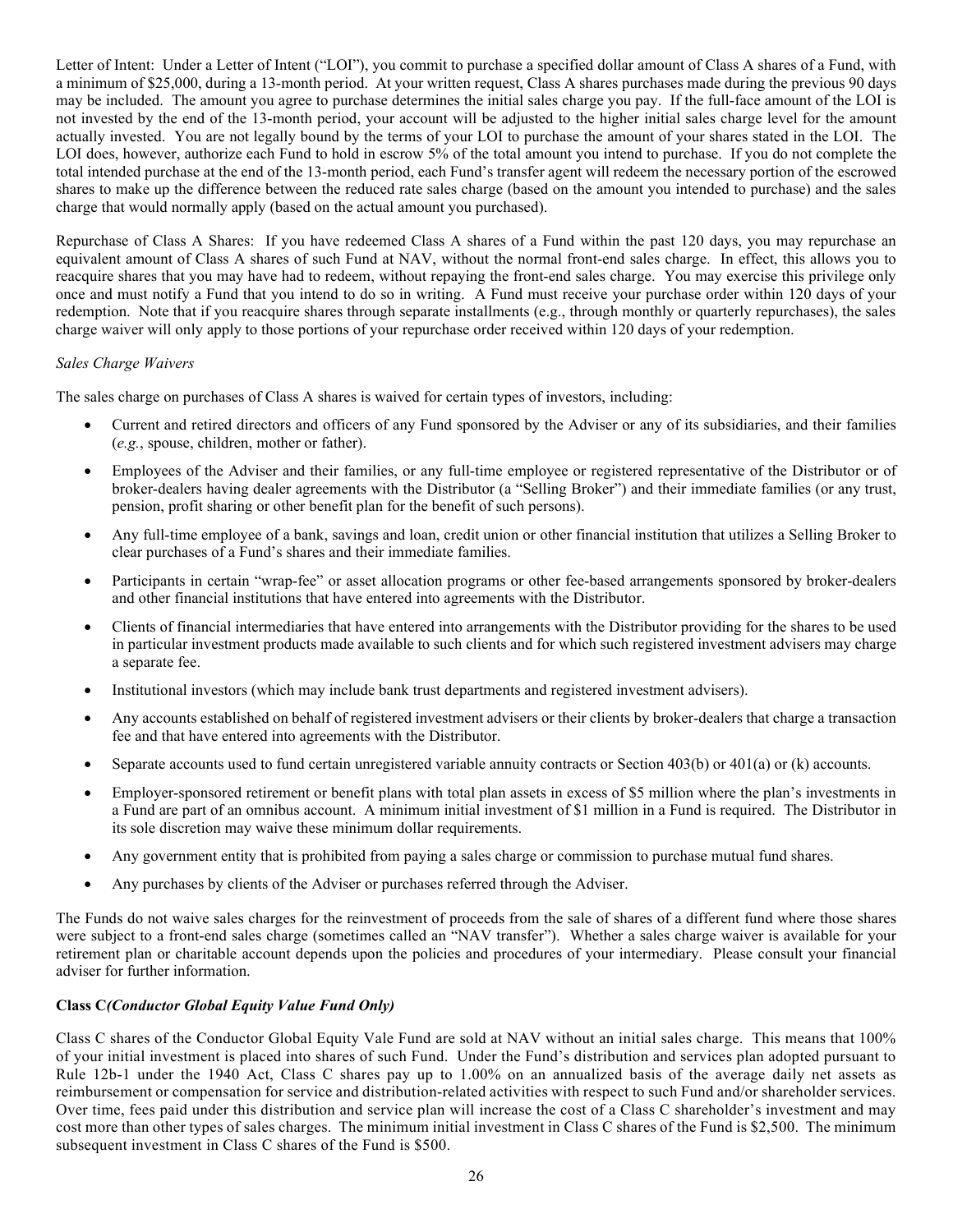### <span id="page-30-0"></span>**Class I**

**Class I Shares:** Class I shares of each Fund are sold at NAV without an initial sales charge and are not subject to 12b-1 distribution fees. This means that 100% of your initial investment is placed into shares of a Fund. Class I shares require a minimum initial investment of \$100,000 and the minimum subsequent investment is \$1,000.

Class I shares are available to certain institutional investors, and directly to certain individual investors as set forth below:

- Institutional Investors may include, but are not limited to, corporations, retirement plans, foundations/endowments and investors who purchase through a wrap account offered through a selling group member that enters into a wrap fee program agreement with the Distributor.
- Individual Investors include trustees, officers and employees of the Trust and its affiliates, and immediate family members of all such persons.
- Clients of Adviser or purchases referred through the Adviser.
- To investors on certain brokerage platforms.

For accounts sold through financial intermediaries, it is the primary responsibility of the financial intermediary to ensure compliance with eligibility requirements such as investor type and investment minimums. An investor transacting through a broker acting as an agent for the investor may be required to pay a commission and/or other forms of compensation to the broker. There is no investment minimum on reinvested distributions, and each Fund may change investment minimums at any time. Each Fund and the Adviser may each waive investment minimums at their individual discretion. Class I shares may not be available for purchase in all states.

### <span id="page-30-1"></span>**Class Y***(Conductor Global Equity Value Fund Only)*

Class Y shares of the Conductor Global Equity Value Fund are sold at NAV without an initial sales charge and are not subject to 12b-1 distribution fees. This means that 100% of your initial investment is placed into shares of the Fund. Class Y shares require a minimum initial investment of \$10,000,000, and the minimum subsequent investment is \$1,000.

Class Y shares are available to certain institutional investors, and directly to certain individual investors as set forth below:

- Institutional Investors may include, but are not limited to, corporations, retirement plans, foundations/endowments and investors who purchase through a wrap account offered through a selling group member that enters into a wrap fee program agreement with the Distributor.
- Individual Investors include trustees, officers and employees of the Trust and its affiliates, and immediate family members of all such persons.
- Clients of Adviser or purchases referred through the Adviser.
- To investors on certain brokerage platforms.

For accounts sold through financial intermediaries, it is the primary responsibility of the financial intermediary to ensure compliance with eligibility requirements such as investor type and investment minimums. An investor transacting through a broker acting as an agent for the investor may be required to pay a commission and/or other forms of compensation to the broker. There is no investment minimum on reinvested distributions, and the Fund may change investment minimums at any time. A Fund and the Adviser may each waive investment minimums at their individual discretion. Class I shares may not be available for purchase in all states.

<span id="page-30-2"></span>**Factors to Consider When Choosing a Share Class:** When deciding which class of shares to purchase, you should consider your investment goals, present and future amounts you may invest in a Fund, and the length of time you intend to hold your shares. To help you make a determination as to which class of shares to buy, please refer back to the examples of each Fund's expenses over time in the

<span id="page-30-3"></span>**Fees and Expenses of the Fund** section for such Fund in this Prospectus. You also may wish to consult with your financial Adviser for advice with regard to which share class would be most appropriate for you.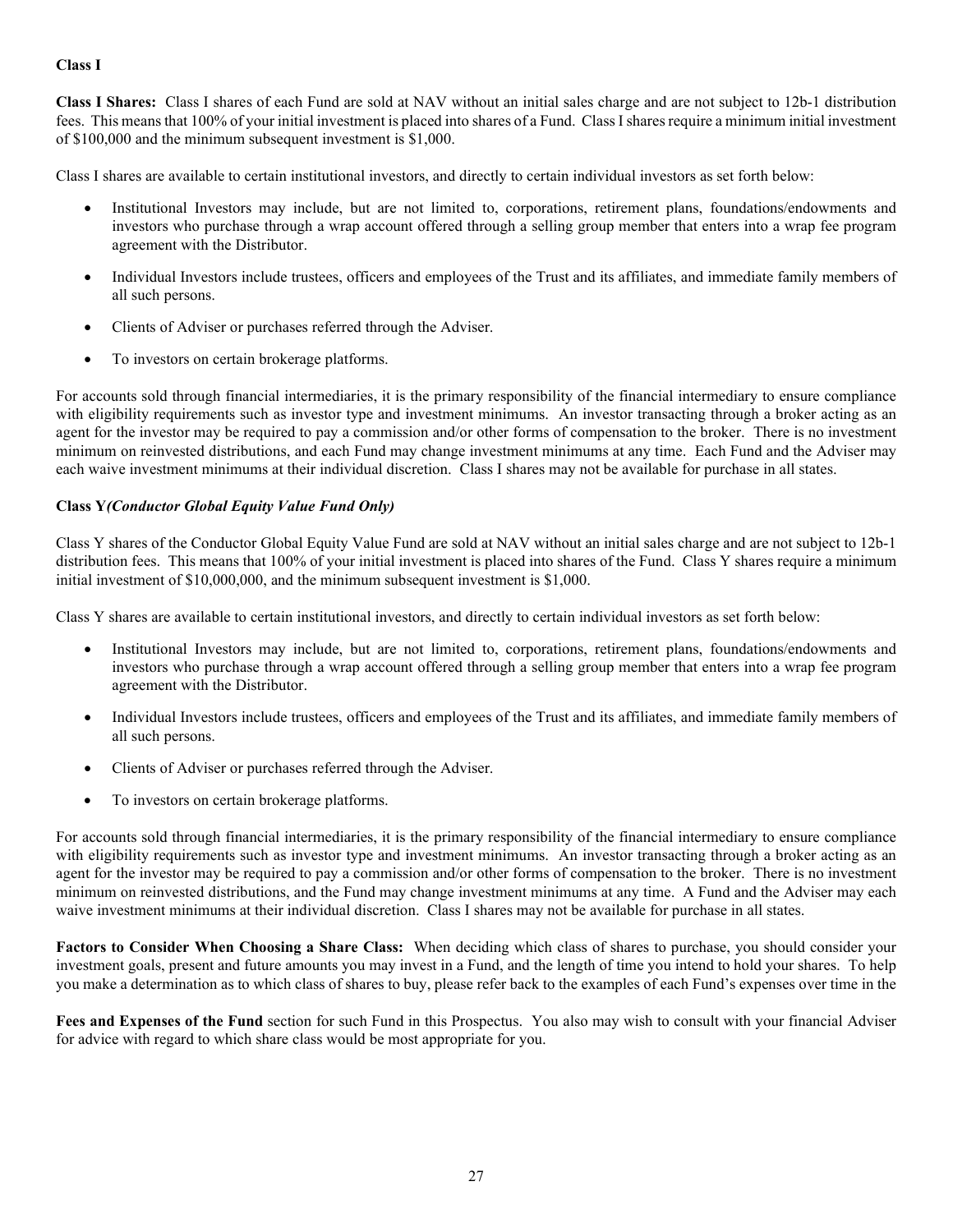**Purchasing Shares:** You may purchase shares of a Fund by sending a completed application form (the "Application") to the following address:

| Via Regular Mail                | <b>Via Overnight Mail</b>          |
|---------------------------------|------------------------------------|
| [Fund Name]                     | [Fund Name]                        |
| c/o Ultimus Fund Solutions, LLC | c/o Ultimus Fund Solutions, LLC    |
| P.O. Box 541150                 | 4221 North 203rd Street, Suite 100 |
| Omaha, Nebraska 68154           | Elkhorn, Nebraska 68022-3474       |

The USA PATRIOT Act requires financial institutions, including the Funds, to adopt certain policies and programs to prevent money-laundering activities, including procedures to verify the identity of customers opening new accounts. As requested on the Application, you should supply your full name, date of birth, social security number and permanent street address. Mailing addresses containing a P.O. Box will not be accepted. This information will assist a Fund in verifying your identity. Until such verification is made, a Fund may temporarily limit additional share purchases. In addition, a Fund may limit additional share purchases or close an account if it is unable to verify a shareholder's identity. As required by law, each Fund may employ various procedures, such as comparing the information to fraud databases or requesting additional information or documentation from you, to ensure that the information supplied by you is correct.

*Purchase through Brokers:* You may invest in either Fund through brokers or agents who have entered into selling agreements with such Fund's distributor. The brokers and agents are authorized to receive purchase and redemption orders on behalf of a Fund. Such brokers are authorized to designate other intermediaries to receive purchase and redemption orders on a Fund's behalf. A Fund will be deemed to have received a purchase or redemption order when an authorized broker or its designee receives the order. The broker or agent may set their own initial and subsequent investment minimums. If you use a broker or agent to buy or redeem shares of a Fund, you may be charged transaction fees or other fees that are in addition to any fees described in this Prospectus. Contact your broker or agent for more information. Finally, various servicing agents use procedures and impose restrictions that may be in addition to, or different from those applicable to investors purchasing shares directly from a Fund. You should carefully read the program materials provided to you by your servicing agent.

*Purchase by Wire:* If you wish to wire money to make an investment in a Fund, please call the Fund at 1-844-GO-RAILX (1-844-467-2459) for wiring instructions and to notify the Fund that a wire transfer is coming. Any commercial bank can transfer same-day funds via wire. Each Fund will normally accept wired funds for investment on the day received if they are received by respective Fund's designated bank before the close of regular trading on the NYSE. Your bank may charge you a fee for wiring same-day funds.

#### **Automated Clearing House (ACH) Purchase**

Current shareholders may purchase additional shares via Automated Clearing House ("ACH"). To have this option added to your account, please send a letter to the Fund requesting this option and supply a voided check for the bank account. Only bank accounts held at domestic institutions that are ACH members may be used for these transactions.

You may not use ACH transactions for your initial purchase of Fund shares. ACH purchases will be effective at the closing price per share on the business day after the order is placed. The Fund may alter, modify or terminate this purchase option at any time.

Shares purchased by ACH will not be available for redemption until the transactions have cleared. Shares purchased via ACH transfer may take up to 15 days to clear.

*Internet Transactions:* To establish internet transaction privileges, you must enroll through the website. You automatically have the ability to establish internet transaction privileges unless you decline the privileges on your New Account Application or IRA Application. You will be required to enter into a user's agreement through the website in order to enroll in these privileges. To purchase shares through the website, you must also have ACH instructions on your account. Redemption proceeds may be sent to you by check to the address or record, or if your account has existing bank information, by wire or ACH. Only bank accounts held at domestic financial institutions that are ACH members can be used for transactions through the Fund's website. Transactions through the website are subject to the same minimums and maximums as other transaction methods.

You should be aware that the internet is an unsecured, unstable, unregulated and unpredictable environment. Your ability to use the website for transactions is dependent upon the internet and equipment, software, systems, data and services provided by various vendors and third parties. While the Fund and its service providers have established certain security procedures, the Fund, their distributor and their transfer agent cannot assure you that trading information will be completely secure.

There may also be delays, malfunctions, or other inconveniences generally associated with this medium. There also may be times when the website is unavailable for Fund transactions or other purposes. Should this happen, you should consider purchasing or redeeming shares by another method. Neither the Fund nor their transfer agent, distributor nor Advisor will be liable for any such delays or malfunctions or unauthorized interception or access to communications or account information.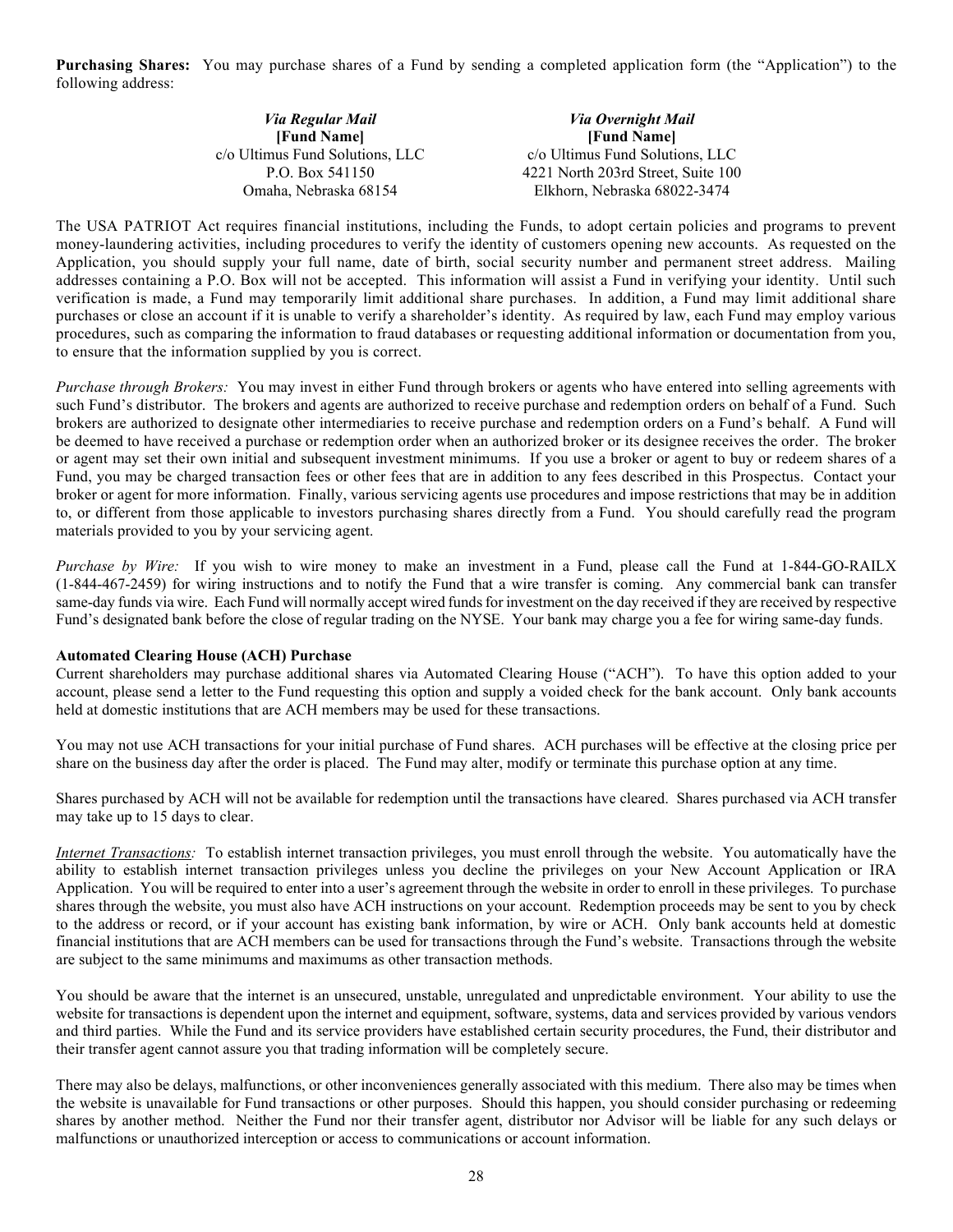*Automatic Investment Plan:* You may participate in either Fund's Automatic Investment Plan, an investment plan that automatically moves money from your bank account and invests it in a Fund through the use of electronic funds transfers or automatic bank drafts. You may elect to make subsequent investments by transfers of a minimum of \$100 on specified days of each month into your established Fund account. Please contact the Conductor Global Equity Value Fund or the Conductor International Equity Value Fund at 1-844-GO-RAILX (1-844-467-2459) for more information about the respective Fund's Automatic Investment Plan.

*Conversion Privilege*: Upon request, eligible beneficial holders of the Conductor Global Equity Value Fund's Class I Shares may convert their shares into Class Y Shares of such Fund. The Fund will determine the eligibility of an investor to exercise the conversion privilege based on the current NAV of Class Y Shares held by the investor. Such a conversion will be effected at the NAVs of the Class I Shares and Class Y Shares next calculated after the conversion request is received by the Fund's transfer agent in good order. Shares of each class of the Fund represent equal pro rata interests in the Fund and accrue dividends and calculate NAV and performance quotations in the same manner. The performance of each class is quoted separately due to different actual expenses. The total return on Class Y Shares can be expected to differ from the total return on Class I Shares. The Fund reserves the right, at its sole discretion, to change or discontinue the conversion privilege, or temporarily suspend the privilege during unusual market conditions when, in the judgment of management, such change or discontinuance is in the best interests of the Fund. Shareholders who exercise the conversion privilege will generally not recognize a taxable gain or loss for federal income tax purposes on a conversion of Class I Shares into Class Y Shares. The conversion privilege is not currently available to beneficial holders of Class A or Class C shares of the Conductor Global Equity Value Fund. The conversion privilege is not applicable to exchanges of one Fund for another. Investors who hold Fund shares through a financial intermediary that does not have an agreement to make certain share classes of the Funds available or that cannot systematically support the conversion may not be eligible to convert their shares. If you are a holder of Class I Shares of the Fund, you may make a conversion request by sending a written request to the Fund's transfer agent on behalf of the Fund at Conductor Global Equity Value Fund, c/o Ultimus Fund Solutions, LLC, P.O. Box 541150 Omaha, Nebraska, 68154, or by contacting your broker or financial intermediary. There are no conversion privileges available for holders of Conductor International Equity Value Fund Class A or Class I Shares.

<span id="page-32-0"></span>**Minimum and Additional Investment Amounts:** The minimum initial investment for Class A and Class C shares is \$2,500 and \$100,000 for Class I shares. The minimum additional investment for Class A and Class C shares is \$500 and \$1,000 for Class I shares. The minimum initial investment for Class Y shares is \$10,000,000. The minimum additional investment for Class Y shares is \$1,000. There is no minimum investment requirement when you are buying shares by reinvesting dividends and distributions from a Fund. Each Fund reserves the right to waive any investment minimum requirement. These minimum investment requirements do not apply to investors who purchase shares through certain advisory programs offered by financial intermediaries. Investors purchasing shares through these programs should consult their financial intermediary for information about any minimum investment requirements.

Each Fund, however, reserves the right, in its sole discretion, to reject any application to purchase shares. Applications will not be accepted unless they are accompanied by a check drawn on a U.S. bank, thrift institutions, or credit union in U.S. funds for the full amount of the shares to be purchased. After you open an account, you may purchase additional shares by sending a check together with written instructions stating the name(s) on the account and the account number, to the above address. Make all checks payable to either the Conductor Global Equity Value Fund or the Conductor International Equity Value Fund. The Funds will not accept payment in cash, including cashier's checks or money orders. Also, to prevent check fraud, the Funds will not accept third party checks, U.S. Treasury checks, credit card checks or starter checks for the purchase of shares. Redemptions of Shares of each Fund purchased by check may be subject to a hold period until the check has been cleared by the issuing bank. To avoid such holding periods, Shares may be purchased through a broker or by wire, as described in this section.

*Note:* Ultimus Fund Solutions, LLC, each Fund's transfer agent, will charge a \$25 fee against a shareholder's account, in addition to any loss sustained by a Fund, for any check or electronic payment returned to the transfer agent for insufficient funds.

<span id="page-32-1"></span>**When Order is Processed:** All shares will be purchased at the NAV per share (plus applicable sales charges, if any) next determined after the Fund receives your application or request in good order. All requests received in good order by each Fund before 4:00 p.m. (Eastern Time) will be processed on that same day. Requests received after 4:00 p.m. (Eastern Time) will be processed on the next business day.

<span id="page-32-2"></span>**Good Order:** When making a purchase request, make sure your request is in good order. "Good order" means your purchase request includes:

- the name of a Fund;
- the dollar amount of shares to be purchased;
- a completed purchase application or investment stub; and
- check payable to the "Conductor Global Equity Value Fund" or the "Conductor Global Equity Value Fund."

<span id="page-32-3"></span>**Retirement Plans:** You may purchase shares of a Fund for your individual retirement plans. Please visit [www.conductorfunds.com](http://www.conductorfunds.com/) or call the Conductor Global Equity Value Fund or the Conductor International Equity Value Fund at 1-844-GO-RAILX (1-844-467-2459) for the most current listing and appropriate disclosure documentation on how to open a retirement account.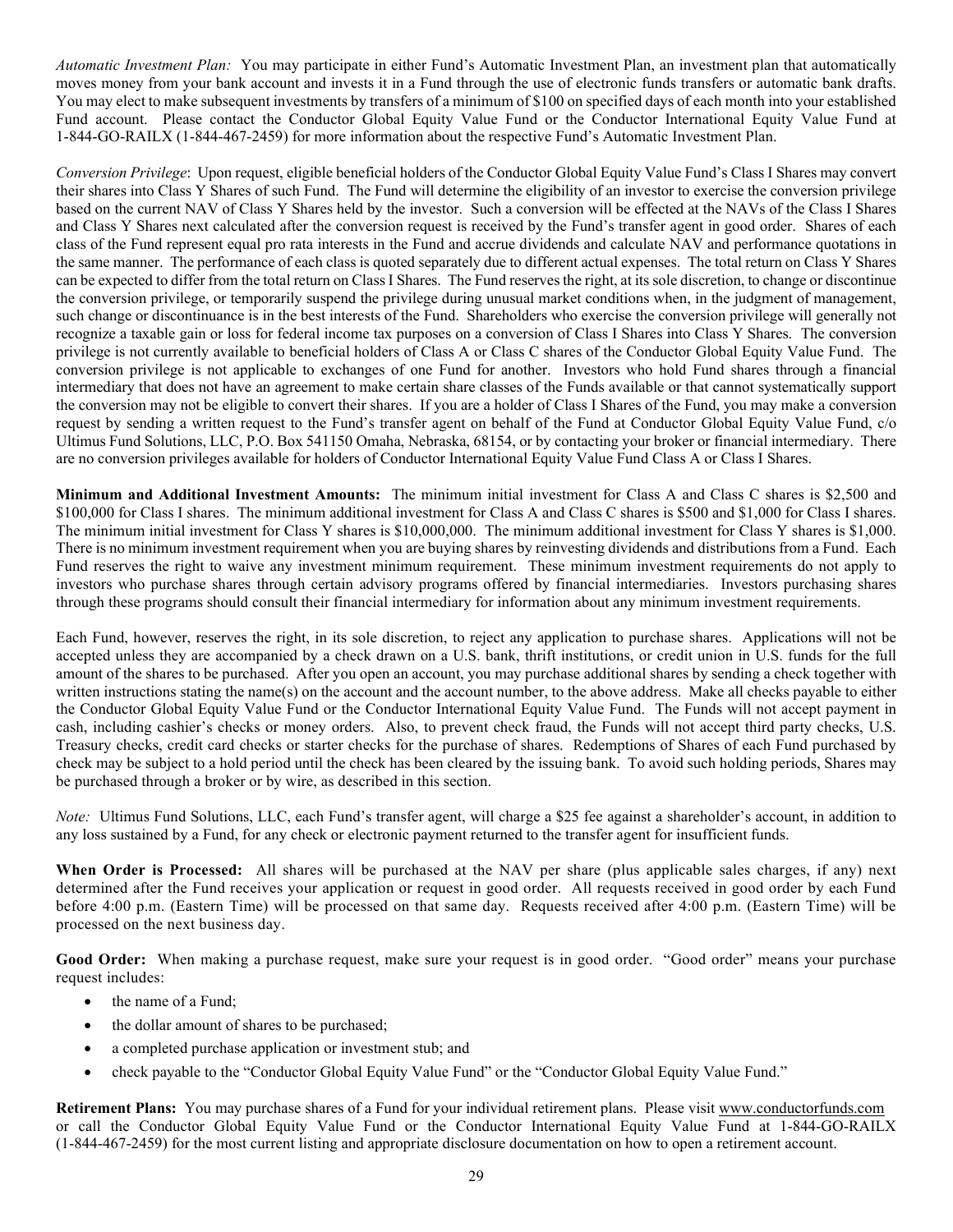### <span id="page-33-0"></span>**HOW TO REDEEM SHARES**

<span id="page-33-1"></span>**Redeeming Shares:** If you hold shares directly through an account with a Fund, you may redeem all or any portion of the shares credited to your account by submitting a written request for redemption to:

| Via Regular Mail                | <b>Via Overnight Mail</b>          |
|---------------------------------|------------------------------------|
| [Fund Name]                     | [Fund Name]                        |
| c/o Ultimus Fund Solutions, LLC | c/o Ultimus Fund Solutions, LLC    |
| P.O. Box 541150                 | 4221 North 203rd Street, Suite 100 |
| Omaha, Nebraska 68154           | Elkhorn, Nebraska 68022-3474       |

*Redemptions by Telephone:* The telephone redemption privilege is automatically available to all new accounts. If you do not want the telephone redemption privilege, you must indicate this in the appropriate area on your account application or you must write to the applicable Fund and instruct it to remove this privilege from your account. If you own an IRA, you will be asked whether the Fund(s) should withhold federal income tax. The proceeds, which are equal to number of shares times NAV less any applicable deferred sales charges or redemption fees, will be sent by mail to the address designated on your account or sent electronically, via ACH or wire, directly to your existing account in a bank or brokerage firm in the United States as designated on your application. To redeem by telephone, call 1-844-GO-RAILX (1-844-467-2459). The redemption proceeds normally will be sent by mail or electronically within three business days after receipt of your telephone instructions.

During periods of high market activity, you may encounter higher than usual wait times. Please allow sufficient time to ensure that you will be able to complete your telephone transaction prior to market close. Neither the Fund nor its transfer agent will be held liable if you are unable to place your trade due to high call volume.

Each Fund reserves the right to suspend the telephone redemption privileges with respect to your account if the name(s) or the address on the account has been changed within the previous 30 days. Neither a Fund, the transfer agent, nor their respective affiliates will be liable for complying with telephone instructions they reasonably believe to be genuine or for any loss, damage, cost or expenses in acting on such telephone instructions and you will be required to bear the risk of any such loss. Each Fund or the transfer agent, or both, will employ reasonable procedures to determine that telephone instructions are genuine. If a Fund and/or the transfer agent do not employ these procedures, they may be liable to you for losses due to unauthorized or fraudulent instructions. These procedures may include, among others, requiring forms of personal identification prior to acting upon telephone instructions, providing written confirmation of the transactions and/or tape recording telephone instructions.

*Redemptions through Broker:* If shares of a Fund are held by a broker-dealer, financial institution or other servicing agent, you must contact that servicing agent to redeem shares of the applicable Fund. The servicing agent may charge a fee for this service.

*Redemptions by Wire:* You may request that your redemption proceeds be wired directly to your bank account. Each Fund's transfer agent imposes a \$15 fee for each wire redemption and deducts the fee directly from your account. Your bank may also impose a fee for the incoming wire.

*Systematic Withdrawal Plan:* If your individual account, IRA or other qualified plan account has a current account value of at least \$10,000, you may participate in either Fund's Systematic Withdrawal Plan, an investment plan that automatically moves money to your bank account from the respective Fund through the use of electronic funds transfers. You may elect to make subsequent withdrawals by transfers of a minimum of \$100 on specified days of each month into your established bank account. Please contact the Conductor Global Equity Value Fund or the Conductor International Equity Value Fund at 1-844-GO-RAILX (1-844-467-2459) for more information about the respective Fund's Systematic Withdrawal Plan.

*Redemptions in Kind:* It is expected that payment of redemption proceeds will normally be made from uninvested cash or short-term investments, or proceeds from the sale of portfolio securities. It is possible that stressed market conditions or large shareholder redemptions may result in the need for utilization of a Fund's ability to redeem in kind in order to meet shareholder redemption requests. Each Fund reserves the right to honor requests for redemption or repurchase orders made by a shareholder during any 90-day period by making payment in whole or in part in portfolio securities ("redemption in kind") if the amount of such a request is large enough to affect operations (if the request is greater than the lesser of \$250,000 or 1% of a Fund's net assets at the beginning of the 90-day period). The securities will be chosen by the Fund and valued using the same procedures as used in calculating such Fund's NAV. A shareholder may incur transaction expenses in converting these securities to cash.

*When Redemptions are Sent:* Once a Fund receives your redemption request in "good order" as described below, it will issue a check based on the next determined NAV following your redemption request. The redemption proceeds normally will be sent by mail or by wire within three business days after receipt of a request in "good order." If you purchase shares using a check and soon after request a redemption, your redemption proceeds will not be sent until the check used for your purchase has cleared your bank. which are payable at the next determined NAV following the receipt your redemption request in "good order", as described below: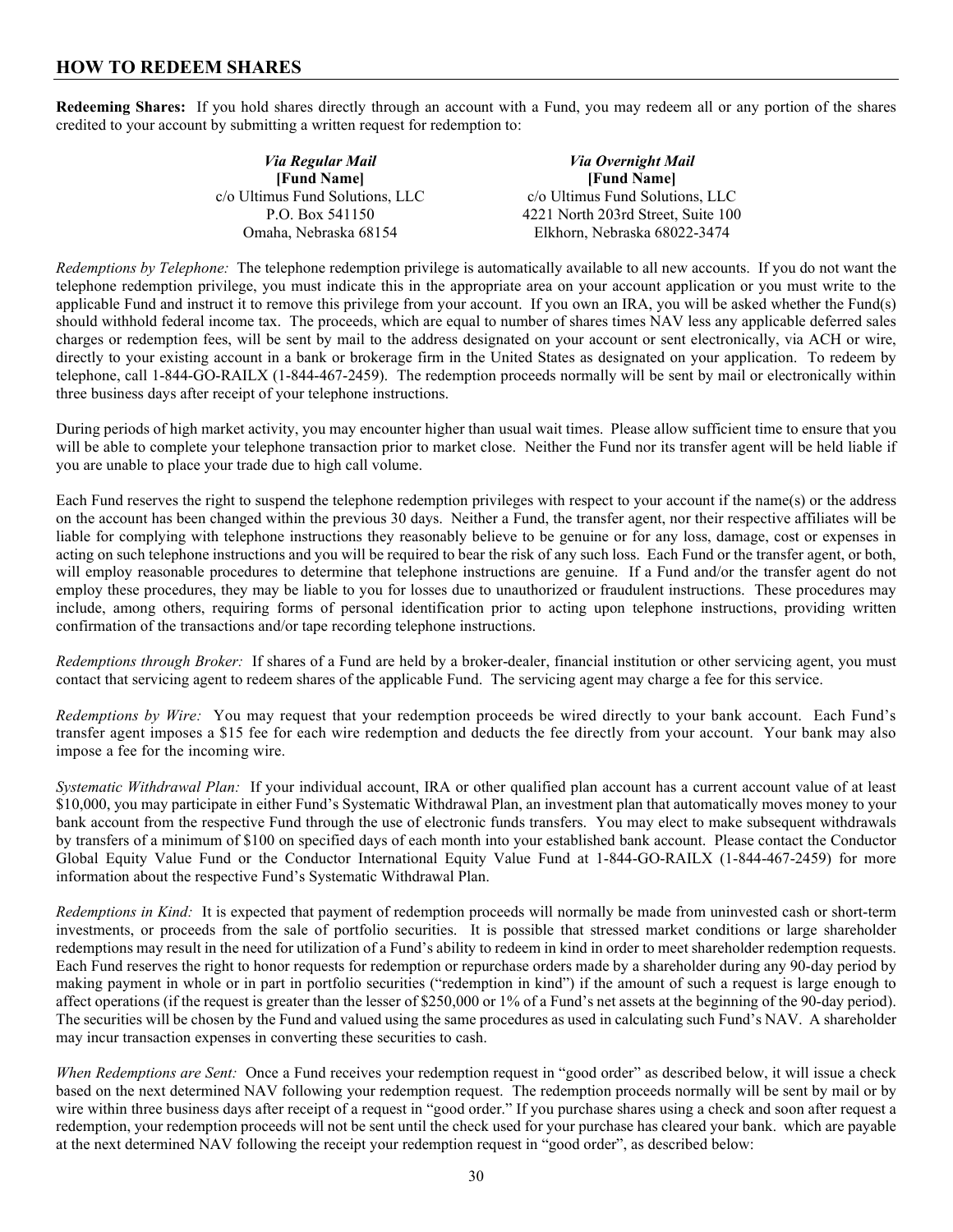<span id="page-34-0"></span>Good Order: Your redemption request will be processed if it is in "good order." To be in good order, the following conditions must be satisfied:

- The request should be in writing, unless redeeming by telephone, indicating the number of shares or dollar amount to be redeemed;
- The request must identify your account number;
- The request should be signed by you and any other person listed on the account, exactly as the shares are registered; and
- If you request that the redemption proceeds be sent to a person, bank or an address other than that of record or paid to someone other than the record owner(s), or if the address was changed within the last 30 days, or if the proceeds of a requested redemption exceed \$50,000, the signature(s) on the request must be medallion signature guaranteed by an eligible signature guarantor.

<span id="page-34-1"></span>**When You Need Medallion Signature Guarantees:** If you wish to change the bank or brokerage account that you have designated on your account, you may do so at any time by writing to the respective Fund with your signature guaranteed. A medallion signature guarantee assures that a signature is genuine and protects you from unauthorized account transfers. You will need your signature guaranteed if:

- you request a redemption to be made payable to a person not on record with the applicable Fund;
- you request that a redemption be mailed to an address other than that on record with the applicable Fund;
- the proceeds of a requested redemption exceed \$50,000;
- any redemption is transmitted by federal wire transfer to a bank other than the bank of record; or
- your address was changed within 30 days of your redemption request.

Signatures may be guaranteed by any eligible guarantor institution (including banks, brokers and dealers, credit unions, national securities exchanges, registered securities associations, clearing agencies and savings associations). Further documentation will be required to change the designated account if shares are held by a corporation, fiduciary or other organization. *A notary public cannot guarantee signatures.*

<span id="page-34-2"></span>**Retirement Plans:** If you own an IRA or other retirement plan, you must indicate on your redemption request whether a Fund should withhold federal income tax. Unless you elect in your redemption request that you do not want to have federal tax withheld, the redemption will be subject to withholding.

<span id="page-34-3"></span>**Low Balances:** If at any time your account balance falls below \$2,000 (\$1,000 for retirement accounts), a Fund may notify you that, unless the account is brought up to at least \$2,000 (\$1,000 for retirement accounts) within 30 days of the notice, your account could be closed. After the notice period, a Fund may redeem all of your shares and close your account by sending you a check to the address of record. Your account will not be closed if the account balance drops below \$2,000 (\$1,000 for retirement accounts) due to a decline in NAV.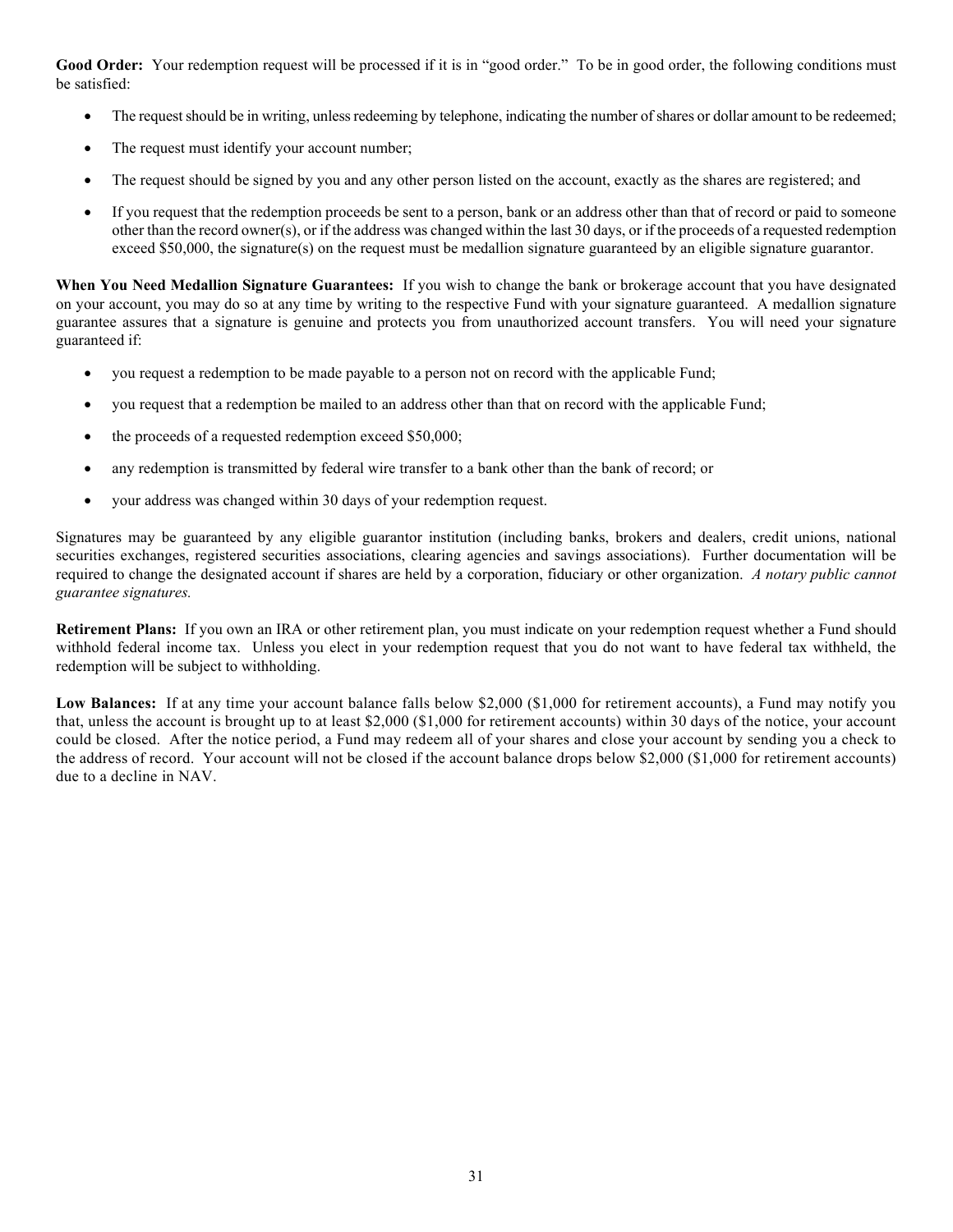# <span id="page-35-0"></span>**FREQUENT PURCHASES AND REDEMPTIONS OF FUND SHARES**

The Funds discourage and do not accommodate market timing. Frequent trading into and out of a Fund can harm the respective Fund's shareholders by disrupting that Fund's investment strategies, increasing Fund expenses, decreasing tax efficiency and diluting the value of shares held by long-term shareholders. Each Fund is designed for long-term investors and is not intended for market timing or other disruptive trading activities. Accordingly, the Funds' Board has approved policies that seek to curb these disruptive activities while recognizing that shareholders may have a legitimate need to adjust their Fund investments as their financial needs or circumstances change. Each Fund currently uses several methods to reduce the risk of market timing. These methods include:

- Committing staff to review, on a continuing basis, recent trading activity in order to identify trading activity that may be contrary to a Fund's "Market Timing Trading Policy;"
- Rejecting or limiting specific purchase requests; and
- Rejecting purchase requests from certain investors.

**Waivers of Redemption Fees:** The Funds have elected not to impose the redemption fee under certain circumstances, limited to:

- redemptions and exchanges of Fund shares acquired through the reinvestment of dividends and distributions;
- certain types of redemptions and exchanges of Fund shares owned through participant-directed retirement plans;
- redemptions or exchanges in discretionary asset allocation, fee based or wrap programs ("wrap programs") that are initiated by the sponsor/financial adviser as part of a periodic rebalancing;
- redemptions or exchanges in a fee based or wrap program that are made as a result of a full withdrawal from the wrap program or as part of a systematic withdrawal plan including the Fund's systematic withdrawal plan;
- involuntary redemptions, such as those resulting from a shareholder's failure to maintain a minimum investment in the Fund, or to pay shareholder fees; or
- other types of redemptions as the Adviser or the Trust may determine in special situations and approved by the Trust's or the Adviser's Chief Compliance Officer.

Though these methods involve judgments that are inherently subjective and involve some selectivity in their application, each Fund seeks to make judgments and applications that are consistent with the interests of such Fund's shareholders.

Based on the frequency of redemptions in your account, the Adviser or transfer agent may in its sole discretion determine that your trading activity is detrimental to a Fund as described in such Fund's Market Timing Trading Policy and elect to (i) reject or limit the amount, number, frequency or method for requesting future purchases into such Fund and/or (ii) reject or limit the amount, number, frequency or method for requesting future exchanges or redemptions out of such Fund.

Each Fund reserves the right to reject or restrict purchase requests for any reason, particularly when the shareholder's trading activity suggests that the shareholder may be engaged in market timing or other disruptive trading activities. Neither a Fund nor the Adviser will be liable for any losses resulting from rejected purchase orders. The Adviser may also bar an investor who has violated these policies (and the investor's financial advisor) from opening new accounts with such Fund.

Although each Fund attempts to limit disruptive trading activities, some investors use a variety of strategies to hide their identities and their trading practices. There can be no guarantee that a Fund will be able to identify or limit these activities. Omnibus account arrangements are common forms of holding shares of a Fund. While each Fund will encourage financial intermediaries to apply the Fund's Market Timing Trading Policy to their customers who invest indirectly in the respective Fund, each Fund is limited in its ability to monitor the trading activity or enforce the respective Fund's Market Timing Trading Policy with respect to customers of financial intermediaries. For example, should it occur, a Fund may not be able to detect market timing that may be facilitated by financial intermediaries or made difficult to identify in the omnibus accounts used by those intermediaries for aggregated purchases, exchanges and redemptions on behalf of all their customers. More specifically, unless the financial intermediaries have the ability to apply a Fund's Market Timing Trading Policy to their customers through such methods as implementing short-term trading limitations or restrictions and monitoring trading activity for what might be market timing, the Fund may not be able to determine whether trading by customers of financial intermediaries is contrary to the Fund's Market Timing Trading Policy. Brokers maintaining omnibus accounts with a Fund have agreed to provide shareholder transaction information to the extent known to the broker to the Fund upon request. If a Fund, its transfer agent or shareholder servicing agent suspects there is market timing activity in the account, the Fund will seek full cooperation from the service provider maintaining the account to identify the underlying participant. At the request of the Adviser, the service providers may take immediate action to stop any further short-term trading by such participants.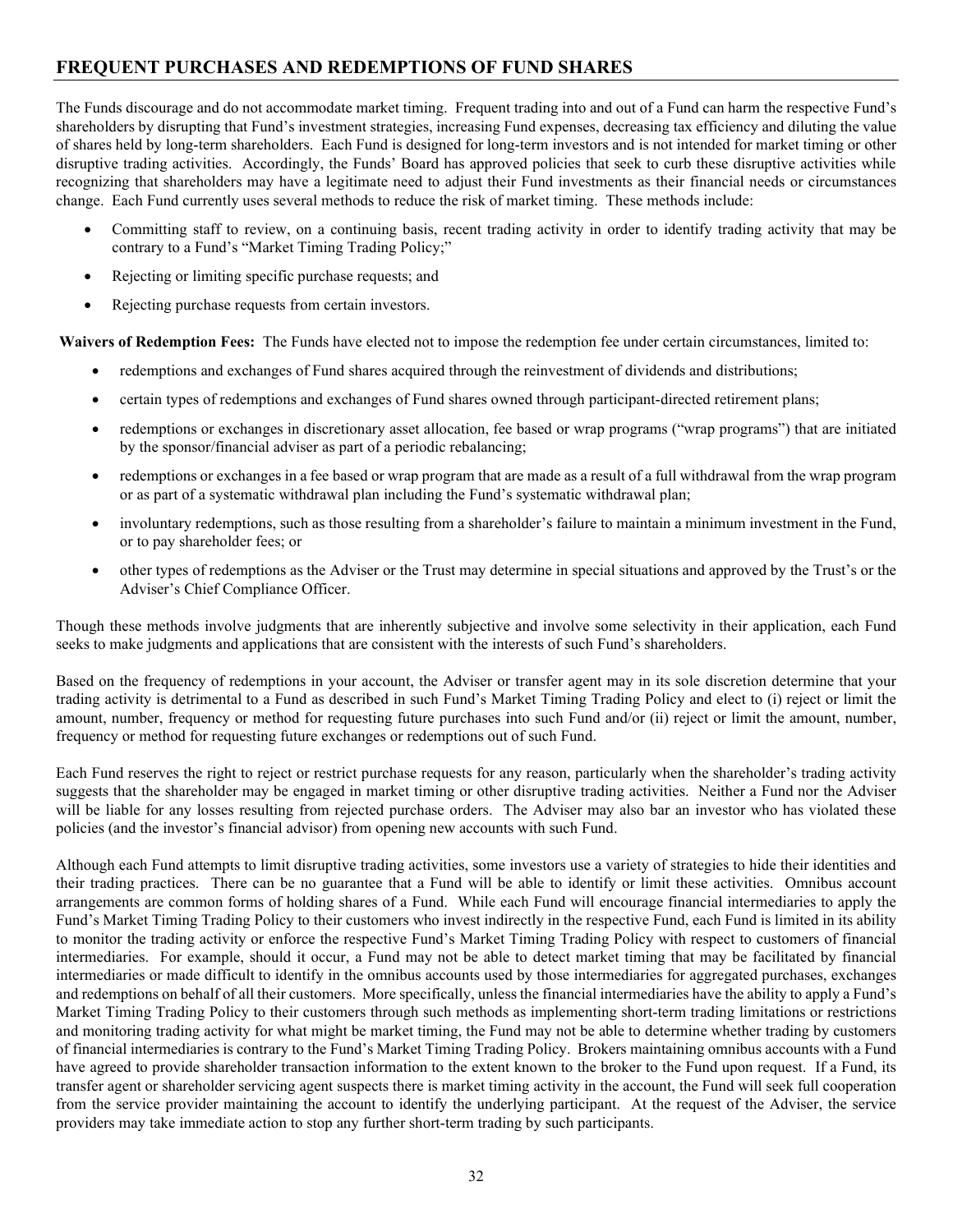# <span id="page-36-0"></span>**TAX STATUS, DIVIDENDS AND DISTRIBUTIONS**

Each Fund intends to distribute substantially all of its net investment income quarterly and net capital gains annually in December. Both types of distributions will be reinvested in shares of a Fund unless you elect to receive cash. Dividends from net investment income (including any excess of net short-term capital gain over net long-term capital loss) are taxable to investors as ordinary income, except that the Fund's dividends attributable to its "qualified dividend income" (*i.e*., dividends received on stock of most domestic and certain foreign corporations with respect to which a Fund satisfies certain holding period and other restrictions), if any, generally are subject to federal income tax for non-corporate shareholders who satisfy those restrictions with respect to their Fund shares at the rate for net capital gain -- a maximum of 20%. Distributions of net capital gain (the excess of net long-term capital gain over net short-term capital loss) are generally taxable as long-term capital gain, regardless of your holding period for the shares. Any dividends or capital gain distributions you receive from the respective Fund will normally be taxable to you when made, regardless of whether you reinvest dividends or capital gain distributions or receive them in cash. Certain dividends or distributions declared in October, November or December will be taxed to shareholders as if received in December if they are paid during the following January. Each year a Fund will inform you of the amount and type of your distributions.

When you redeem, sell or exchange Fund shares, you will generally realize a taxable gain or loss (unless you are a tax-exempt investor or your investment is in a qualified retirement account). This gain or loss is measured by the difference between the proceeds of the sale and the tax basis for the shares you sold. (To aid in computing your tax basis, you generally should retain your account statements for the period that you hold shares in the respective Fund. Each Fund (or its administrative agent) is required to report to the IRS and furnish to shareholders the cost basis information for sale transactions of shares.)

An additional 3.8% Medicare tax will be imposed on certain net investment income (including ordinary dividends and capital gain distributions received from a Fund and net gains from redemptions or other taxable dispositions of Fund shares) of U.S. individuals, estates and trusts to the extent that such person's "modified adjusted gross income" (in the case of an individual) or "adjusted gross income" (in the case of an estate or trust) exceeds a threshold amount.

The Fund must report to the IRS and furnish to shareholders the cost basis information for shares purchased and sold. The Fund has chosen average cost as its standing (default) tax lot identification method for all shareholders, which means this is the method the Fund will use to determine which specific shares are deemed to be sold when there are multiple purchases on different dates at differing NAVs, and the entire position is not sold at one time. Shareholders may, however, choose a method other than the Fund's standing method at the time of their purchase or upon sale of covered shares. Shareholders should consult their tax advisors to determine the best IRS-accepted cost basis method for their tax situation and to obtain more information about how cost basis reporting applies to them. Shareholders also should carefully review the cost basis information provided to them by the Fund and make any additional basis, holding period or other adjustments that are required when reporting these amounts on their federal income tax returns.

On the account application, you will be asked to certify that your social security number or taxpayer identification number is correct and that you are not subject to backup withholding for failing to report income to the IRS. If you are subject to backup withholding or you did not certify your taxpayer identification number, the IRS requires a Fund to withhold a percentage of any dividend, redemption or exchange proceeds (currently, at a rate of 24%). Each Fund reserves the right to reject any application that does not include a certified social security or taxpayer identification number. If you do not have a social security number, you should indicate on the purchase form that your application to obtain a number is pending. Each Fund may be required to withhold taxes if a number is not delivered to the Fund within seven days.

The foregoing is only a brief summary of certain federal income tax consequences of investing in a Fund. This summary is not intended to be and should not be construed to be legal or tax advice. You should consult your own tax advisers to determine the tax consequences of owning a Fund's shares. For additional information about taxes, see the Funds' SAI.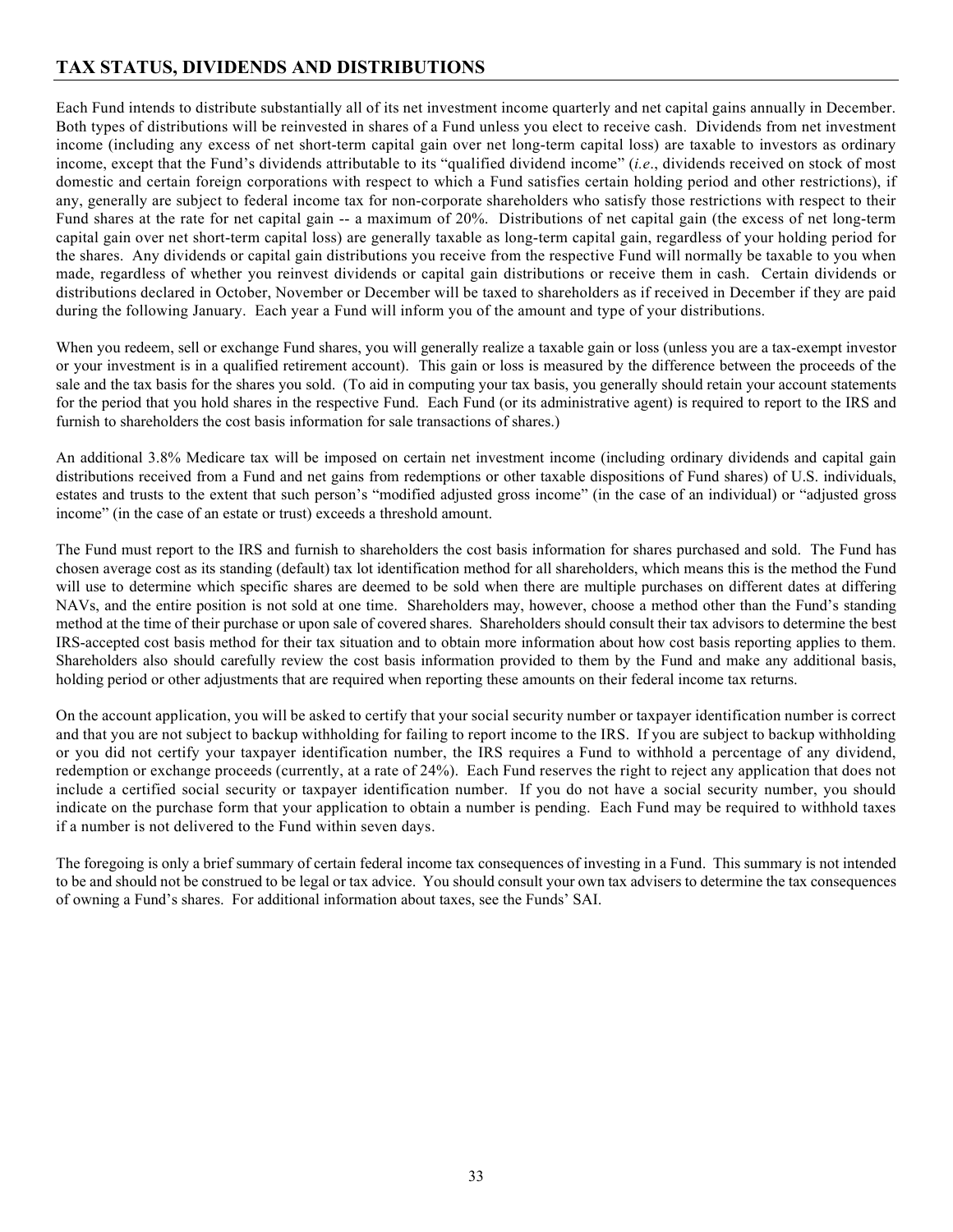### <span id="page-37-0"></span>**DISTRIBUTION OF SHARES**

<span id="page-37-1"></span>**Distributor:** Northern Lights Distributors, LLC, 4221 North 203rd Street, Elkhorn, Nebraska 68022, is the distributor for the shares of each Fund. Northern Lights Distributors, LLC is a registered broker-dealer and member of the Financial Industry Regulatory Authority, Inc. ("FINRA"). Shares of each Fund are offered on a continuous basis.

<span id="page-37-2"></span>**Distribution Fees:** The Trust has adopted a Distribution Plan ("12b-1 Plan" or "Plan") with respect to the Class A shares and Class C shares of each Fund, pursuant to which each Fund may pay the Distributor an annual fee for distribution and shareholder servicing expenses of up to 0.25% of the Fund's average daily net assets attributable to Class A shares, and up to 1.00% of the Fund's average daily net assets attributable to Class C shares.

The Distributor and other entities are paid under the Plan for services provided and the expenses borne by the Distributor and others in the distribution of Fund shares, including the payment of commissions for sales of the shares and incentive compensation to and expenses of dealers and others who engage in or support distribution of shares or who service shareholder accounts, including overhead and telephone expenses; printing and distribution of prospectuses and reports used in connection with the offering of each Fund's shares to other than current shareholders; and preparation, printing and distribution of sales literature and advertising materials. In addition, the Distributor or other entities may utilize fees paid pursuant to the Plan to compensate dealers or other entities for their opportunity costs in advancing such amounts, which compensation would be in the form of a carrying charge on any un-reimbursed expenses.

You should be aware that if you hold your shares for a substantial period of time, you may indirectly pay more than the economic equivalent of the maximum front-end sales charge allowed by FINRA due to the recurring nature of distribution (12b-1) fees.

<span id="page-37-3"></span>**Additional Compensation to Financial Intermediaries:** The Distributor, its affiliates, and the Funds' Adviser may each, at its own expense and out of its own legitimate profits, provide additional cash payments to financial intermediaries who sell shares of each Fund, including affiliates of the Adviser. Financial intermediaries include brokers, financial planners, banks, insurance companies, retirement or 401(k) plan administrators and others. These payments may be in addition to the Rule 12b-1 fees and any sales charges that are disclosed elsewhere in this Prospectus. These payments are generally made to financial intermediaries that provide shareholder or administrative services, or marketing support. Marketing support may include access to sales meetings, sales representatives and financial intermediary management representatives, inclusion of each Fund on a sales list, including a preferred or select sales list, or other sales programs. These payments also may be made as an expense reimbursement in cases where the financial intermediary provides shareholder services to Fund shareholders.

To the extent permitted by the Securities and Exchange Commission, FINRA rules and other applicable laws and regulations, the Adviser, the Distributor and their affiliates may, from time to time, provide promotional incentives, including reallowance and/or payment of up to the entire sales charge, to certain investment firms. Such incentives may, at the Distributor's discretion, be limited to investment firms who allow their individual selling representatives to participate in such additional commissions.

<span id="page-37-4"></span>**Householding:** To reduce expenses, each Fund mails only one copy of the prospectus and each annual and semi-annual report (or, if applicable, each notice of electronic accessibility thereof) to those addresses shared by two or more accounts. If you wish to receive individual copies of these documents, please call the Conductor Global Equity Value Fund or the Conductor International Global Equity Value Fund at 1-844-GO-RAILX (1-844-467-2459) on daysthe respective Fund is open for business or contact your financial institution. Each Fund will begin sending you individual copies thirty days after receiving your request.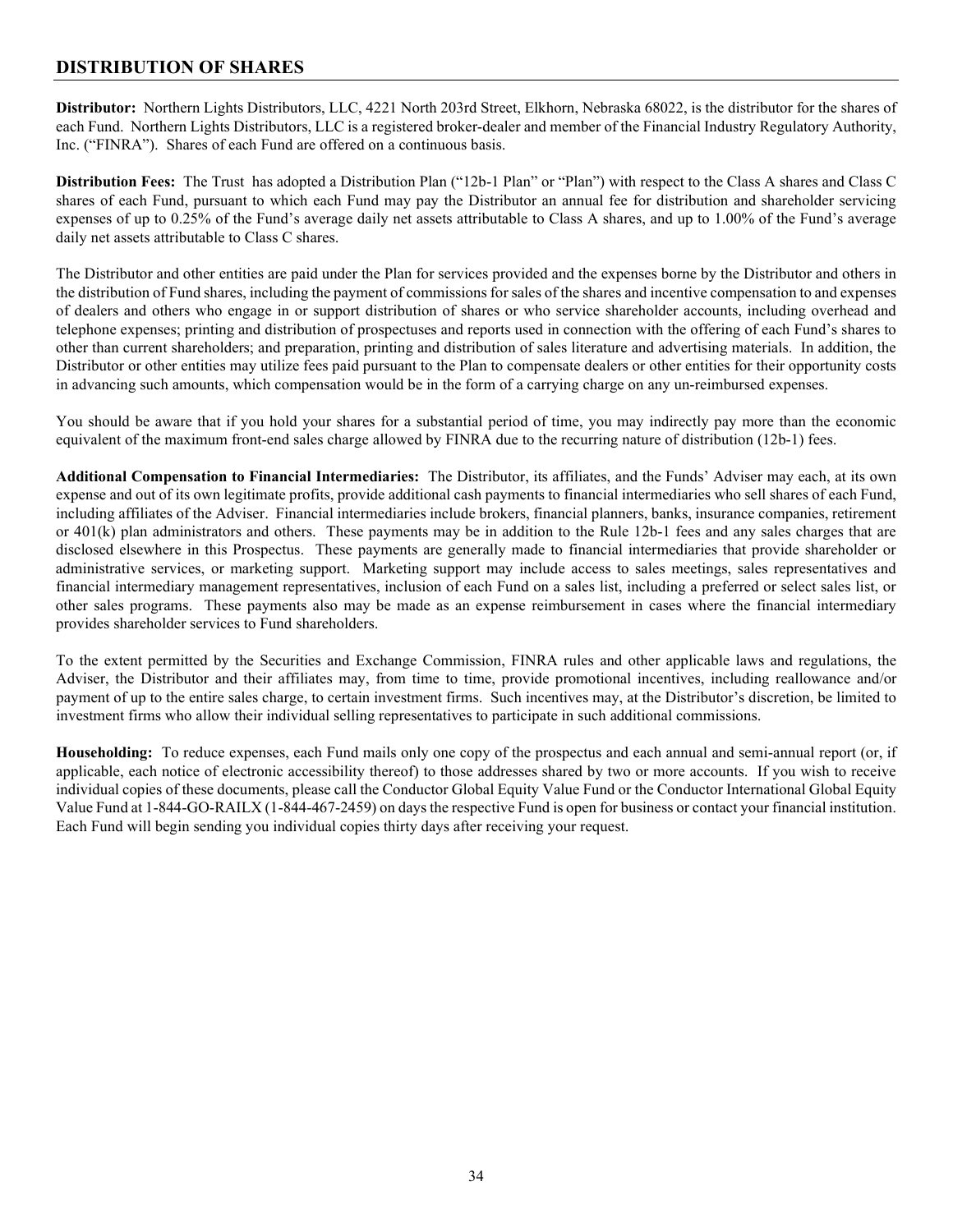<span id="page-38-0"></span>The financial highlights tables are intended to help you understand the Conductor Global Equity Value Fund's financial performance for the periods of such Fund's or share class's operations. Certain information reflects financial results for a single Fund share. The total returns in the tables represent the rate that an investor would have earned (or lost) on an investment in the Fund (assuming reinvestment if all dividends and distributions). This information for the years ended October 31, 2021, 2020, 2019, 2018 and 2017 has been derived from the financial statements audited by Grant Thornton, LLP, whose report, along with the Fund's financial statements and related notes, are included in the Fund's October 31, 2021 annual report, which is available upon request and incorporated by reference in the SAI.

|                                                                           | Class A Shares*                          |                 |                                          |                |                                          |        |                                          |                |    |                                          |
|---------------------------------------------------------------------------|------------------------------------------|-----------------|------------------------------------------|----------------|------------------------------------------|--------|------------------------------------------|----------------|----|------------------------------------------|
|                                                                           | <b>Year Ended</b><br>October 31,<br>2021 |                 | <b>Year Ended</b><br>October 31,<br>2020 |                | <b>Year Ended</b><br>October 31,<br>2019 |        | <b>Year Ended</b><br>October 31,<br>2018 |                |    | <b>Year Ended</b><br>October 31,<br>2017 |
| Net asset value, beginning of year                                        |                                          | 10.04           | \$                                       | 12.01          | \$                                       | 13.00  | \$.                                      | 13.75          | \$ | 10.84                                    |
| Activity from investment operations:                                      |                                          |                 |                                          |                |                                          |        |                                          |                |    |                                          |
| Net investment income $^{(1)}$<br>Net realized and unrealized gain/(loss) |                                          | 0.10            |                                          | 0.12           |                                          | 0.19   |                                          | 0.05           |    | 0.01                                     |
| on investments                                                            |                                          | 2.75            |                                          | (1.94)         |                                          | 0.10   |                                          | (0.63)         |    | 2.90                                     |
| Total from investment operations                                          |                                          | 2.85            |                                          | (1.82)         |                                          | 0.29   |                                          | (0.58)         |    | 2.91                                     |
| Less distributions from:                                                  |                                          |                 |                                          |                |                                          |        |                                          |                |    |                                          |
| Net investment income                                                     |                                          | (0.08)          |                                          | (0.13)         |                                          | (0.18) |                                          | (0.15)         |    |                                          |
| Net return of capital                                                     |                                          | (0.02)          |                                          | (0.02)         |                                          |        |                                          |                |    |                                          |
| Net realized gains                                                        |                                          |                 |                                          |                |                                          | (1.10) |                                          | (0.02)         |    |                                          |
| Total distributions                                                       |                                          | (0.10)          |                                          | (0.15)         |                                          | (1.28) |                                          | (0.17)         |    |                                          |
| Paid-in-Capital From Redemption Fees                                      |                                          |                 |                                          |                |                                          |        |                                          | $0.00^{(6)}$   |    |                                          |
| Net asset value, end of year                                              |                                          | 12.79           |                                          | 10.04          | \$                                       | 12.01  |                                          | 13.00          | S  | 13.75                                    |
| Total return <sup><math>(2)</math></sup>                                  |                                          | $28.41\%^{(9)}$ |                                          | $(15.05)\%$    |                                          | 2.94%  |                                          | $(4.33)\%$     |    | 26.85%                                   |
| Net assets, end of year (000's)                                           |                                          | 1,280           |                                          | 971            | S                                        | 2,088  |                                          | 3,065          |    | 3,624                                    |
| Ratio of gross expenses to<br>average net assets $(3)(4)$                 |                                          | 2.02%           |                                          | $2.30\%^{(8)}$ |                                          | 1.94%  |                                          | 1.81%          |    | 1.95%                                    |
| Ratio of net expenses to average net assets $(4)$                         |                                          | $2.15\%/7$      |                                          | $2.17\%^{(8)}$ |                                          | 1.94%  |                                          | $2.11\%^{(7)}$ |    | $2.15\%^{(7)}$                           |
| Ratio of net investment income to<br>average net assets $(4)(5)$          |                                          | 0.82%           |                                          | 1.08%          |                                          | 1.59%  |                                          | 0.36%          |    | 0.06%                                    |
| Portfolio Turnover Rate                                                   |                                          | 85%             |                                          | 91%            |                                          | 108%   |                                          | 141%           |    | 90%                                      |

Conductor Global Equity Value Fund Per Share Data and Ratios for a Share of Beneficial Interest Outstanding Throughout each Year

\* The Conductor Global Equity Value Fund Class A commenced investment operations on April 15, 2014.

(1) Per share amounts calculated using the average shares method, which more appropriately presents the per share data for the period.

(2) Total returns are historical and assume changes in share price and reinvestment of dividends and distributions. Total returns for periods less than one year are not annualized. Total returns shown exclude the effect of the maximum applicable sales charges of 5.75% and, if applicable, wire redemption fees. Had the Advisor not waived its fees, the returns would have been lower.

(3) Represents the ratio of expenses to average net assets absent fee waivers by the Advisor.

(4) The ratios of expenses and net investment income/(loss) to average net assets do not reflect the Fund's proportionate share of income and expenses of underlying investment companies in which the Fund invests.

(5) Recognition of net investment income/(loss) by the Fund is affected by the timing of the declaration of the dividends by the underlying investment companies in which the Fund invests.

(6) Amount represents less than \$0.005.

(7) Represents the ratio of expenses to average net assets inclusive of the Advisor's recapture of waived/reimbursed fees from prior periods.

(8) Includes tax expense. If these expenses were excluded, the ratio of gross expenses to average net assets would be 2.28% and the ratio of net expenses to average net assets would be 2.15%.

(9) Includes adjustments in accordance with accounting principles generally accepted in the United States and, consequently the net asset value for financial reporting purposes and the returns based upon those net asset values may differ from the net asset values and returns for shareholder transactions.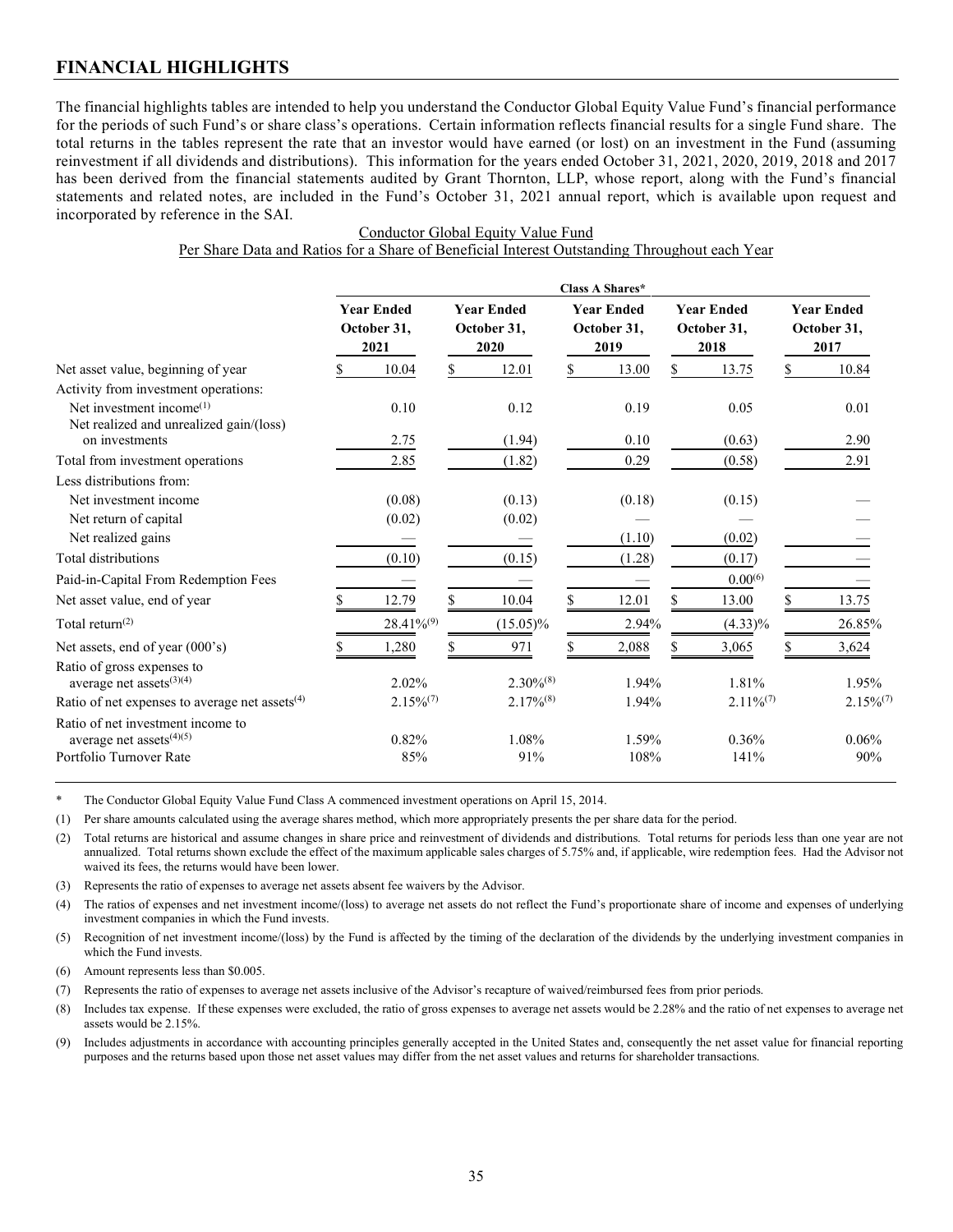#### Conductor Global Equity Value Fund Per Share Data and Ratios for a Share of Beneficial Interest Outstanding Throughout each Year

|                                                            | Class C Shares* |                                          |   |                                          |  |                                          |   |                                          |   |                                          |
|------------------------------------------------------------|-----------------|------------------------------------------|---|------------------------------------------|--|------------------------------------------|---|------------------------------------------|---|------------------------------------------|
|                                                            |                 | <b>Year Ended</b><br>October 31,<br>2021 |   | <b>Year Ended</b><br>October 31,<br>2020 |  | <b>Year Ended</b><br>October 31,<br>2019 |   | <b>Year Ended</b><br>October 31,<br>2018 |   | <b>Year Ended</b><br>October 31,<br>2017 |
| Net asset value, beginning of year                         |                 | 9.92                                     | S | 11.84                                    |  | 12.82                                    | S | 13.55                                    | S | 10.76                                    |
| Activity from investment operations:                       |                 |                                          |   |                                          |  |                                          |   |                                          |   |                                          |
| Net investment income/ $(\text{loss})^{(1)}$               |                 | 0.01                                     |   | 0.04                                     |  | 0.10                                     |   | (0.06)                                   |   | (0.09)                                   |
| Net realized and unrealized gain/(loss)                    |                 |                                          |   |                                          |  |                                          |   |                                          |   |                                          |
| on investments                                             |                 | 2.71                                     |   | (1.90)                                   |  | 0.10                                     |   | (0.61)                                   |   | 2.88                                     |
| Total from investment operations                           |                 | 2.72                                     |   | (1.86)                                   |  | 0.20                                     |   | (0.67)                                   |   | 2.79                                     |
| Less distributions from:                                   |                 |                                          |   |                                          |  |                                          |   |                                          |   |                                          |
| Net investment income                                      |                 | $(0.00)^{(7)}$                           |   | (0.04)                                   |  | (0.08)                                   |   | (0.04)                                   |   |                                          |
| Net return of capital                                      |                 | (0.02)                                   |   | (0.02)                                   |  |                                          |   |                                          |   |                                          |
| Net realized gains                                         |                 |                                          |   |                                          |  | (1.10)                                   |   | (0.02)                                   |   |                                          |
| Total distributions                                        |                 | (0.02)                                   |   | (0.06)                                   |  | (1.18)                                   |   | (0.06)                                   |   |                                          |
| Paid-in-Capital From Redemption Fees                       |                 |                                          |   | $0.00^{(7)}$                             |  |                                          |   |                                          |   |                                          |
| Net asset value, end of year                               |                 | 12.62                                    |   | 9.92                                     |  | 11.84                                    |   | 12.82                                    |   | 13.55                                    |
| Total return <sup><math>(2)</math></sup>                   |                 | $27.45\%^{(9)}$                          |   | $(15.70)\%$                              |  | 2.10%                                    |   | $(4.99)\%$                               |   | 25.93%                                   |
| Net assets, end of year (000's)                            |                 | 484                                      |   | 590                                      |  | 1,361                                    |   | 1,626                                    |   | 1,333                                    |
| Ratio of gross expenses to average net assets $(3)(4)$     |                 | 2.77%                                    |   | $3.05\%^{(8)}$                           |  | 2.69%                                    |   | $2.55\%$                                 |   | 2.69%                                    |
| Ratio of net expenses to average net assets <sup>(4)</sup> |                 | $2.90\%^{(6)}$                           |   | $2.92\%/8$                               |  | 2.69%                                    |   | $2.86\%^{(6)}$                           |   | $2.90\%^{(6)}$                           |
| Ratio of net investment income/(loss) to                   |                 |                                          |   |                                          |  |                                          |   |                                          |   |                                          |
| average net assets $(4)(5)$                                |                 | 0.05%                                    |   | 0.40%                                    |  | $0.83\%$                                 |   | $(0.42)\%$                               |   | $(0.70)\%$                               |
| Portfolio Turnover Rate                                    |                 | 85%                                      |   | 91%                                      |  | 108%                                     |   | 141%                                     |   | 90%                                      |

\* The Conductor Global Equity Value Fund Class C commenced investment operations on September 17, 2015.

(1) Per share amounts calculated using the average shares method, which more appropriately presents the per share data for the period.

(2) Total returns are historical and assume changes in share price and reinvestment of dividends and distributions. Total returns for periods of less than one year are not annualized. Total returns shown exclude the effect of sales charges and, if applicable, wire redemption fees. Had the Advisor not waived its fees, the returns would have been lower.

(3) Represents the ratio of expenses to average net assets absent fee waivers by the Advisor.

(4) The ratios of expenses and net investment income/(loss) to average net assets do not reflect the Fund's proportionate share of income and expenses of underlying investment companies in which the Fund invests.

(5) Recognition of net investment income/(loss) by the Fund is affected by the timing of the declaration of the dividends by the underlying investment companies in which the Fund invests.

(6) Represents the ratio of expenses to average net assets inclusive of the Advisor's recapture of waived/reimbursed fees from prior periods.

(7) Amount represents less than \$0.005.

(8) Includes tax expense. If these expenses were excluded, the ratio of gross expenses to average net assets would be 3.03% and the ratio of net expenses to average net assets would be 2.90%.

(9) Includes adjustments in accordance with accounting principles generally accepted in the United States and, consequently the net asset value for financial reporting purposes and the returns based upon those net asset values may differ from the net asset values and returns for shareholder transactions.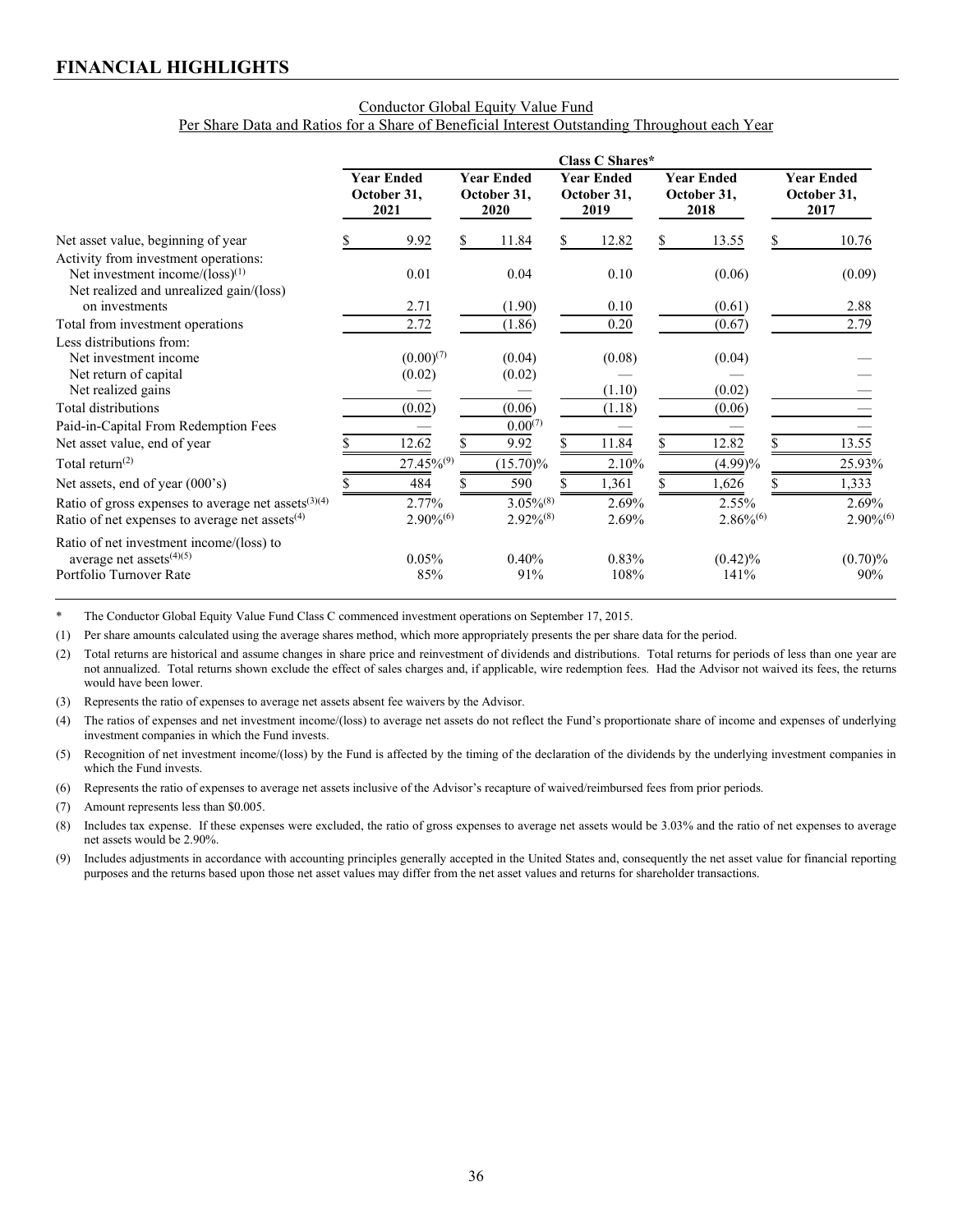#### Conductor Global Equity Value Fund Per Share Data and Ratios for a Share of Beneficial Interest Outstanding Throughout each Year

|                                                                                                 | Class I Shares*                          |                |                                          |                |                                          |        |                                          |                |    |                                          |
|-------------------------------------------------------------------------------------------------|------------------------------------------|----------------|------------------------------------------|----------------|------------------------------------------|--------|------------------------------------------|----------------|----|------------------------------------------|
|                                                                                                 | <b>Year Ended</b><br>October 31,<br>2021 |                | <b>Year Ended</b><br>October 31,<br>2020 |                | <b>Year Ended</b><br>October 31,<br>2019 |        | <b>Year Ended</b><br>October 31,<br>2018 |                |    | <b>Year Ended</b><br>October 31,<br>2017 |
| Net asset value, beginning of year                                                              |                                          | 10.09          | S.                                       | 12.07          | \$                                       | 13.09  | S.                                       | 13.86          | \$ | 10.90                                    |
| Activity from investment operations:                                                            |                                          |                |                                          |                |                                          |        |                                          |                |    |                                          |
| Net investment income $^{(1)}$                                                                  |                                          | 0.13           |                                          | 0.14           |                                          | 0.22   |                                          | 0.09           |    | 0.03                                     |
| Net realized and unrealized gain/(loss)<br>on investments                                       |                                          | 2.77           |                                          | (1.94)         |                                          | 0.10   |                                          | (0.64)         |    | 2.93                                     |
| Total from investment operations                                                                |                                          | 2.90           |                                          | (1.80)         |                                          | 0.32   |                                          | (0.55)         |    | 2.96                                     |
| Less distributions from:                                                                        |                                          |                |                                          |                |                                          |        |                                          |                |    |                                          |
| Net investment income                                                                           |                                          | (0.13)         |                                          | (0.16)         |                                          | (0.24) |                                          | (0.20)         |    |                                          |
| Net return of capital                                                                           |                                          | (0.02)         |                                          | (0.02)         |                                          |        |                                          |                |    |                                          |
| Net realized gains                                                                              |                                          |                |                                          |                |                                          | (1.10) |                                          | (0.02)         |    |                                          |
| Total distributions                                                                             |                                          | (0.15)         |                                          | (0.18)         |                                          | (1.34) |                                          | (0.22)         |    |                                          |
| Net asset value, end of year                                                                    |                                          | 12.84          | \$                                       | 10.09          |                                          | 12.07  |                                          | 13.09          |    | 13.86                                    |
| Total return <sup>(2)</sup>                                                                     |                                          | 28.79%(8)      |                                          | $(14.82)\%$    |                                          | 3.14%  |                                          | $(4.09)\%$     |    | 27.16%                                   |
| Net assets, end of year (000's)                                                                 |                                          | 49,636         |                                          | 39,584         |                                          | 52,142 |                                          | 52,383         |    | 55,185                                   |
| Ratio of gross expenses to<br>average net assets $(3)(4)$                                       |                                          | 1.77%          |                                          | $2.07\%^{(7)}$ |                                          | 1.70%  |                                          | 1.55%          |    | 1.71%                                    |
| Ratio of net expenses to average net assets <sup>(4)</sup><br>Ratio of net investment income to |                                          | $1.90\%^{(6)}$ |                                          | $1.92\%/7$     |                                          | 1.70%  |                                          | $1.86\%^{(6)}$ |    | $1.90\%$ <sup>(6)</sup>                  |
| average net assets $(4)(5)$                                                                     |                                          | 1.06%          |                                          | 1.33%          |                                          | 1.83%  |                                          | 0.62%          |    | 0.28%                                    |
| Portfolio Turnover Rate                                                                         |                                          | 85%            |                                          | 91%            |                                          | 108%   |                                          | 141%           |    | 90%                                      |

\* The Conductor Global Equity Value Fund Class I commenced investment operations on December 27, 2013.

(1) Per share amounts calculated using the average shares method, which more appropriately presents the per share data for the period.

(2) Total returns shown are historical in nature and assume changes in share price, reinvestment of dividends and capital gain distributions, if any. Total returns for periods of less than one year are not annualized. Had the Advisor not waived its fees, the returns would have been lower.

(3) Represents the ratio of expenses to average net assets absent fee waivers by the Advisor.

(4) The ratios of expenses and net investment income/(loss) to average net assets do not reflect the Fund's proportionate share of income and expenses of underlying investment companies in which the Fund invests.

(5) Recognition of net investment income/(loss) by the Fund is affected by the timing of the declaration of the dividends by the underlying investment companies in which the Fund invests.

(6) Represents the ratio of expenses to average net assets inclusive of the Advisor's recapture of waived/reimbursed fees from prior periods.

(7) Includes tax expense. If these expenses were excluded, the ratio of gross expenses to average net assets would be 2.05% and the ratio of net expenses to average net assets would be 1.90%.

(8) Includes adjustments in accordance with accounting principles generally accepted in the United States and, consequently the net asset value for financial reporting purposes and the returns based upon those net asset values may differ from the net asset values and returns for shareholder transactions.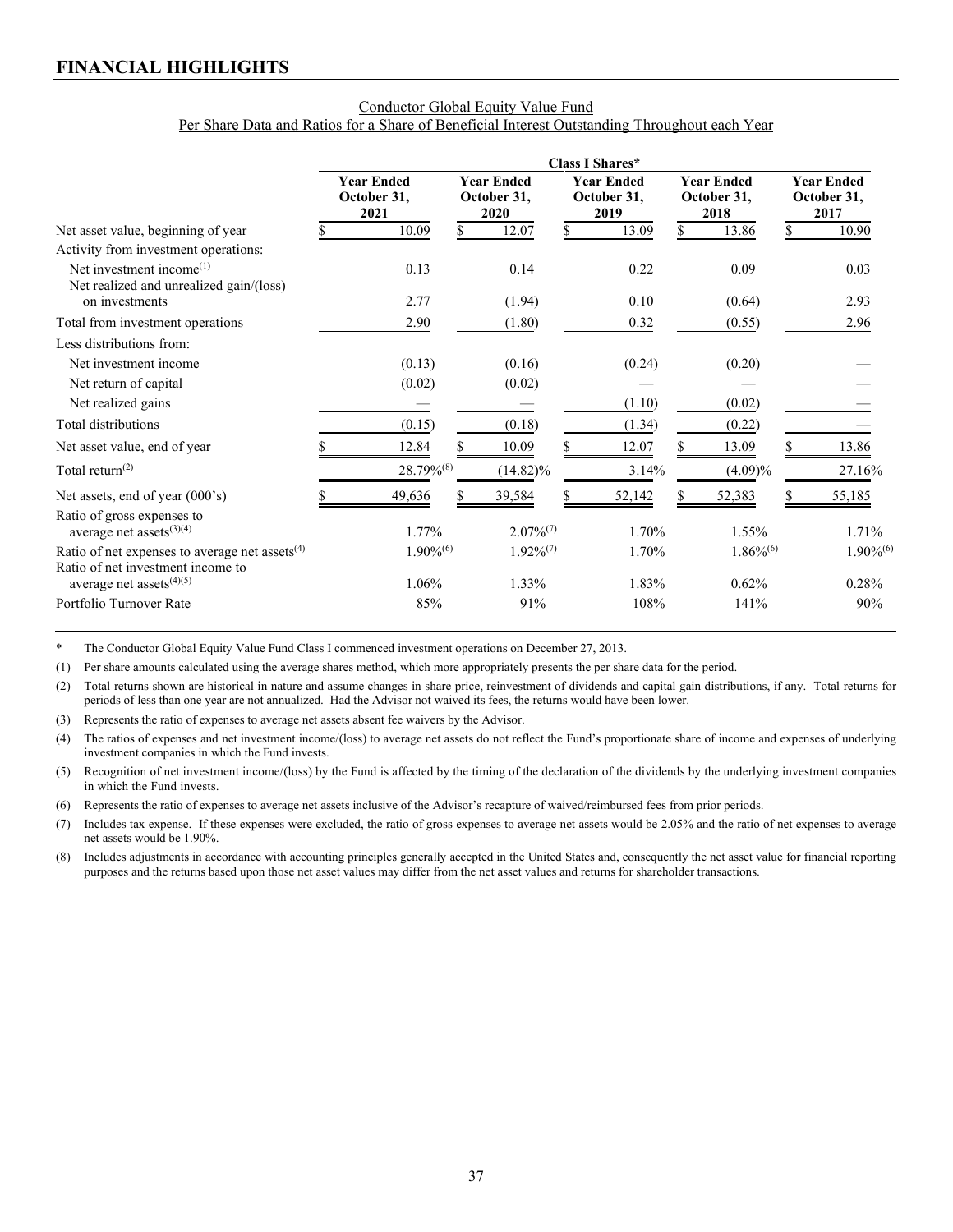#### Conductor Global Equity Value Fund Per Share Data and Ratios for a Share of Beneficial Interest Outstanding Throughout each Year

|                                                        | Class Y Shares* |                                          |  |                                          |  |                                          |  |                                          |                                          |
|--------------------------------------------------------|-----------------|------------------------------------------|--|------------------------------------------|--|------------------------------------------|--|------------------------------------------|------------------------------------------|
|                                                        |                 | <b>Year Ended</b><br>October 31,<br>2021 |  | <b>Year Ended</b><br>October 31,<br>2020 |  | <b>Year Ended</b><br>October 31,<br>2019 |  | <b>Year Ended</b><br>October 31,<br>2018 | <b>Year Ended</b><br>October 31,<br>2017 |
| Net asset value, beginning of year                     |                 | 10.38                                    |  | 12.32                                    |  | 13.28                                    |  | 13.97                                    | 10.91                                    |
| Activity from investment operations:                   |                 |                                          |  |                                          |  |                                          |  |                                          |                                          |
| Net investment income $^{(1)}$                         |                 | 0.22                                     |  | 0.23                                     |  | 0.27                                     |  | 0.19                                     | 0.12                                     |
| Net realized and unrealized gain/(loss)                |                 |                                          |  |                                          |  |                                          |  |                                          |                                          |
| on investments                                         |                 | 2.84                                     |  | (1.99)                                   |  | 0.11                                     |  | (0.66)                                   | 2.94                                     |
| Total from investment operations                       |                 | 3.06                                     |  | (1.76)                                   |  | 0.38                                     |  | (0.47)                                   | 3.06                                     |
| Less distributions from:                               |                 |                                          |  |                                          |  |                                          |  |                                          |                                          |
| Net investment income                                  |                 | (0.13)                                   |  | (0.16)                                   |  | (0.24)                                   |  | (0.20)                                   |                                          |
| Net return of capital                                  |                 | (0.02)                                   |  | (0.02)                                   |  |                                          |  |                                          |                                          |
| Net realized gains                                     |                 |                                          |  |                                          |  | (1.10)                                   |  | (0.02)                                   |                                          |
| Total distributions                                    |                 | (0.15)                                   |  | (0.18)                                   |  | (1.34)                                   |  | (0.22)                                   |                                          |
| Paid-in-Capital From Redemption Fees                   |                 | $0.00^{(6)}$                             |  | $0.00^{(6)}$                             |  |                                          |  | $0.00^{(6)}$                             |                                          |
| Net asset value, end of year                           |                 | 13.29                                    |  | 10.38                                    |  | 12.32                                    |  | 13.28                                    | 13.97                                    |
| Total return <sup><math>(2)</math></sup>               |                 | 29.53%                                   |  | $(14.27)\%$                              |  | 3.59%                                    |  | $(3.48)\%$                               | 28.05%                                   |
| Net assets, end of year $(000's)$                      |                 | 14,317                                   |  | 13,288                                   |  | 27,808                                   |  | 44,498                                   | 19,242                                   |
| Ratio of gross expenses to average net assets $(3)(4)$ |                 | 1.77%                                    |  | $2.04\%^{(7)}$                           |  | 1.65%                                    |  | 1.55%                                    | 1.68%                                    |
| Ratio of net expenses to average net assets $(4)$      |                 | 1.25%                                    |  | $1.27\%/7$                               |  | 1.25%                                    |  | 1.25%                                    | 1.25%                                    |
| Ratio of net investment income to                      |                 |                                          |  |                                          |  |                                          |  |                                          |                                          |
| average net assets $(4)(5)$                            |                 | 1.71%                                    |  | 2.08%                                    |  | 2.23%                                    |  | 1.27%                                    | 0.93%                                    |
| Portfolio Turnover Rate                                |                 | 85%                                      |  | 91%                                      |  | 108%                                     |  | 141%                                     | 90%                                      |

\* The Conductor Global Equity Value Fund Class Y commenced investment operations on April 19, 2016.<br>(1) Per share amounts calculated using the average shares method, which more appropriately presents the per

Per share amounts calculated using the average shares method, which more appropriately presents the per share data for the period.

(2) Total returns shown are historical in nature and assume changes in share price, reinvestment of dividends and capital gain distributions, if any. Total returns for periods of less than one year are not annualized. Had the Advisor not waived its fees, the returns would have been lower.

(3) Represents the ratio of expenses to average net assets absent fee waivers by the Advisor.

(4) The ratios of expenses and net investment income/(loss) to average net assets do not reflect the Fund's proportionate share of income and expenses of underlying investment companies in which the Fund invests.

(5) Recognition of net investment income/(loss) by the Fund is affected by the timing of the declaration of the dividends by the underlying investment companies in which the Fund invests.

(6) Amount represents less than \$0.005.

(7) Includes tax expense. If these expenses were excluded, the ratio of gross expenses to average net assets would be 2.02% and the ratio of net expenses to average net assets would be 1.25%.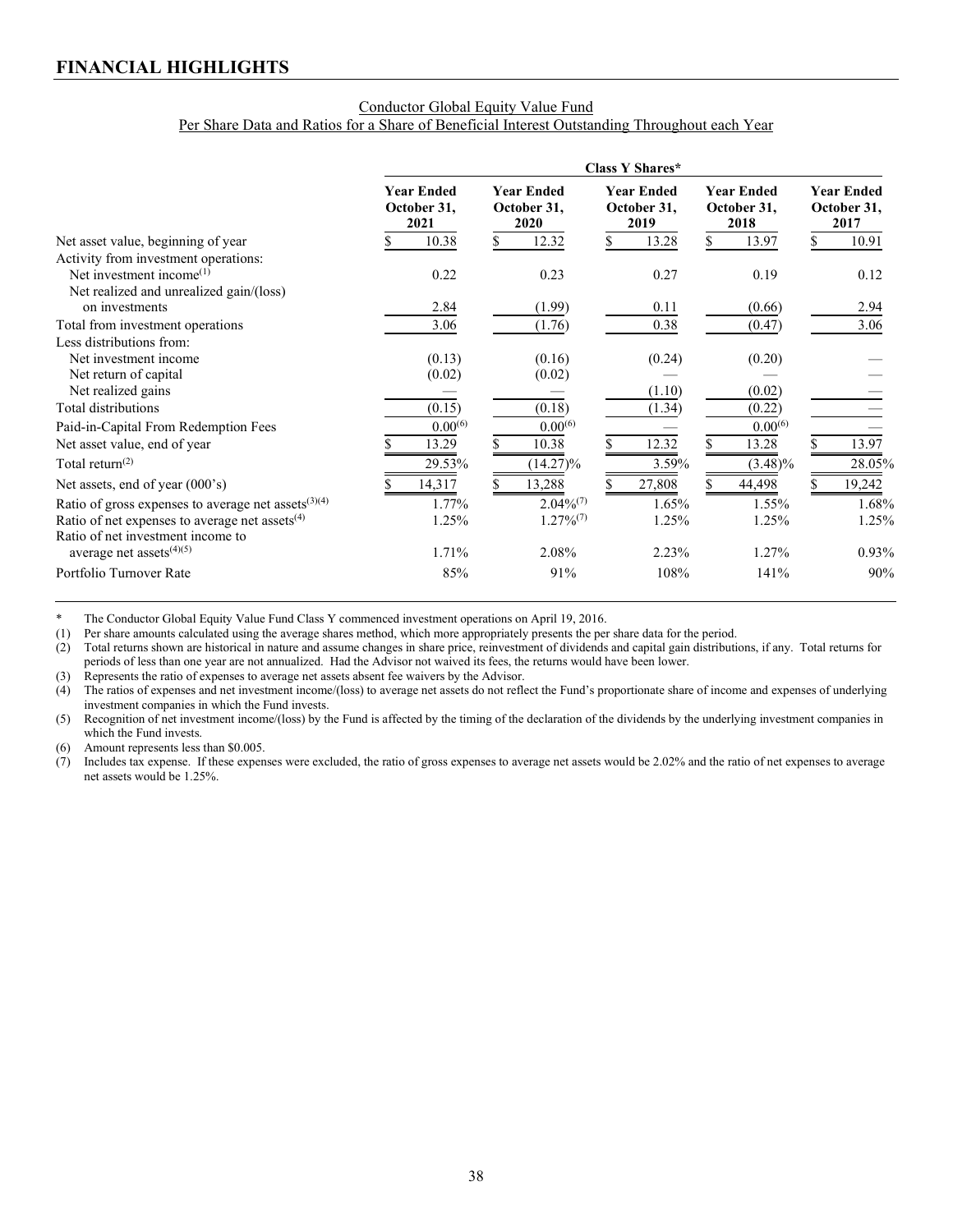### Conductor International Equity Value Fund

Per Share Data and Ratios for a Share of Beneficial Interest Outstanding Throughout each Period

|                                                                        | <b>Class A Shares</b> |                                          |    |                                      |  |  |  |
|------------------------------------------------------------------------|-----------------------|------------------------------------------|----|--------------------------------------|--|--|--|
|                                                                        |                       | <b>Year Ended</b><br>October 31,<br>2021 |    | Period* Ended<br>October 31,<br>2020 |  |  |  |
| Net asset value, beginning of period                                   |                       | 8.33                                     | \$ | 10.00                                |  |  |  |
| Activity from investment operations:<br>Net investment income $^{(1)}$ |                       | 0.16                                     |    | 0.17                                 |  |  |  |
| Net realized and unrealized gain/(loss) on investments                 |                       | 1.45                                     |    | (1.67)                               |  |  |  |
| Total from investment operations                                       |                       | 1.61                                     |    | (1.50)                               |  |  |  |
| Less distributions from:                                               |                       |                                          |    |                                      |  |  |  |
| Net investment income                                                  |                       | (0.12)                                   |    | (0.14)                               |  |  |  |
| Net return of capital                                                  |                       |                                          |    | (0.03)                               |  |  |  |
| Total distributions                                                    |                       | (0.12)                                   |    | (0.17)                               |  |  |  |
| Net asset value, end of period                                         |                       | 9.82                                     |    | 8.33                                 |  |  |  |
| Total return <sup><math>(2)</math></sup>                               |                       | 19.31%                                   |    | $(15.15)\%$                          |  |  |  |
| Net assets, end of period $(8)$                                        |                       | 10                                       |    |                                      |  |  |  |
| Ratio of gross expenses to average net assets $(3)(4)$                 |                       | 5.82%                                    |    | $6.71\%^{(6)}$                       |  |  |  |
| Ratio of net expenses to average net assets $(4)$                      |                       | 1.45%                                    |    | $1.45\%^{(6)}$                       |  |  |  |
| Ratio of net investment income to average net assets $(4)(5)$          |                       | 1.38%                                    |    | $1.92\%^{(6)}$                       |  |  |  |
| Portfolio Turnover Rate                                                |                       | 91%                                      |    | $84\%^{(7)}$                         |  |  |  |

\* The Conductor International Equity Value Fund Class A commenced investment operations on December 5, 2019.

(1) Per share amounts calculated using the average shares method, which more appropriately presents the per share data for the period.

(2) Total returns are historical and assume changes in share price and reinvestment of dividends and distributions. Total returns for periods less than one year are not annualized. Total returns shown exclude the effect of the maximum applicable sales charges of 5.75% and, if applicable, wire redemption fees. Had the Advisor not waived its fees, the returns would have been lower.

(3) Represents the ratio of expenses to average net assets absent fee waivers and reimbursements by the Advisor.

(4) The ratios of expenses and net investment income/(loss) to average net assets do not reflect the Fund's proportionate share of income and expenses of underlying investment companies in which the Fund invests.

(5) Recognition of net investment income/(loss) by the Fund is affected by the timing of the declaration of the dividends by the underlying investment companies in which the Fund invests.

(6) Annualized.

(7) Not annualized.

(8) Represents actual net assets.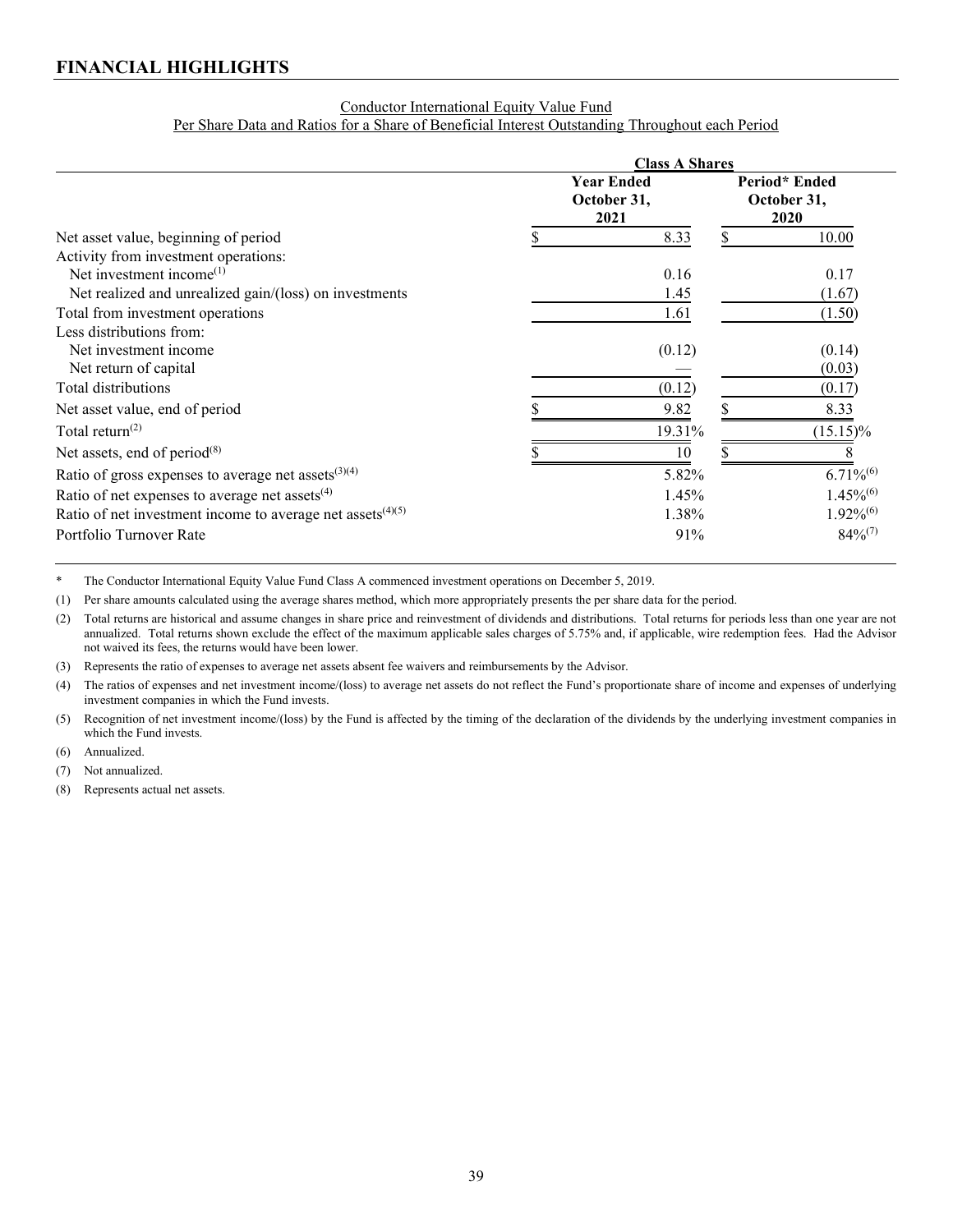### Conductor International Equity Value Fund Per Share Data and Ratios for a Share of Beneficial Interest Outstanding Throughout each Period

|                                                                        | <b>Class I Shares</b> |                                          |    |                                      |  |
|------------------------------------------------------------------------|-----------------------|------------------------------------------|----|--------------------------------------|--|
|                                                                        |                       | <b>Year Ended</b><br>October 31,<br>2021 |    | Period* Ended<br>October 31,<br>2020 |  |
| Net asset value, beginning of period                                   |                       | 8.33                                     | \$ | 10.00                                |  |
| Activity from investment operations:                                   |                       |                                          |    |                                      |  |
| Net investment income $^{(1)}$                                         |                       | 0.16                                     |    | 0.17                                 |  |
| Net realized and unrealized gain/(loss) on investments                 |                       | 1.45                                     |    | (1.67)                               |  |
| Total from investment operations                                       |                       | 1.61                                     |    | (1.50)                               |  |
| Less distributions from:                                               |                       |                                          |    |                                      |  |
| Net investment income                                                  |                       | (0.12)                                   |    | (0.14)                               |  |
| Net return of capital                                                  |                       |                                          |    | (0.03)                               |  |
| Total distributions                                                    |                       | (0.12)                                   |    | (0.17)                               |  |
| Net asset value, end of period                                         |                       | 9.82                                     |    | 8.33                                 |  |
| Total return <sup><math>(2)</math></sup>                               |                       | 19.31%                                   |    | $(15.15)\%$                          |  |
| Net assets, end of period (000's)                                      |                       | 7,362                                    |    | 2,546                                |  |
| Ratio of gross expenses to average net assets $(3)(4)$                 |                       | 5.57%                                    |    | $6.46\%^{(6)}$                       |  |
| Ratio of net expenses to average net assets <sup>(4)</sup>             |                       | 1.20%                                    |    | $1.20\%^{(6)}$                       |  |
| Ratio of net investment income to average net assets <sup>(4)(5)</sup> |                       | 1.63%                                    |    | $2.17\%^{(6)}$                       |  |
| Portfolio Turnover Rate                                                |                       | 91%                                      |    | $84\%^{(7)}$                         |  |

\* The Conductor International Equity Value Fund Class I commenced investment operations on December 5, 2019.

(1) Per share amounts calculated using the average shares method, which more appropriately presents the per share data for the period.

(2) Total returns shown are historical in nature and assume changes in share price, reinvestment of dividends and capital gain distributions, if any. Total returns for periods of less than one year are not annualized. Had the Advisor not waived its fees, the returns would have been lower.

(3) Represents the ratio of expenses to average net assets absent fee waivers and reimbursements by the Advisor.

(4) The ratios of expenses and net investment income/(loss) to average net assets do not reflect the Fund's proportionate share of income and expenses of underlying investment companies in which the Fund invests.

(5) Recognition of net investment income/(loss) by the Fund is affected by the timing of the declaration of the dividends by the underlying investment companies in which the Fund invests.

(6) Annualized.

(7) Not annualized.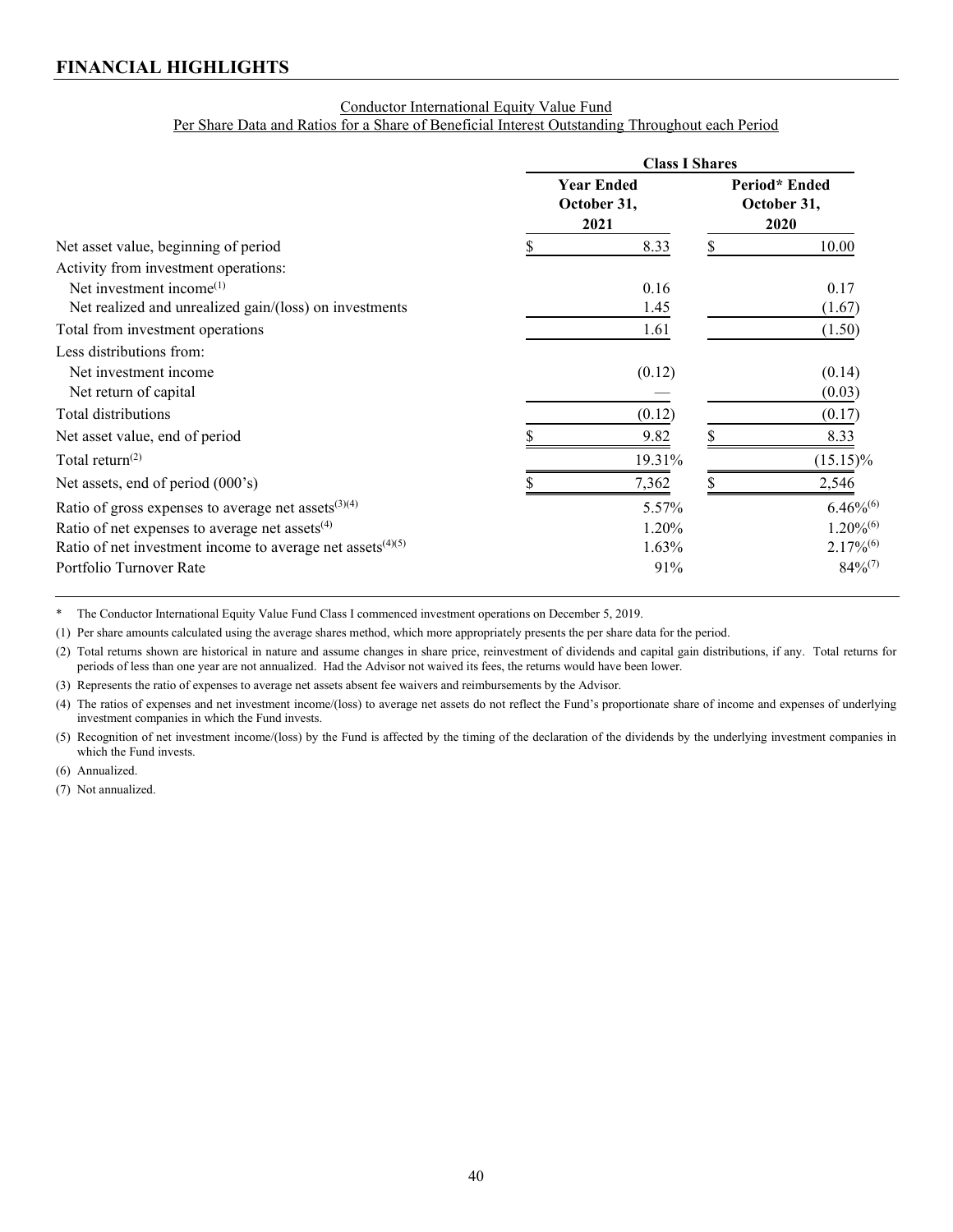# **PRIVACY NOTICE**

<span id="page-44-0"></span>

| <b>FACTS</b> | WHAT DOES TWO ROADS SHARED TRUST DO WITH YOUR PERSONAL INFORMATION                                                                                                                                                                                                                                                                                                                                                       |
|--------------|--------------------------------------------------------------------------------------------------------------------------------------------------------------------------------------------------------------------------------------------------------------------------------------------------------------------------------------------------------------------------------------------------------------------------|
| Why?         | Financial companies choose how they share your personal information. Federal law gives consumers<br>the right to limit some but not all sharing. Federal law also requires us to tell you how we collect, share,<br>and protect your personal information. Please read this notice carefully to understand what we do.                                                                                                   |
| What?        | THE TYPES OF PERSONAL INFORMATION WE COLLECT AND SHARE DEPENDS ON THE<br>PRODUCT OR SERVICE THAT YOU HAVE WITH US. THIS INFORMATION CAN INCLUDE:<br>Social Security number and income<br>$\bullet$<br>Account transactions and transaction history<br>$\bullet$<br>Investment experience and purchase history<br>When you are no longer our customer, we continue to share your information as described in this notice. |
| How?         | All financial companies need to share customers' personal information to run their everyday<br>business. In the section below, we list the reasons financial companies can share their customers'<br>personal information; the reason Two Roads Shared Trust chooses to share and whether you can<br>limit this sharing.                                                                                                 |

| Reasons we can share your personal information                                                                                                                                              | <b>Does Two Roads</b><br><b>Shared Trust share?</b> | Can you limit<br>this sharing? |
|---------------------------------------------------------------------------------------------------------------------------------------------------------------------------------------------|-----------------------------------------------------|--------------------------------|
| For our everyday business purposes -<br>such as to process your transactions, maintain your account(s),<br>respond to court orders and legal investigations, or report to<br>credit bureaus | <b>YES</b>                                          | NO.                            |
| For our marketing purposes -<br>to offer our products and services to you                                                                                                                   | NO.                                                 | We do not share                |
| For joint marketing with other financial companies                                                                                                                                          | NO.                                                 | We do not share                |
| For our affiliates' everyday business purposes -<br>information about your transactions and experiences                                                                                     | N <sub>O</sub>                                      | We do not share                |
| For our affiliates' everyday business purposes -<br>information about your creditworthiness                                                                                                 | NO.                                                 | We do not share                |
| For our affiliates to market to you                                                                                                                                                         | N <sub>O</sub>                                      | We do not share                |
| For nonaffiliates to market to you                                                                                                                                                          | NO.                                                 | We do not share                |

| Questions?<br>Call 1-631-490-4300 |
|-----------------------------------|
|-----------------------------------|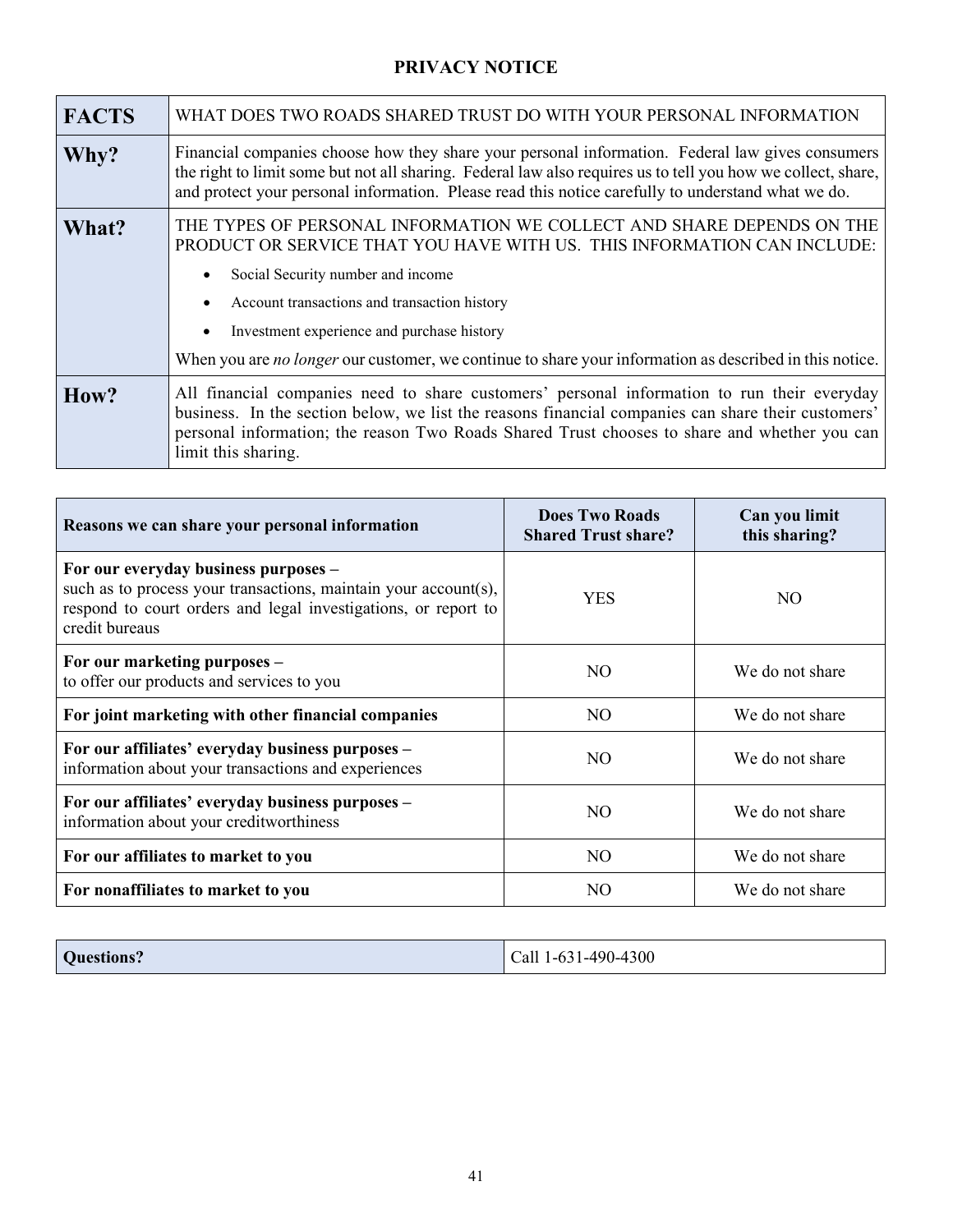**What we do**

| <b>How does Two Roads Shared Trust</b><br>protect my personal information? | To protect your personal information from unauthorized access and use, we use<br>security measures that comply with federal law. These measures include<br>computer safeguards and secured files and buildings. |
|----------------------------------------------------------------------------|-----------------------------------------------------------------------------------------------------------------------------------------------------------------------------------------------------------------|
|                                                                            | Our service providers are held accountable for adhering to strict policies and<br>procedures to prevent any misuse of your nonpublic personal information.                                                      |
| <b>How does Two Roads Shared Trust</b>                                     | We collect your personal information, for example, when you                                                                                                                                                     |
| collect my personal information?                                           | open an account or give us contact information                                                                                                                                                                  |
|                                                                            | provide account information or give us your income information                                                                                                                                                  |
|                                                                            | make deposits or withdrawals from your account                                                                                                                                                                  |
|                                                                            | We also collect your personal information from other companies.                                                                                                                                                 |
| Why can't I limit all sharing?                                             | Federal law gives you the right to limit only                                                                                                                                                                   |
|                                                                            | sharing for affiliates' everyday business purposes - information about your<br>creditworthiness                                                                                                                 |
|                                                                            | affiliates from using your information to market to you                                                                                                                                                         |
|                                                                            | sharing for nonaffiliates to market to you                                                                                                                                                                      |
|                                                                            | State laws and individual companies may give you additional rights to<br>limit sharing                                                                                                                          |

**Definitions**

| <b>Affiliates</b>    | Companies related by common ownership or control. They can be financial and<br>nonfinancial companies.<br>Two Roads Shared Trust has no affiliates. |  |  |
|----------------------|-----------------------------------------------------------------------------------------------------------------------------------------------------|--|--|
|                      |                                                                                                                                                     |  |  |
| <b>Nonaffiliates</b> | Companies not related by common ownership or control. They can be financial<br>and nonfinancial companies.                                          |  |  |
|                      | Two Roads Shared Trust does not share with nonaffiliates so they can<br>market to you.                                                              |  |  |
| Joint marketing      | A formal agreement between nonaffiliates financial companies that together<br>market financial products or services to you.                         |  |  |
|                      | Two Roads Shared Trust does not jointly market.                                                                                                     |  |  |